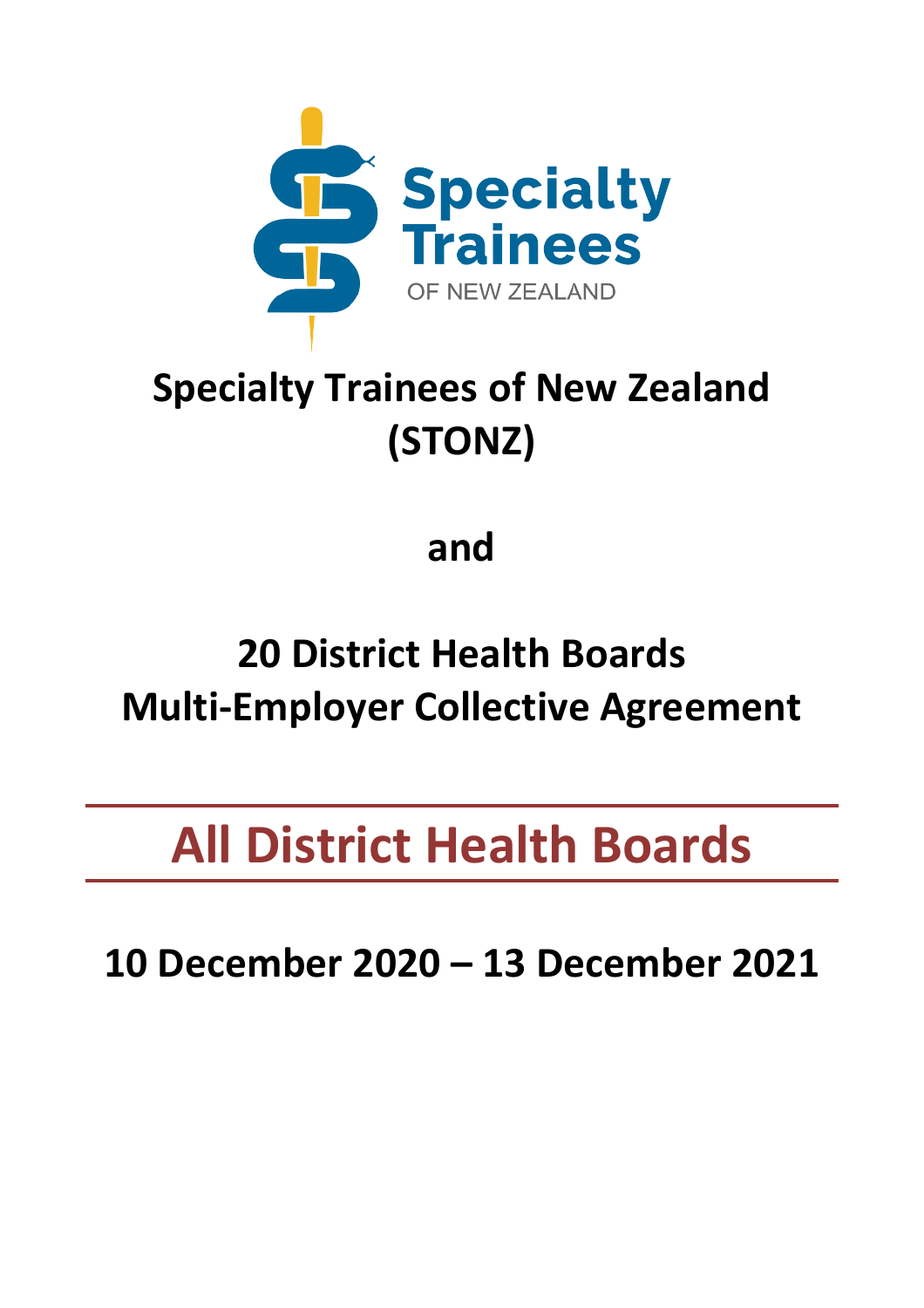# **Table of Contents**

| 1.0  |                                                                                                        |  |
|------|--------------------------------------------------------------------------------------------------------|--|
| 2.0  |                                                                                                        |  |
| 3.0  |                                                                                                        |  |
| 4.0  |                                                                                                        |  |
| 5.0  |                                                                                                        |  |
| 6.0  |                                                                                                        |  |
| 7.0  |                                                                                                        |  |
| 8.0  |                                                                                                        |  |
| 9.0  |                                                                                                        |  |
| 10.0 |                                                                                                        |  |
| 11.0 |                                                                                                        |  |
| 12.0 |                                                                                                        |  |
| 12.2 |                                                                                                        |  |
|      |                                                                                                        |  |
|      |                                                                                                        |  |
|      | 12.2.3 Full-rotating shift-work (including ED/ICU) rosters (per clause 12.1.2(a)) - urban scales 19    |  |
|      | 12.2.4 Full-rotating shift-work (including ED/ICU) rosters (per clause 12.1.2(a)) non-urban scales  19 |  |
| 13.0 |                                                                                                        |  |
| 14.0 |                                                                                                        |  |
| 15.0 |                                                                                                        |  |
| 16.0 |                                                                                                        |  |
| 17.0 |                                                                                                        |  |
| 18.0 |                                                                                                        |  |
| 19.0 |                                                                                                        |  |
| 20.0 |                                                                                                        |  |
| 21.0 |                                                                                                        |  |
| 22.0 |                                                                                                        |  |
| 23.0 |                                                                                                        |  |
| 24.0 |                                                                                                        |  |
| 25.0 |                                                                                                        |  |
| 26.0 |                                                                                                        |  |
| 27.0 |                                                                                                        |  |
| 28.0 |                                                                                                        |  |
| 29.0 |                                                                                                        |  |
| 30.0 |                                                                                                        |  |
| 31.0 | Expenses payable to House Surgeons & Registrars training away from their base hospital  39             |  |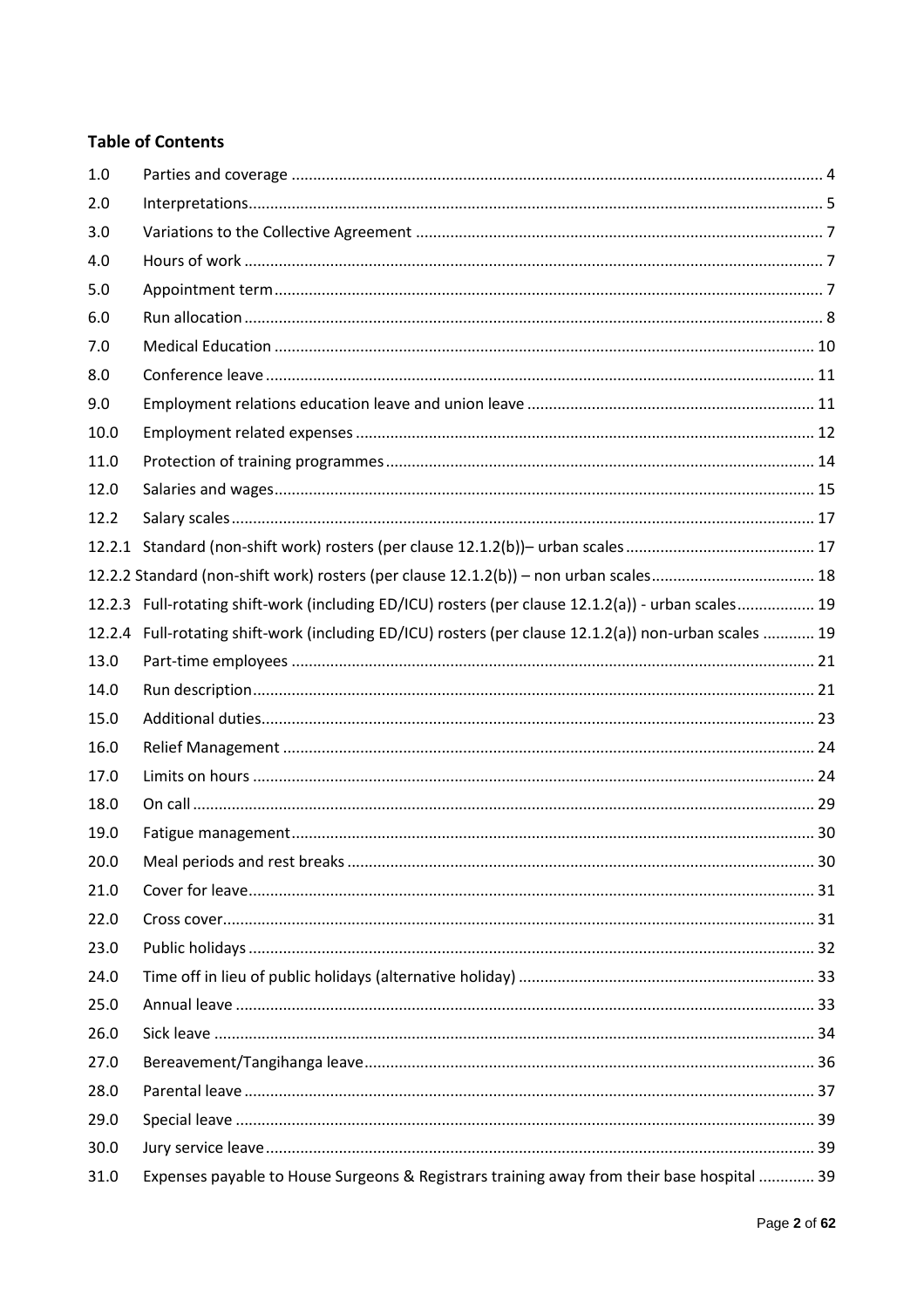| 32.0 |                                                                                                        |  |  |  |  |
|------|--------------------------------------------------------------------------------------------------------|--|--|--|--|
| 33.0 |                                                                                                        |  |  |  |  |
| 34.0 |                                                                                                        |  |  |  |  |
| 35.0 |                                                                                                        |  |  |  |  |
| 36.0 |                                                                                                        |  |  |  |  |
| 37.0 |                                                                                                        |  |  |  |  |
| 38.0 |                                                                                                        |  |  |  |  |
| 39.0 |                                                                                                        |  |  |  |  |
| 40.0 |                                                                                                        |  |  |  |  |
| 41.0 |                                                                                                        |  |  |  |  |
| 42.0 |                                                                                                        |  |  |  |  |
| 43.0 |                                                                                                        |  |  |  |  |
| 44.0 |                                                                                                        |  |  |  |  |
| 45.0 | Protection in the event of contracting out, transference or sale of part of all of the business of the |  |  |  |  |
| 46.0 |                                                                                                        |  |  |  |  |
| 47.0 |                                                                                                        |  |  |  |  |
| 48.0 |                                                                                                        |  |  |  |  |
|      |                                                                                                        |  |  |  |  |
|      |                                                                                                        |  |  |  |  |
|      |                                                                                                        |  |  |  |  |
|      |                                                                                                        |  |  |  |  |
|      |                                                                                                        |  |  |  |  |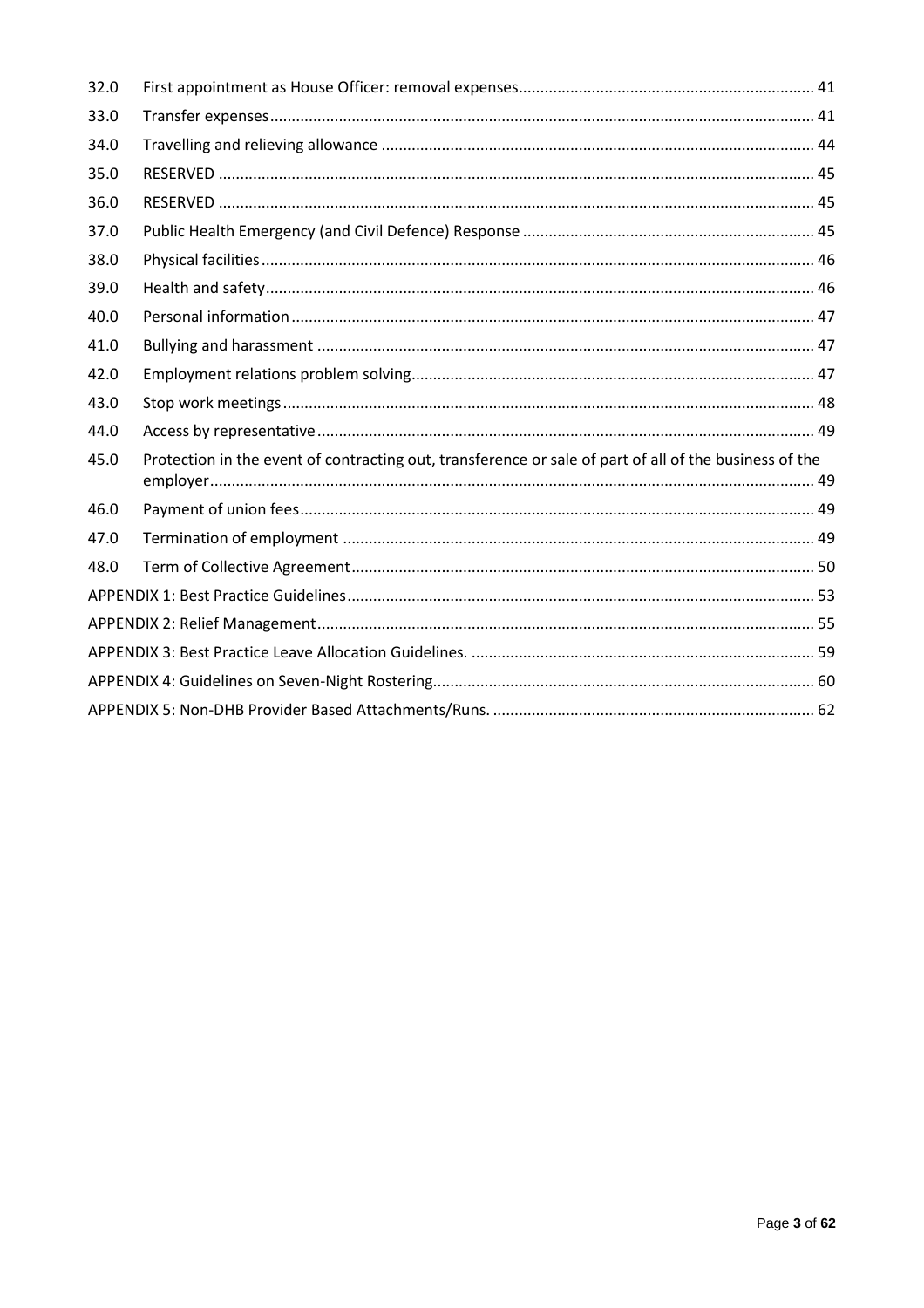#### **Preamble:**

# <span id="page-3-0"></span>**1.0 Parties and coverage**

- 1.1 The parties to this Collective Agreement shall be:
	- (a) 20 District Health Boards as follows:

Northland District Health Board Waitemata District Health Board, Auckland District Health Board, Counties Manukau District Health Board, Waikato District Health Board, Bay of Plenty District Health Board, Lakes District Health Board, Tairawhiti District Health Board, Taranaki District Health Board, Hawkes Bay District Health Board,

Whanganui District Health Board, MidCentral District Health Board, Capital and Coast District Health Board, Hutt Valley District Health Board, Wairarapa District Health Board, Nelson Marlborough District Health Board, West Coast District Health Board, Canterbury District Health Board, South Canterbury District Health Board, Southern District Health Board;

hereinafter referred to individually as the "employer" and collectively as "DHBs".

- (b) The Specialty Trainees of New Zealand herein after referred to as "STONZ" or the "union".
- 1.2 The collective agreement shall be available to Resident Medical Officers (including junior dental officers) employed by the employing District Health Board on clinical and/or associated duties, including but not restricted to those who have the following designations:
	- House Officer/Senior House Officer
	- Registrar
	- Training Registrar

And shall include any Medical Officer participating in an RMO roster or undergoing a programme of training recognised by the District Health Boards and Specialty College or vocational scope of practice registration training body.

- 1.3 Subject to s.58 Employment Relations Act 2000, coverage of this employment agreement shall only apply when an individual, who meets the eligibility criteria of 1.2, advises his or her employer of their membership of STONZ. This clause is not to exclude employees being covered by the terms of this agreement as a result of a statutory requirement for new employees to be covered by the terms of a collective agreement on their commencement as an employee.
- 1.4 Other Collective Coverage
	- (a) Subject to the s.58 Employment Relations Act, should the employee elect to become a member of such a union and becomes covered by the terms and condition of another collective agreement or alternatively, the employer is required by law to provide the employee the terms and conditions of a different applicable collective employment agreement, then the terms and conditions contained within this agreement will cease to apply in their entirety and the employee's terms and conditions will be governed by solely by the written terms of the other collective employment agreement including the specified salary clause.
	- (b) The only recognised exceptions will be those exceptions documented in writing subsequent to the time both parties are aware that the employee's terms and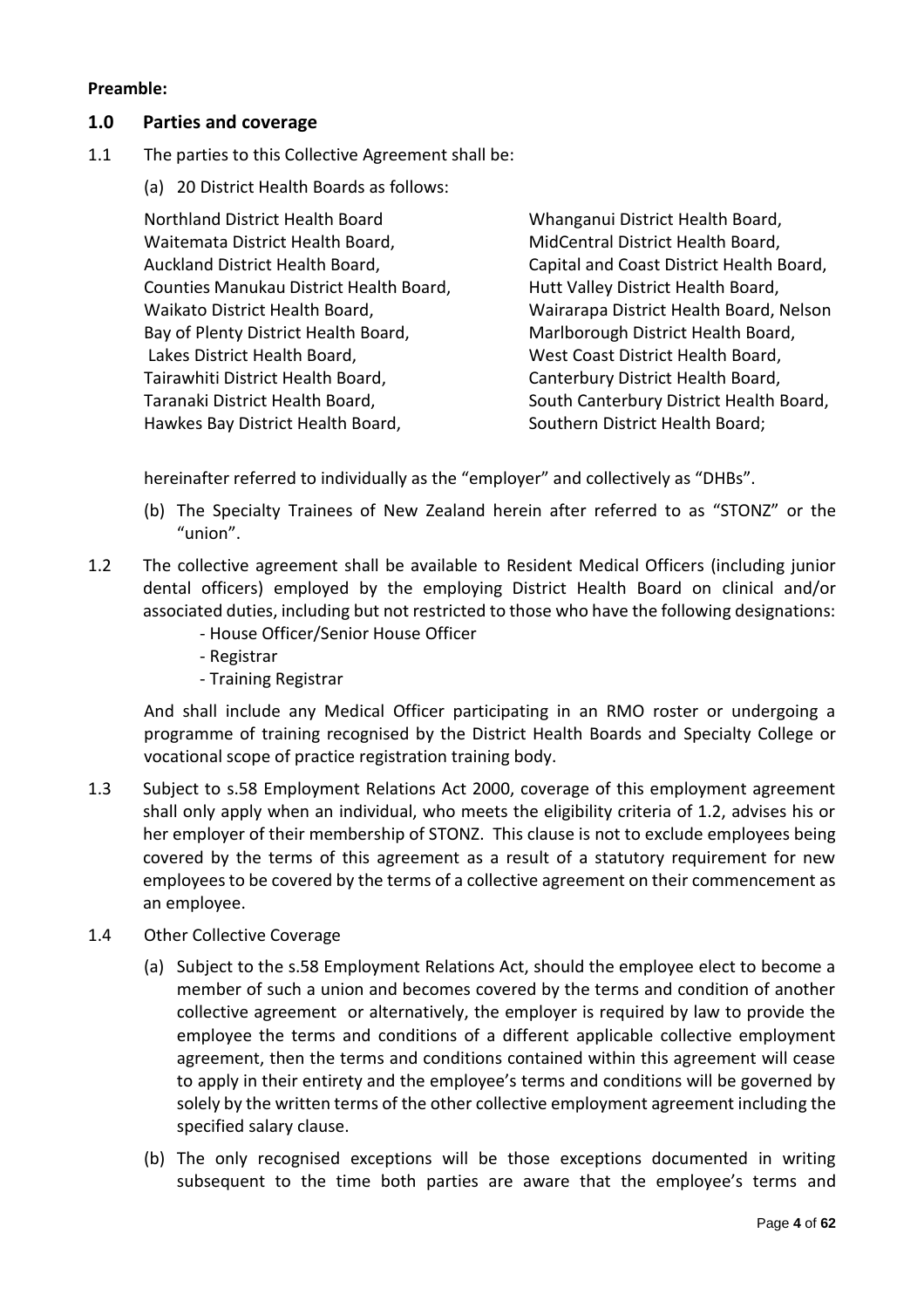conditions are covered by a collective agreement. Any overpayments caused by a difference in salary or other terms and conditions may be recovered by the employer including their deduction from any wages or salary owed to the employee.

(c) The employee is obliged to notify the employer as soon as practicable after joining a union that has a collective agreement covering the type or work or duties undertaken by the employee.

# <span id="page-4-0"></span>**2.0 Interpretations**

**"CEO"** - means the Chief Executive Officer of the District Health Board.

**"Continuous Service"** - means where an employee resigns from one District Health Board and commences employment with another within three months, their service shall be considered to be continuous for the purposes of entitlements under this collective agreement. DHBs shall also recognise time spent in relevant research and clinical teaching for appointments made after 1 January 2009.

**"Cross Cover"** - is where an RMO covers the rostered duties of another RMO who is absent between 0700 and 1730 hours Monday to Friday.

**"Embedded Relief"** – is where a relieving RMO is included into a service's rostering pattern to allow relief and has a work / on-call pattern that is indistinguishable from other RMOs in that service

**"Full time"** - when applied to a Resident Medical Officer means that person devotes the whole of the employee's working time to the duties of that position, save that the employee shall not be excluded from the definition of a full time employee by reason only of the fact that the employee engages in medical work outside those duties if that work is of an occasional nature and undertaken on the footing that, except, so far as the employer otherwise determines, all fees or other remuneration payable therefore are received by the employing District Health Board.

**"Higher qualification"** - when used in reference to an employee means a qualification or an examination relevant to progression along the stepped training pathway to achieve a vocational scope of practice under HPCAA and/or granted by specialist body (college). Each higher qualification step relates to a registrar passing each of the examinations set by the specialist body (college) or such other qualifications as are recognised by the employer in the individual case.

**"House Officer"** - means a medical officer during the first two years of employment after graduation.

**"Leave year"** - means the 12 month period commencing on and from the date or anniversary of the medical officer's appointment.

**"Locum"** - is a casual employee who is employed to cover an absent RMO for periods of up to 1 month. Locums shall be paid as a minimum at the additional duties rate. Locums shall not be entitled to the following provisions:

- Reimbursement of employment related expenses in clause(s)
- Protected training time
- Medical education leave
- Meals in accordance with clause 20

#### **"MCNZ" means - Medical Council of New Zealand**

**"Medical Officer"** - means any medical practitioner who is registered in any capacity under the Health Practitioners Competence Assurance Act (or any act passed in substitution).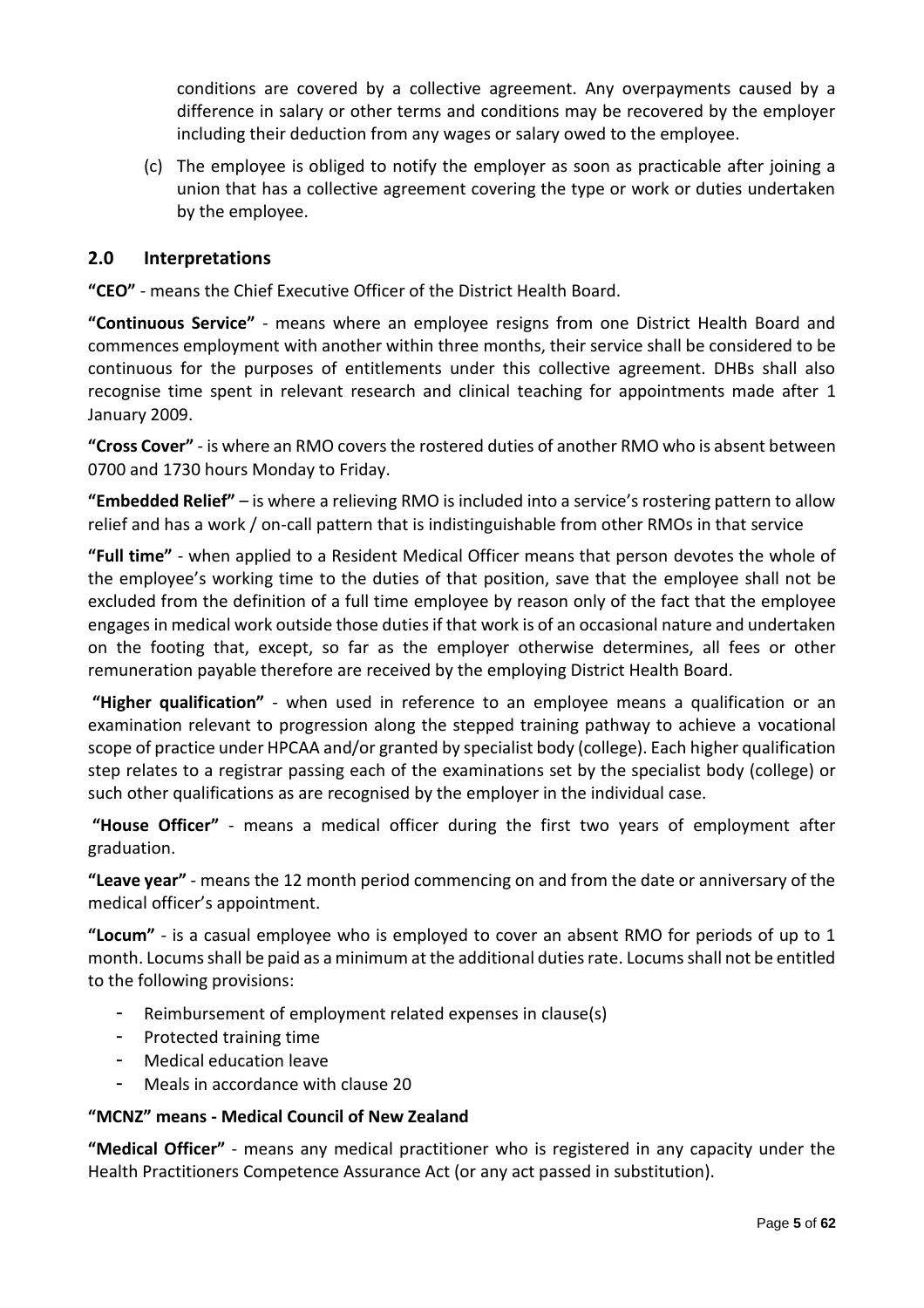**"On call"** - means a period during which a RMO is not required to be continuously on duty but required by the employing District Health Board to be available to be called back for duty.

**"On duty"** - means a period during which a RMO is required by the employer to be at a recognised workplace for the purpose of carrying out RMOs duties.

**"One in one (1:1) roster"** - means that in addition to the basic 40 hours a week, the RMO is rostered to be available to work every week night and every weekend.

**"One in two (1:2) roster"** - means that in addition to the basic 40 hours a week, the RMO is rostered to be available to work one week night in two and one weekend in two.

**"One in three (1:3) roster"** - means that in addition to the basic 40 hours a week, the RMO is rostered to be available to work one week night in three and one weekend in three.

**"Part time employee"** - means an employee, other than a casual employee, who works on a regular basis but less than full time.

**"Registrar"** - means a medical officer whose position is, for the purposes of this Collective Agreement designated by the employer, as that of registrar, and who, before the appointment as registrar, has been employed either:

- (a) As a house officer for two years; or
- (b) As a house officer for one year and engaged for one year in other medical services as a medical practitioner.

Provided that the employer may approve such other periods of service or employment undertaken by a Medical Officer since qualification where the experience is substantially equivalent to that specified in (a) and (b) above. In such a case the total period of service shall not be less than two years.

**"Resident Medical Officer"** - (RMO) means a house officer, senior house officer, registrar or junior dental officer and shall include any medical officer registered with the Medical Council of New Zealand under the Health Practitioners Competence Assurance Act (or any act passed in substitution) except medical practitioners registered under the vocational scope of practice.

**"Senior House Officer"** - means a medical officer whose position is, for the purpose of this Agreement designated by the employer, as that of senior house officer, and who, before appointment as a senior house officer has been employed either –

- (a) As a house officer for two years; or
- (b) As a house officer for one year and engaged for one year in other medical services as a medical practitioner and who is not employed as a registrar.

Provided that the employer may approve such periods of service of employment undertaken by a medical officer since qualification where the experience is substantially equivalent to that specified in (a) and (b) above. In such a case the total period of service shall not be less than two years.

**"Shift Work"** - is defined as the same work performed by two or more workers or two or more successive sets or groups of workers working successive periods.

**"STONZ"** - means Specialty Trainees of New Zealand.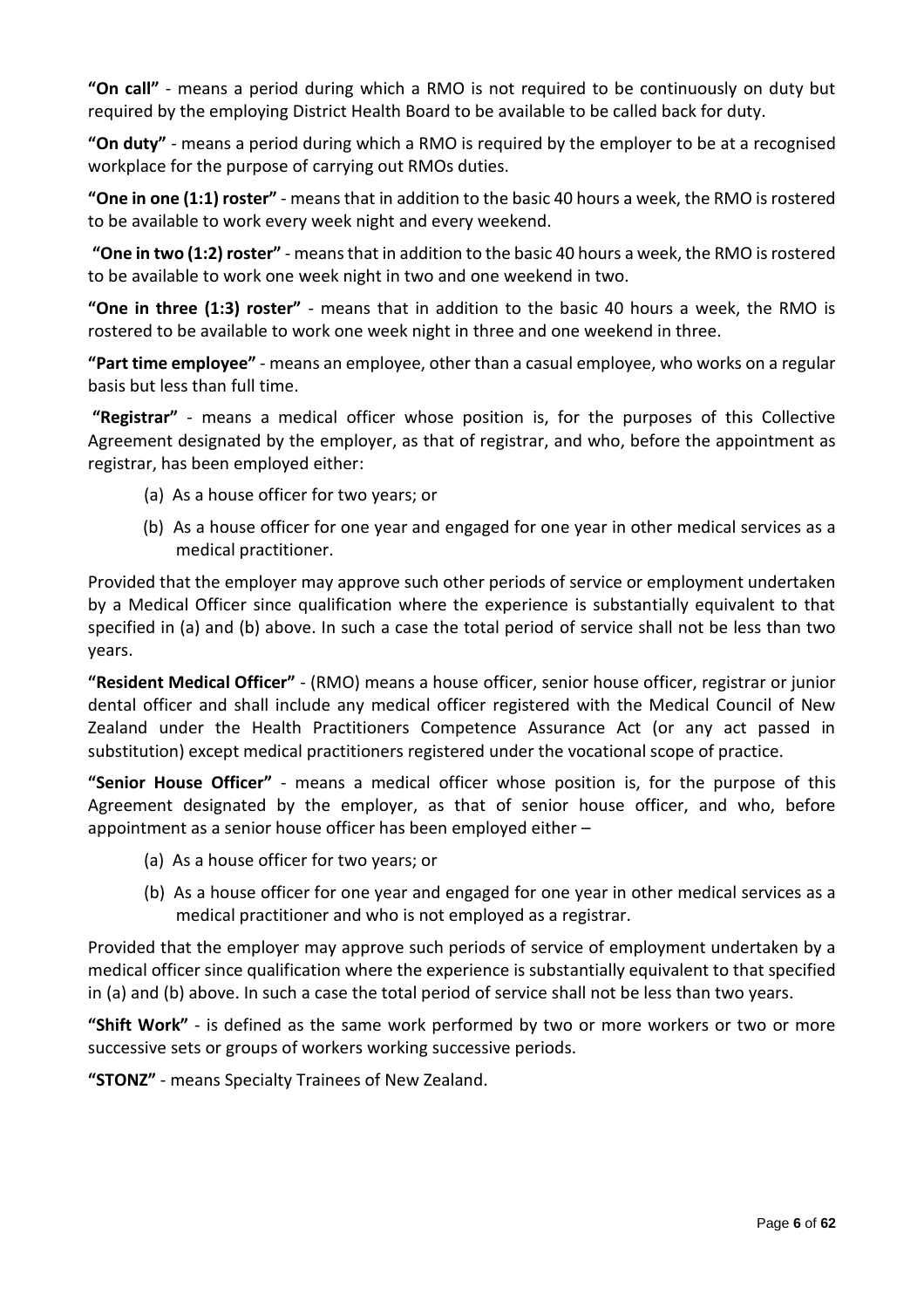# <span id="page-6-0"></span>**3.0 Variations to the Collective Agreement**

3.1 This collective agreement may be varied during its term only by the agreement between the employer parties and STONZ. Any such variation shall be recorded in writing and be subject to STONZ normal ratification procedures.

# <span id="page-6-1"></span>**4.0 Hours of work**

- 4.1 The ordinary hours of work shall be 40 per week and not more than eight per day between 7 am and 5.30 pm, Monday to Friday. Each daily duty shall be continuous except for meal periods and rest breaks.
- 4.2 The normal working week shall commence on Monday at the normal starting time of the employing District Health Board as determined by that District Health Board.
- 4.3 Except as provided for in clause 4.4, rosters will be notified to those involved not less than 28 days prior to the commencement of the roster; provided that less notice may be given for services where unpredictable changes in service demands make this impracticable. The affected RMOs will be consulted at the earliest possible opportunity.
- 4.4 Except for working weekends, the notice provisions for relievers is 14 days, noting the provisions of clause 16.1. The requisite notice for Short Notice Relievers is governed by Appendix 2.
- 4.5 The parties acknowledge the mutual interest and benefits of providing rosters that set working patterns for a reasonable period of time into the future. It is agreed that DHBs will post rosters covering a minimum of three months' of duties, and ideally for the entire length of the respective run.
- 4.6 Services and RMO units are encouraged to engage with RMOs prior to roster publication to optimise appropriate leave allocation in line with best practice leave allocation guidelines (Appendix 3).
- 4.7 Where the allocation of clinical duties to published rosters is undertaken by a registrar, the employer will provide sufficient time during working hours for those duties to be undertaken.

# <span id="page-6-2"></span>**5.0 Appointment term**

- 5.1 The parties acknowledge that RMOs are on open ended employment amongst DHBs until the completion of RMO training subject to the provisions of this Clause. Except as provided in clause 5.3, this means that employment continues from year to year until the end of the training period in accordance with the employing DHBs operational requirements and subject to all the following conditions for all other RMOs:
	- (a) Satisfactory performance
	- (b) Passing appropriate examinations to gain required qualifications and continued membership of the training scheme working toward vocational registration.
- 5.2 The parties acknowledge that in order to maintain appropriate staffing levels the following positions shall be "contestable":
	- (a) Senior House Officers posts: continued employment will be dependent on there being sufficient 1st year House Officer posts.
	- (b) Initial entry to Registrar training posts shall be in competition with other suitably qualified applicants.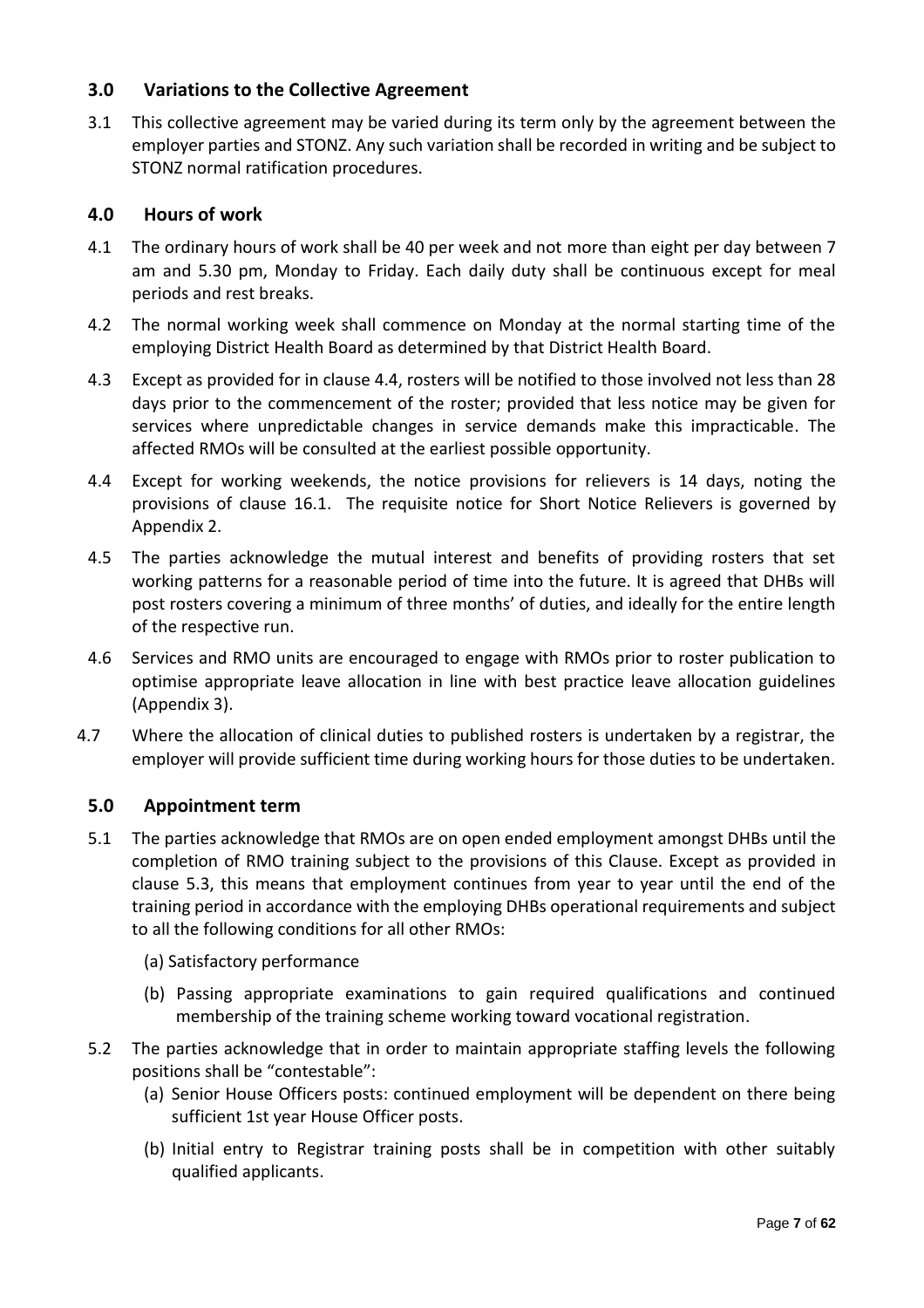- 5.3 Fixed Term employment agreements should only be used to cover specific situations of a temporary and predefined nature, e.g.
	- (a) To fill a position where the incumbent is on study, sick or parental leave; or
	- (b) Where there is a task of finite duration to be performed.

Fixed Term employment agreements while justified in some cases to cover situations of a finite nature, must not be used to deny RMOs security of employment in roles relevant to their training pathways.

The parties acknowledge that training programmes may only recognise a finite amount of time in a specific run/rotation towards a vocational training pathway. There is a mutual interest in ensuring that such runs/rotations remain available to successive cohorts of RMOs. Accordingly, the parties agree that, while maintaining the principle of ongoing employment, an RMO may be allocated to a run for a finite period of time based on these training programme limits. This time period shall be specified in writing prior to the commencement of the run. If the RMO does not rotate to another run (including at another DHB) at the conclusion of this period, they may be allocated by the employing DHB to another run that is suitable to their skills and experience.

- 5.4 Subject to the provisions of the Human Rights Act and all else being equal, preference for appointment will be given to graduates of a New Zealand Medical School, who are citizens or permanent residents of New Zealand.
- 5.5 The parties to this Agreement acknowledge that where an employee is appointed to a training-accredited post, meeting the regulations and requirements of the relevant college training programme is a mandatory condition of employment.
- 5.6 Where an employee's employment is terminated by operation of this clause three months' notice or payment in lieu thereof shall apply.

#### <span id="page-7-0"></span>**6.0 Run allocation**

- 6.1 Prior to the commencement of each RMOs year of employment, the employer shall provide to the employee a schedule of runs proposed to be allocated to that RMO for the entire year. This schedule should not include any runs left as 'to be advised' (or similar).
- 6.2 The employer will make all reasonable efforts to allocate runs to each RMO as relevant to the requirements of their stated vocational pathway. Any changes to the proposed allocation by the DHB will be discussed with the RMO.
- 6.3 Any run assessments as to a RMO's performance and abilities must be sighted and discussed with the RMO concerned. Senior medical staff must make all clinical assessments.
- 6.4 Provided it is within the control of the employing District Health Board 1st year House Officers will be allocated runs that will enable them to gain registration under the "general" scope of practice issued by MCNZ within 12 months after commencing employment. DHBs are committed to ensuring RMOs meet their MCNZ requirements for maintaining general registration.
- 6.5 ED and Intensive Care Units In the first 6 months of employment under a provisional general scope of practice issued by MCNZ an employee may work in these departments only if there is immediate onsite supervision from a senior member of the medical staff (registrar, medical officer or specialist). Such supervision will involve the supervisor knowing about all the cases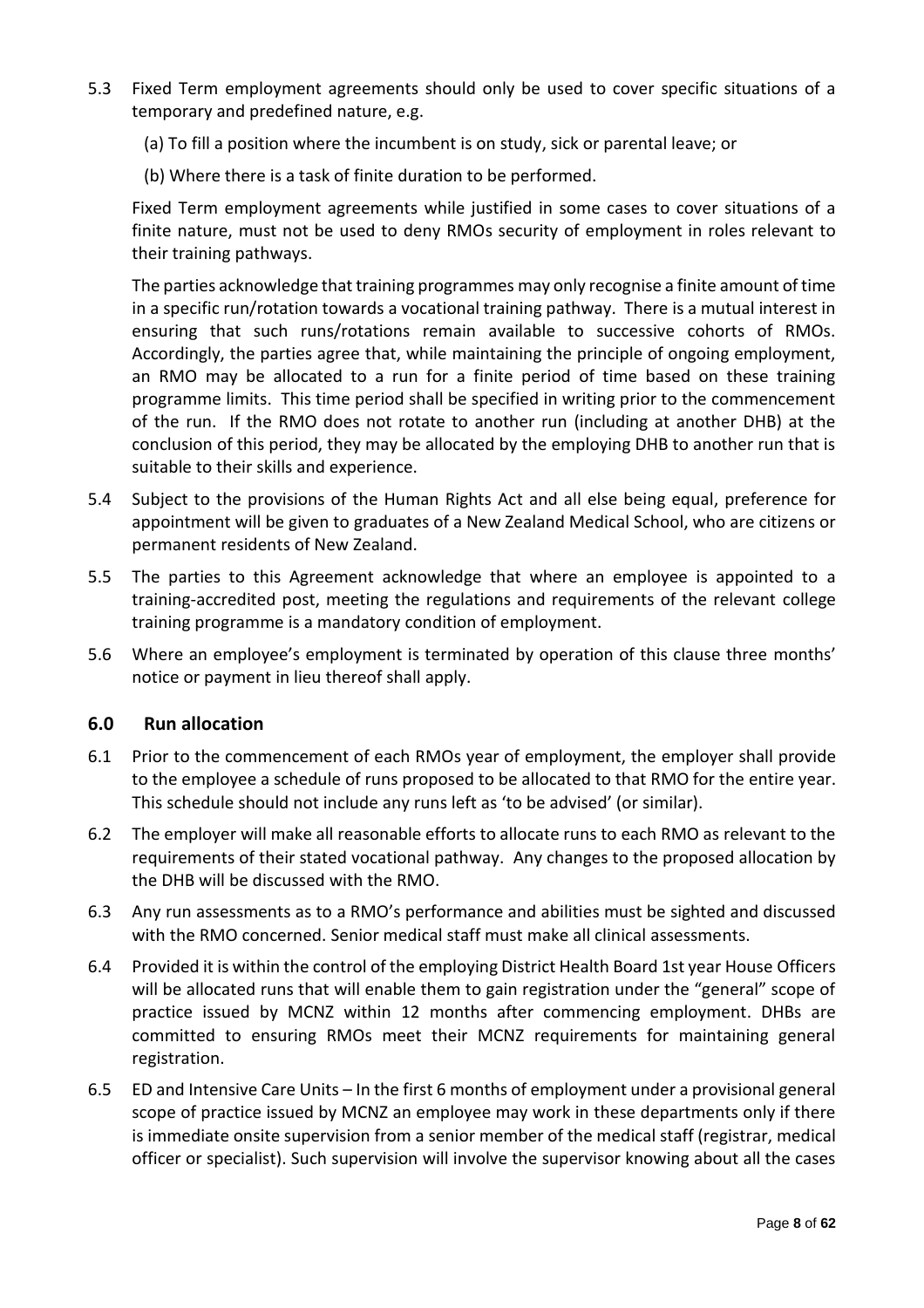managed by the RMO, assisting when required and at the request of the employee concerned and reviewing all patients seen by the employee.

Review means presentation of the case by the employee to the more senior doctor and then discussion of management. Subsequent reassessment of the patient by the more senior doctor shall occur if thought necessary by that doctor.

After 6 months employment under a provisional general scope of practice, the employee may work in these departments without immediate and direct supervision only if the following criteria are met:

- (a) Effective backup and support;
- (b) Appropriate orientation is provided before commencement on the roster within the department ;
- (c) Several days of induction are provided under direct supervision to acquire all skills (e.g. intubation, IV lines, assessment, and management of acute presentation);
- (d) Written guidelines are provided on when it is appropriate to contact a more senior doctor;
- (e) The employee knows how to summon help and is able to document adequately any such approach made to a senior doctor;
- (f) The more senior doctors are available, approachable, helpful and reasonable;
- (g) And the employee's discharges are audited on a regular basis and no less frequently than 8 hourly to ensure appropriate decision making is made.

With respect to the provisions of clause 6.5, the parties accept that there may at times be practical difficulties with compliance and provided that the employer is genuinely working towards compliance STONZ will work with the employer on a "best endeavours" basis.

6.6 Provisional registrants on night Duty – The MCNZ provision preventing employees registered by MCNZ within the provisional general scope of practice to work nights in the first 6 weeks of employment is noted. Employees registered with MCNZ within the provisional general scope of practice on house officer rosters shall not work night shifts in the first 3 months of employment. In the second 3 months of employment, employees registered under HPCAA within the provisional general scope of practice on house officer rosters shall only work night shifts if they have completed a general medical run and are directly supervised by a registrar on duty.

Except that:

- 6.6.1 Employees employed on a temporary basis from overseas who have had more than six months experience as a registered medical practitioner in their country of origin shall be excluded from this provision.
- 6.7 In the course of meeting vocational training requirements, employment arrangements may be developed where an RMO rotates between hospitals and/or between DHBs or other employers. Such rotations will be advised in accordance with clause 6.1 and agreed between the DHB(s) and the individual RMO under the auspices of the relevant training body. Offer and acceptance of employment that includes such arrangements shall constitute agreement for the purposes of this clause. (The parties accept that existing rotational arrangements that exist prior to this Agreement shall continue to apply unless agreed to the contrary between the parties).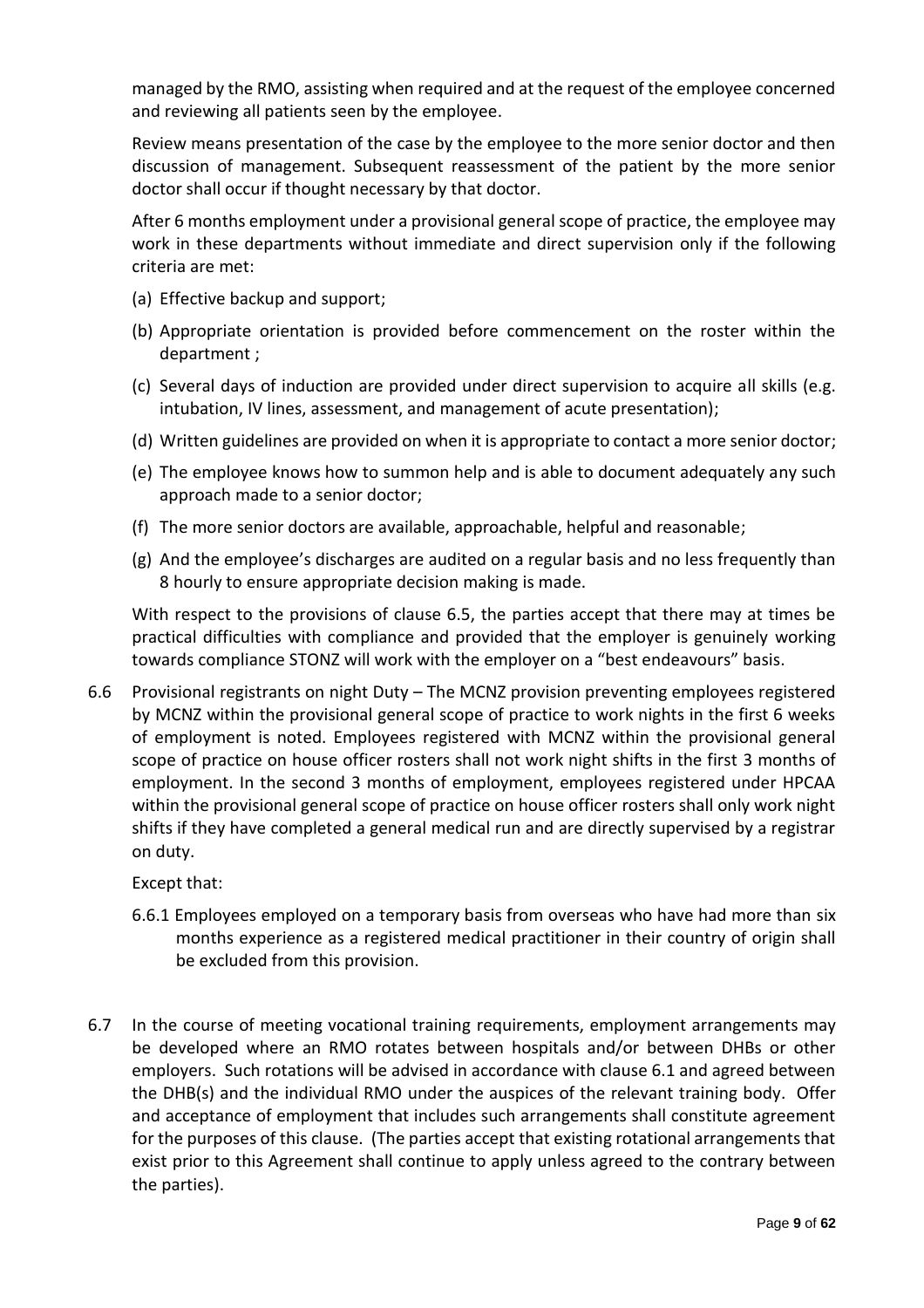6.8 The undertaking of 'air escorts' duties shall be voluntary and the employer shall ensure that the employee is covered by adequate personal accident insurance. For the purposes of this clause 'adequate personal accident insurance' shall include at least provision of disability income protection (or equivalent) to the RMO and \$1 million death cover insurance. This insurance cover shall also apply to all employees required to travel on employer business to locations outside the city boundaries.

# <span id="page-9-0"></span>**7.0 Medical Education**

- 7.1 The union and the employer agree that continuing medical education and vocational training is required to future-proof a competent and well trained specialist workforce. To this end, the union and employer will aim to foster and support a culture of proactive learning and further education beyond the minimum requirements.
- 7.2 In recognition of the importance of ongoing medical education a minimum number of hour's rostered duty per week will be set aside for the purpose of protected uninterrupted medical education and teaching/learning which is not directly derived from clinical work. This will be a minimum of 2 hours per week for house officers and 4 hours per week for registrars. The parties recognise the expectations of the Colleges and Medical Council in such matters
- 7.3 House Officers in their second and subsequent years of service and Registrars who are not on a vocational training programme shall be entitled to five days medical education leave for each full year of service for the purpose of study towards their vocational training prerequisites (including exams), attending interviews for vocational training positions, conferences, courses, or other academic purposes.
- 7.4 House Officers in their second and subsequent years of service and Registrars who are not on a vocational training programme may have an additional one-off entitlement of three weeks (fifteen days) medical education leave. No more than four weeks' medical education leave may be taken in any one year.
- 7.5 Registrars who are on a vocational training programme shall be entitled to 12 weeks' medical education leave over the course of their training and during their employment as an RMO in New Zealand. Not more than six weeks' medical education leave may be taken in any one year. This leave shall be for the purposes of attending courses, conferences, studying towards and sitting examinations or the equivalent qualification related papers relevant to the course of study, examinations or the equivalent in respect to completing their training and obtaining vocational scope of practice. This entitlement shall be available in respect of each vocational training programme a Registrar is accepted into.
- 7.6 Employees undertaking a diploma in Child Health, Obstetrics and Gynaecology or other advanced diplomas shall be entitled to a maximum of two weeks in addition to the provision of clause 7.3 in any year in respect of each diploma, subject to support from the appropriate Clinical Director or applicable clinical lead in regards to the timing of the Diploma relative to the RMOs broader medical education.
- 7.7 Applications for Medical Education leave should aim to be submitted as far in advance as possible. Where an employee does not have sufficient entitlement remaining for the period of leave applied for, consideration shall be given to employees using accrued annual leave or unpaid leave may be granted.
- 7.8 Leave should be made available for the purposes of courses and examinations that are a mandatory requirement towards gaining entry to or progressing along a vocational training pathway. Leave is to be granted for a time that is appropriate as per the timing of the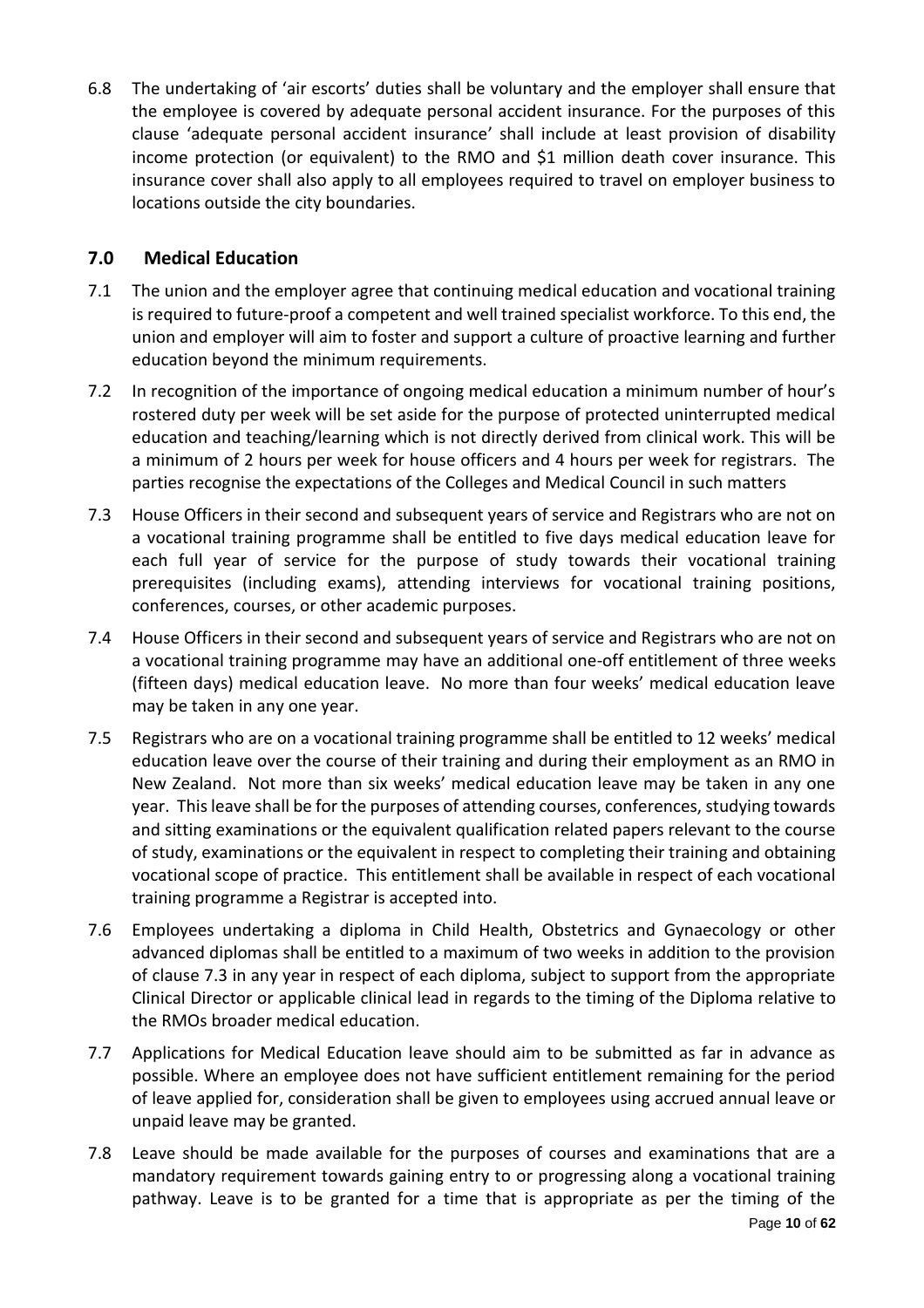course/examination in question. For example, for the purposes of undertaking a first attempt at Part 1, specialty, or Fellowship level examinations, it is reasonable to provide three continuous weeks of study leave leading up to the exam. Extension of leave up to a total of six weeks continuous leave may be considered by the clinical lead of the service. The employer will take all reasonable steps to provide cover to promote access to medical education requirements.

- 7.9 For clarity medical education leave entitlements are specified and operated on a 'whole of RMO career' basis, and are portable between DHB employments. The individual RMO and the DHB will support the capture and transfer of information on medical education leave usage to support the management of these entitlements.
- 7.10 At the discretion of the employer, additional medical education leave may be allowed and such leave shall be determined on a case-by-case basis.
- 7.11 Nothing in this clause shall preclude the DHB agreeing to provide medical education leave to first year house officers for the purpose of advancing their entry into a vocational pathway.

# <span id="page-10-0"></span>**8.0 Conference leave**

- 8.1 Registrars in a recognised vocational training programme who have passed their Part 1 exam or equivalent shall be granted a total of ten days additional leave beyond the provision in clause 7.0 to attend appropriate conferences during their vocational training. Entitled registrars shall have relevant and reasonable costs reimbursed with respect to conference fees, travel and accommodation related expenses (including meals) with respect to the total conference leave provided for in this clause.
- 8.2 If there is concern regarding the appropriateness and relevance of a proposed conference, this will be determined by the appropriate local clinical lead.
- 8.3 The parties acknowledge that this entitlement is intended to be portable between DHBs.
- 8.4 Registrars in vocational training will be informed of their conference leave balance available at the end of year change over and when changing between DHBs.

#### <span id="page-10-1"></span>**9.0 Employment relations education leave and union leave**

9.1 Each member of the STONZ national executive board, in the capacity as the union representatives, shall be allowed 5 days of leave each year to attend national executive meetings and attend to other business agreed as appropriate by STONZ and the employing DHB.

For the purposes of this clause the year shall be defined as the calendar year.

9.2 Such requests shall be made as early as possible in order to assist with the provision of cover. Should less than 6 weeks' notice of meeting be provided to the employer, leave cannot be guaranteed however the employer shall make all reasonable steps to grant leave.

Further leave for the purposes of bargaining shall be granted on an "as needed" basis to allow negotiations to progress.

<span id="page-10-2"></span>9.3 Employment Relations Education Leave shall be provided in accordance with the Employment Relations Act.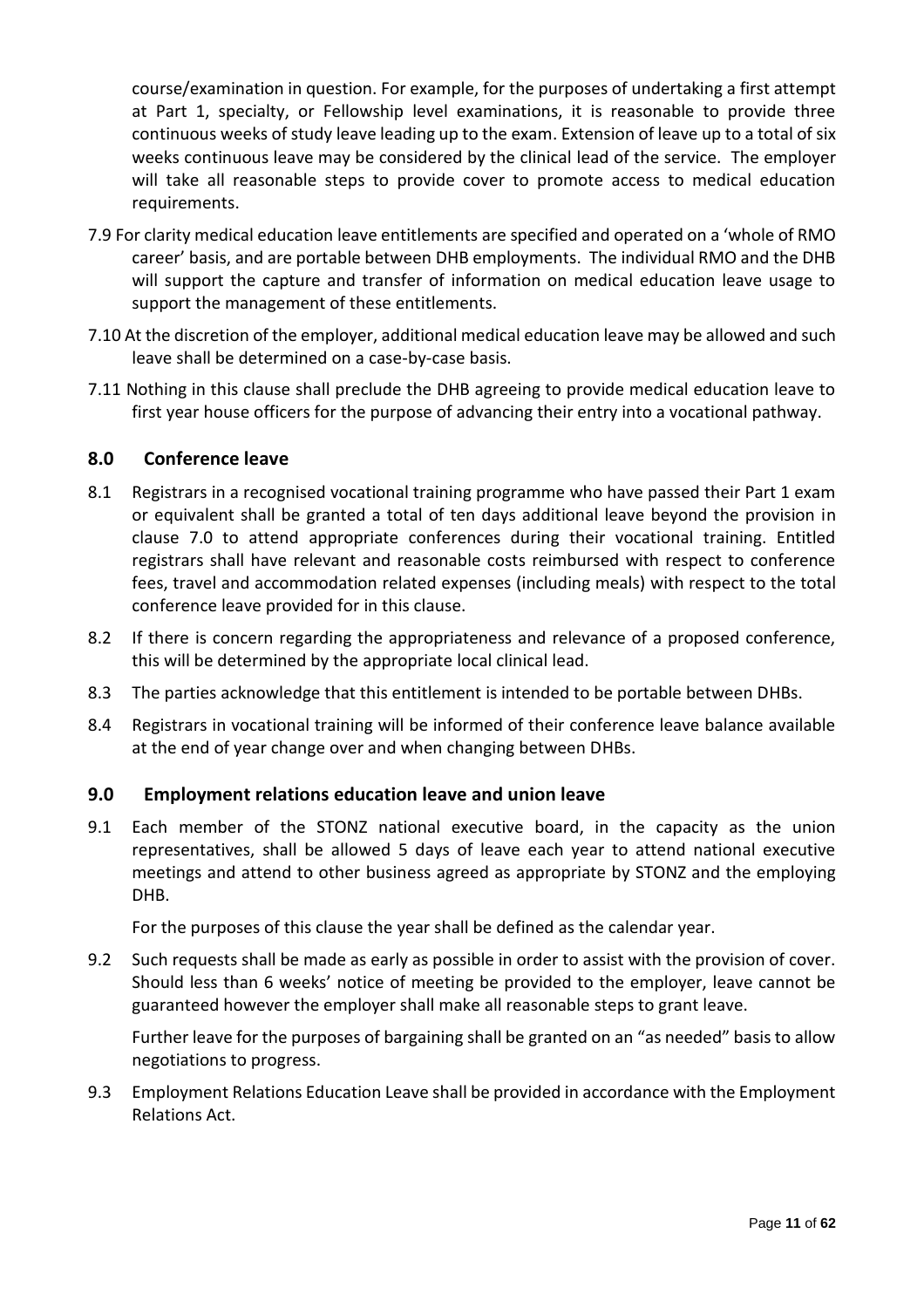#### **10.0 Employment related expenses**

- 10.1 The cost of an annual practicing certificate (including disciplinary levies where these are a prerequisite) shall be refunded to the RMO by their employing DHB provided that:
	- 10.1.1 It must be a statutory requirement that a current certificate be held for the performance of duties.
	- 10.1.2 The employee must be engaged in duties for which the holding of a certificate is a requirement.
- 10.2 The parties acknowledge that the Medical Council of New Zealand has introduced a requirement that RMOs who are registered in only a general scope of practice, and who are not participating in a vocational training programme, must participate in the approved recertification programme provided by BPAC (NZ) (In Practice). The parties agree that the costs of registration in this programme are an employment related expense within the meaning of the relevant clauses of the MECA, and will be met directly, or be reimbursed, by the employing DHB.
- 10.3 The employer will reimburse the costs of membership of postgraduate colleges and other associated bodies required as part of a vocational training programme.
- 10.4 In recognition of the parties' mutual support for Maori medical practitioners, the employer will reimburse full membership of Te Ohu Rata o Aotearoa – Maori Medical Practitioners Association (TeORA) to eligible employees to a maximum of \$300 per annum.
- 10.5 The employing DHB will reimburse the cost of initial application for provisional general registration to employees who graduate from a NZ medical school.
- 10.6 For Registrars on a vocational training programme:
	- 10.6.1 The employing DHB shall reimburse the actual and reasonable costs of the training undertaken to obtain a New Zealand or Australasian vocational scope of practice, on the production of receipts, provided the employee is employed in New Zealand when the training is undertaken. For the sake of clarification, the above proviso is not intended to affect the practice whereby employees are reimbursed promptly upon production of receipts.
	- 10.6.2 The parties agree that the employing DHB may, where the employee requests it, directly pay to training providers training costs for RMOs. The RMO agrees that any full or partial refund of a training cost reimbursed or paid under this clause shall be paid back to the DHB that made that reimbursement or payment. Costs for the purposes of this clause shall include course, examination, modules and clinical assessments and other fees where they are incurred as a direct result of training required for achieving vocational scopes of practice.
	- 10.6.3 Registrars will be reimbursed for required texts, travel and accommodation related expenses (including meals). Vocational scopes of practice training includes, but is not limited to, such training as diplomas in child health, diplomas of O & G, ACLS, APLS, EMST, BST, other advanced diplomas and degrees.
	- 10.6.4 Agreement for reimbursement for any training costs not expressly covered by this agreement shall be discussed between the parties. The parties agree to work collaboratively towards the most cost effective mechanism of funding these costs without minimising any employee's individual contractual rights under the MECA.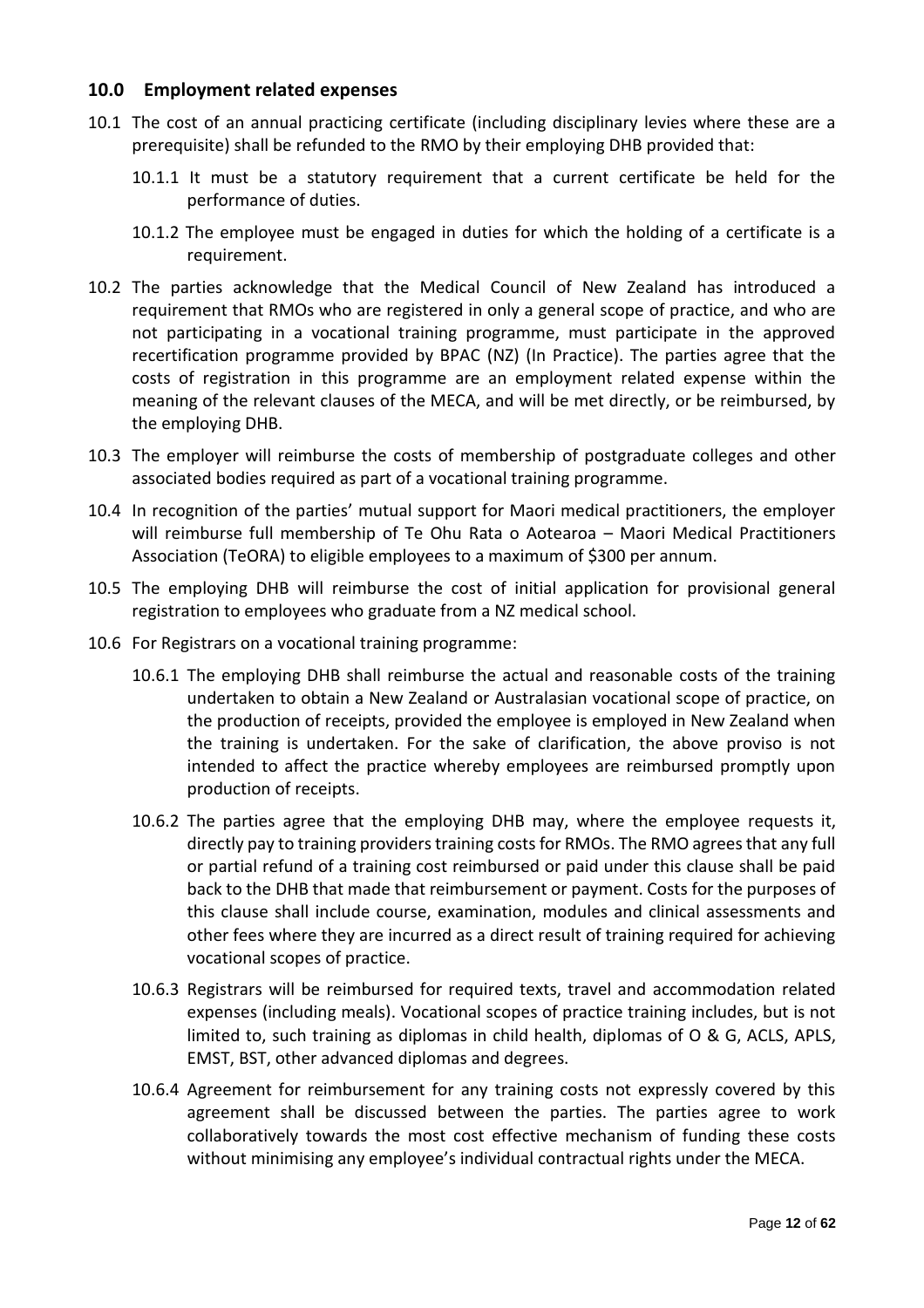- 10.7 Notwithstanding the above, approval from the appropriate clinical lead must be obtained in respect of any costs associated with sitting a vocational examination for the second time, or in the instance of an examination required to obtain vocational registration (such as a fellowship exam or similar) the employer will reimburse up to three attempts.
- 10.8 Registrars not in a vocational training programme and House Officers in their second year and above will be entitled to the costs pertaining to attending approved courses and events that facilitate their acceptance onto a vocational training programme, subject to support from the appropriate clinical lead. Costs for this purpose include reimbursement for required texts, travel and accommodation related expenses (including meals), and includes, but is not limited to, such training as ASSET, CCrISP, EMST, Clear, ACLS, APLS, college exams, and application to training fees. Agreement for reimbursement for any costs not expressly covered by this agreement shall be discussed between the parties if deemed relevant for progression towards a vocational training pathway.
	- 10.8.1 If there is dispute regarding the relevance of a particular cost for the purposes of progression towards a vocational training pathway, this dispute shall be referred to the Chief Medical Officer (or their delegate) for resolution and in consultation with department clinical lead.
	- 10.8.2 All Registrars, whether or not on a vocational training programme, will be entitled to an additional maximum of \$2,000 per annum for each full year of service with effect from 10 December 2018 for the purpose of implements to aid in training. Costs for this purpose include but are not limited to personal computers / tablets, textbooks not on the required reading list, subscriptions to journals, subscriptions to vocational education websites and personal surgical / medical equipment. This allowance can also be used for conferences. Eligibility is subject to the RMO completing 12 months of service as an RMO with the DHBs. The approval and administration of this entitlement will be subject to DHB policies around CME funding.
	- 10.8.3 The funding in 10.8 may be accrued for up to the equivalent of three years' entitlement (\$6,000) and may be transferred between DHB employments, provided the quantum does not exceed this amount.
- 10.9 In addition to 10.8, from 18 January 2021, House Officers (including Senior House Officers) in their second and subsequent year of service with the DHBs can access a grant on the following basis:
	- 10.9.1 Reimbursement to an additional maximum of \$500 per annum to support purchase of textbooks, subscriptions to journals, subscriptions to vocational education websites or attendance at conferences. The purpose of this grant is to assist them in their acceptance onto a New Zealand or Australasian vocational training programme.
	- 10.9.2 Proposed expenditure for which reimbursement under this clause is sought should be discussed with the relevant educational supervisor or senior medical officer with an understanding of the entry requirements of the particular vocational programme, and should be part of a House Officer's documented career plan.
	- 10.9.3 The grant is portable between DHBs and may only be claimed in two successive years (i.e. a maximum of \$1,000 per House Officer over two years). Any unspent amount does not carry over when the RMO is appointed to a Registrar position, where the specific provision of 10.8.2 apply.
	- 10.9.4 The grant under this clause cannot be used to reimburse the purchase of IT equipment or medical/surgical equipment.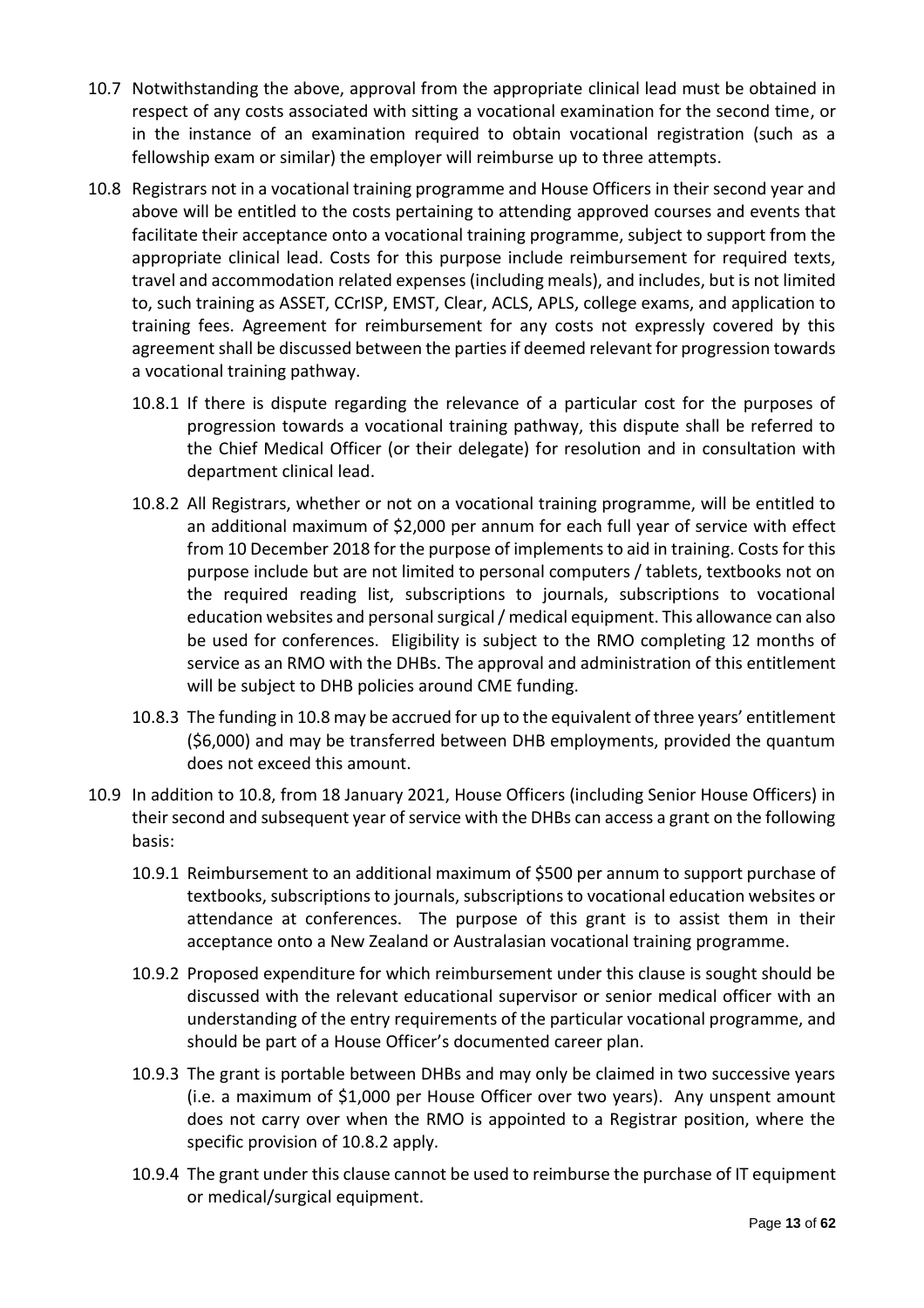- 10.10The employer shall reimburse an employee for membership of the Medical Protection Society or an agreed alternative.
- 10.11Where employees are required to use their own cars for the purposes of work (such as on-call components, or travel to satellite sites away from the primary workplace), the employer shall pay a private motor vehicle mileage allowance at the standard IRD rate, subject to prior approval and conditions established by the employer. Any change to this rate shall be effective from the first pay period following the date of promulgation by the IRD.
- 10.12Where the mileage allowance is paid, an employee may also claim actual and reasonable costs of that work-related travel in accordance with DHB policy. Such costs may include parking charges (excluding parking fines) and road tolls.

# <span id="page-13-0"></span>**11.0 Protection of training programmes**

- 11.1 The parties acknowledge that the Medical Council of New Zealand is currently considering possible developments to the education and training framework for first and second year house officers. The parties acknowledge the potential implications of such work and will work together to ensure the potential mutual impacts on the parties add value, are constructive, and delivered by cost effective means.
- 11.2 Pastoral Care & Progression

The parties acknowledge the shared interest that RMOs who have obtained general registration who are not in a vocational training programme have access to:

- Pastoral care
- Mentoring
- Career guidance

DHBs and STONZ agree the formal collegial relationship required by Medical Council of New Zealand (MCNZ) is where this should be vested.

DHBs acknowledge their role to ensure they facilitate RMOs having an appropriate collegial relationship that meet these objectives.

- 11.3 The parties acknowledge that the education of employees under a provisional general scope of practice is determined by the Medical Council and all other RMOs are training under the supervision of district health board employees and in the case of training programmes, the appropriate professional college or vocational registration training body.
- 11.4 Given the importance of education and training for RMOs in so far as it is within the control of the party(s) there will be no change to the manner in which these services are provided unless agreed between the parties and set out in this agreement.
- 11.5 During the term of this Agreement the parties shall meet to consider options for future contractual relationships between the parties regarding matters discussed in this clause.
- 11.6 The appointment process of each employer shall not be changed without consultation between the employer and STONZ.
- 11.7 When a run change results in a reduction in ordinary hours worked there will be consideration of the impact on training, and changes made to ameliorate loss of opportunity as well as to take advantage of new training opportunities. No change in working hours shall be made that breaches the rules and requirements of a college training programme.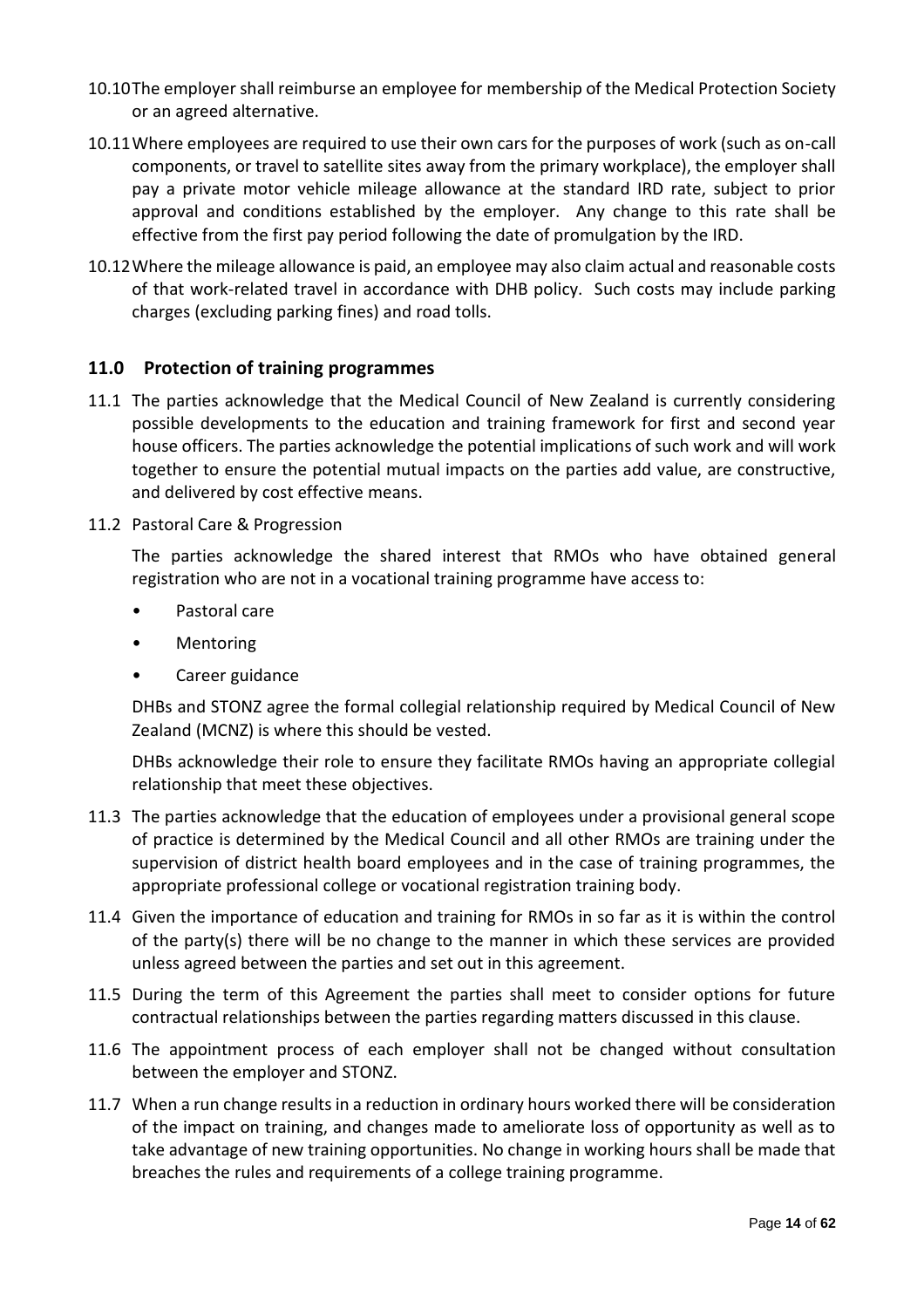- 11.8 DHB service provision requirements shall not override or detract from the training requirements stipulated by the respective college or overseeing vocational training body for registrars on a vocational training pathway.
- 11.9 Any disputes around this issue should be managed within the service in the first instance, but may be escalated to the Chief Medical Officer and STONZ.

# <span id="page-14-0"></span>**12.0 Salaries and wages**

- 12.1 Each employee shall be paid a salary as set out in the table below.
	- 12.1.1 The appropriate category shall be based on the expected average hours as set out in the run description as determined in accordance with the following provisions.
	- (a) Where a new roster pattern is proposed to be introduced or changes are proposed to an existing roster, including to increase or decrease the number of RMOs, then the appropriate category shall be established through the following process:
		- i. The employer shall establish the expected average hours based on the new roster pattern.
		- ii. The employer shall include a reasonable estimate of average unrostered hours based on existing practice or those occurring in equivalent services.
		- iii. The proposed salary category  $-$  detailed as per clause 12.2  $-$  shall be notified to RMOs working the roster as part of the change process.
		- iv. If there is disagreement on the proposed category, the employer and the RMOs working the roster shall attempt to reach agreement. These parties may involve respective representatives.
		- v. If agreement is not reached, and the roster change proceeds, the category as finally determined by the employer shall apply and be effective from the date of implementation of the new or changed roster; however a review in accordance with 12.1.1(b) must be scheduled within six months. The provisions of 12.1.1(b)(vi) apply except that any required increases in the salary for the run description shall be backdated to when the change occurred.
	- (b) Where either the employer or the group of RMOs on a particular roster, or their representative, consider that the salary category does not accurately reflect the current expectations of the run then they may initiate a review of the salary category through the following process:
		- i. The initiating party shall advise the other party in writing of their decision to review the salary category for the run. Where the review is initiated by the employer, copies of such notification shall be forwarded to the STONZ.
		- ii. This notification shall include:
			- The date of the commencement of the review. Run reviews shall not be undertaken in retrospect unless agreed between the service, the RMOs, or their respective representatives.
			- The period of the run review. This period shall be representative of normal working conditions and shall be not less than 4 weeks and no longer than 6 weeks unless agreed otherwise by the service, the RMOs, or their respective representatives.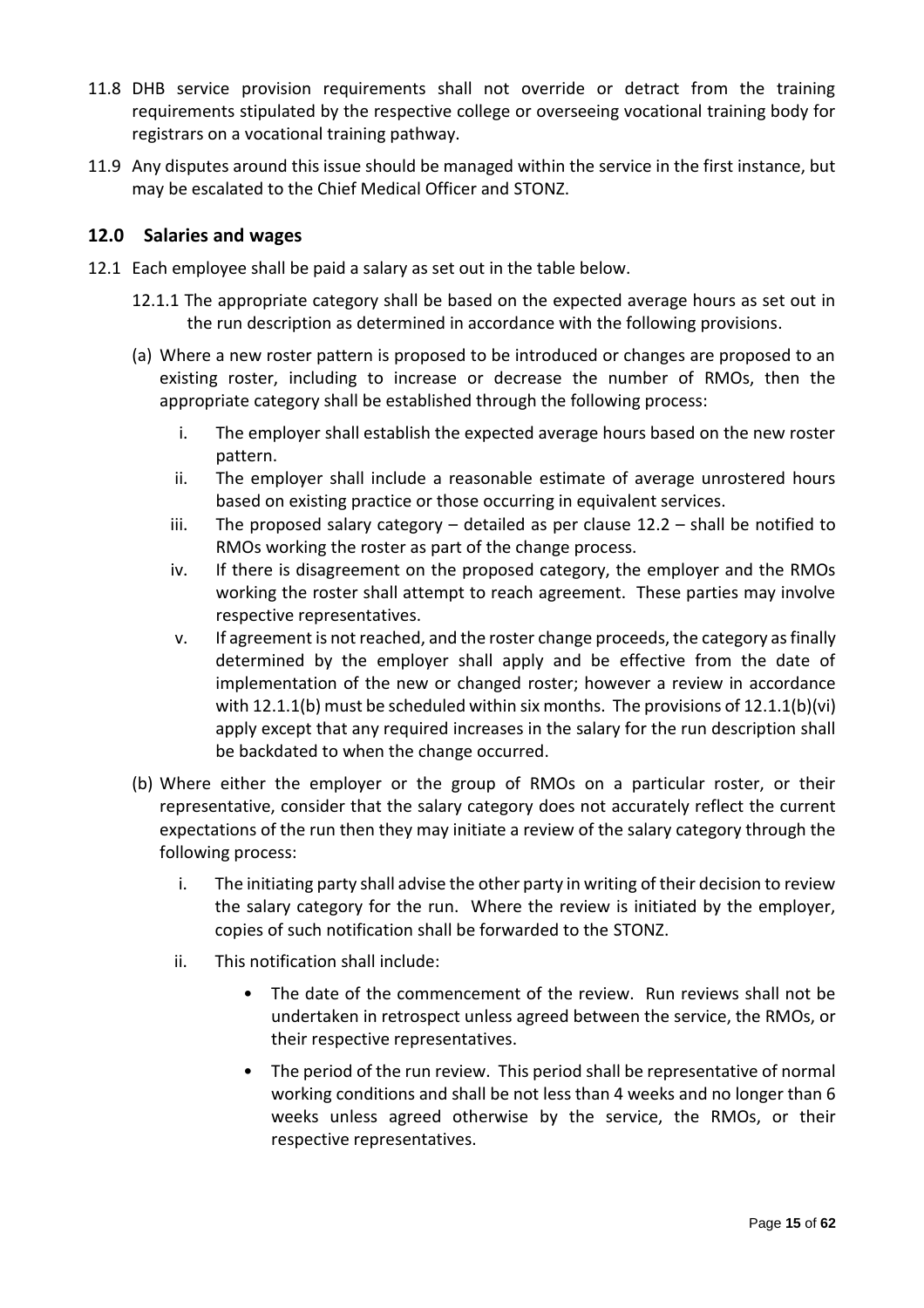- Confirmation as to whom timesheets are to be sent, the process (including timeframes) for submitting and approval of these, and arrangements to ensure both employer party and STONZ receive copies.
- iii. Unless agree otherwise, 4 weeks between notification and commencement of review must be allowed for STONZ to provide advice to the RMOs regarding the run review or for the DHB to make appropriate arrangements.
- iv. Assessment of timesheets shall be completed by the initiating party within 3 weeks of timesheet receipt and forwarded to the other party who shall confirm calculation of salary category within 3 weeks. This timeframe can be altered by agreement between the service, the RMOs, or their respective representatives.
- v. Where the calculation is disputed, the matter shall be referred to the employer's human resource department and the STONZ for resolution. If this is unsuccessful the matter shall be an employment relations problem as that term is defined in clause 42 and shall be resolved in accordance with that clause. Any dispute must be raised within the 3 week period (or alternative timeframe where one is agreed). If no response is received, the initiating party's assessment under  $12.1.1(b)(iv)$  is deemed confirmed.
- vi. Implementation of any alteration to salary category shall occur within two pay periods. Any required increases in the salary for the run description shall be backdated to the initiation date of the review. Decreases in salary shall not be made retrospectively.
- vii. A review under 12.1.1(b) may be initiated no more frequently than every six months.

# 12.1.2

- (a) Where medical cover is provided by full rotating shifts over 24 hours/7 days such runs shall be categorised a minimum of two categories above that which would otherwise apply in terms of Clause 12.1.1. This provision shall apply to EDs, ICUs, and to such other services as may be agreed between the parties. However, RMOs employed in ED and Intensive Care Units shall be paid a minimum C category. (Refer to scales 12.2.3 and 12.2.4)
- (b) For runs to which the above paragraph 12.1.2(a) does not apply, any ordinary hours which are not rostered shall be counted as hours worked (up to a maximum of 8 ordinary hours per day) when determining the category for the run, except that no hours shall be counted for days that are completely free from rostered duties. (Refer to scales 12.2.1 and 12.2.2)
- (c) For the purposes of clause 12.1.2(b) above, the minimum break provided in clause 17.4.6 shall be deemed to be ordinary hours when those days occur Monday through Friday. This clause will cease to apply upon the agreement of the parties or on 13 December 2021 whichever is the earlier.
- 12.1.3 RMOs employed as "relievers" shall be paid a salary two categories above the category of the majority of runs on which they are employed to provide cover and shall not be rostered for more duties than would on average be worked by any other RMO on these runs. This does not apply to a reliever embedded in the roster.
- 12.1.4 Where an RMO is entitled to an increase in category as set out in clauses 12.1.2(a) (Rotating Shift) and 12.1.3 (Relievers).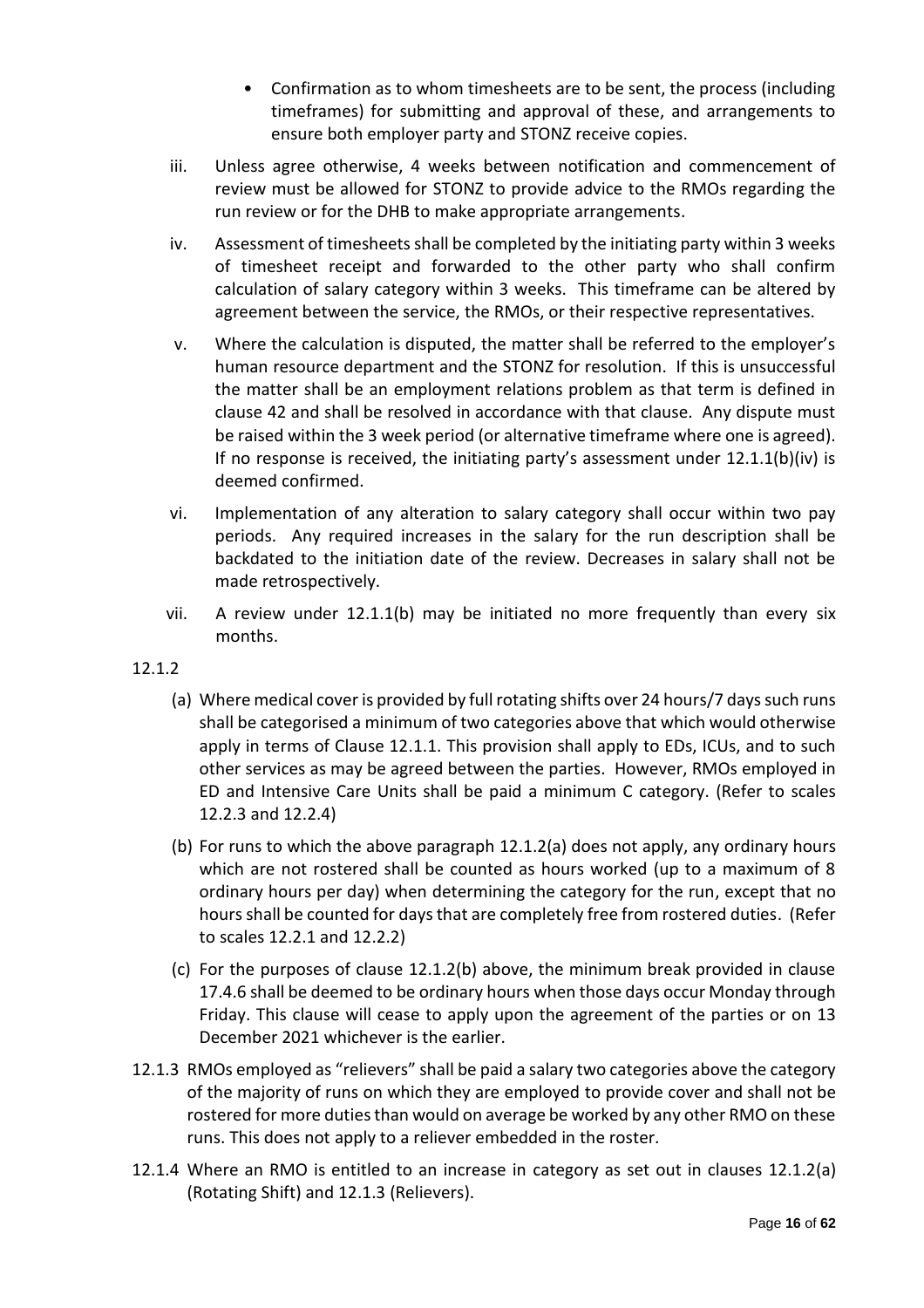Where the provision for an additional two steps would place the employee above the top of the house officer scale an RMO who is on year 3 Category A or year 4 category B shall be paid Category A year 4 plus \$5,300 gross per annum and an RMO who is on year 4 Category A shall be paid an additional \$10,600 gross per annum. For clarity this provision is payable only for the time spent performing the relief/reliever role.

- 12.1.5 Translation for new STONZ members
	- (a) RMOS who become STONZ members during the term of this agreement shall translate to the category step in terms of years' service and hours of work as their previous employment agreement, except as specified in paragraph b below.
	- (b) Where a run category that a STONZ member is working is impacted by the operation of clause 12.1.2(b), then the following will apply.
	- i. The employer will apply the new formula to each STONZ member's roster to determine the applicable salary category under this employment agreement.
	- ii. When applying the formula in that agreement and including the impact of the deduction model, where this results in a lower salary than would have applied under the employee's previous employment agreement, the employer will maintain the employees former higher salary, less any applicable deductions under the employee's former employment agreement, until the employee moves to a different run description, or the employee's salary under this STONZ MECA exceeds the former salary. In determining when a salary is higher than the previous salary, the employer shall include the application of increments and all other salary changes.
	- iii. The employer and the employee may agree to the employee working days that would otherwise have been rostered days off and these worked days will be factored into the salary category calculation. Additional Duties rates do not apply.
	- iv. Further, if the application of the formula under this employment agreement results in the same salary category as applied using the formula under the employee's previous employment agreement the employer may require that the rostered days off are worked subject to mitigation of any safety concerns raised by the employee. Additional duties rates do not apply

#### <span id="page-16-0"></span>**12.2 SALARY SCALES**

<span id="page-16-1"></span>**12.2.1 STANDARD (NON-SHIFT WORK) ROSTERS (PER CLAUSE 12.1.2(b))– URBAN SCALES Apply at Auckland, Waitemata, Counties Manukau, Waikato, Hutt Valley, Capital and Coast, Canterbury and Southern (Other than Invercargill Hospital-based runs) DHBs.**

| Cat | <b>Hours</b> | Year 1  | Year 2  | Year 3  | Year 4  | Year 5  | Year 6  | Year <sub>7</sub> | Year 8  | Year 9  | Year 10 |
|-----|--------------|---------|---------|---------|---------|---------|---------|-------------------|---------|---------|---------|
| F   | 40-44.9      | 85,700  | 89,800  | 93,800  | 98,000  | 102,000 | 120,500 | 125,200           | 130,100 | 135,100 | 140,500 |
| Е   | 45-49.9      | 85,700  | 89,800  | 93,800  | 98,000  | 102,000 | 120,500 | 125,200           | 130,100 | 135,100 | 140,500 |
| D   | 50-54.9      | 97,100  | 101,800 | 106,500 | 111,100 | 15,900  | 120,500 | 125,200           | 130,100 | 135,100 | 140,500 |
| C   | 55-59.9      | 108,600 | 113,800 | 119,200 | 124,400 | 129,800 | 135,000 | 140,400           | 145,800 | 151,600 | 157,500 |
| B   | 60-64.9      | 120,000 | 125,900 | 131,700 | 137,700 | 143,600 | 149,600 | 155,400           | 161,600 | 168,000 | 174,600 |
| A   | $65+$        | 135,200 | 141,900 | 148,600 | 155,300 | 162,100 | 168,800 | 175,600           | 182,500 | 189,800 | 197,300 |

**Registrars**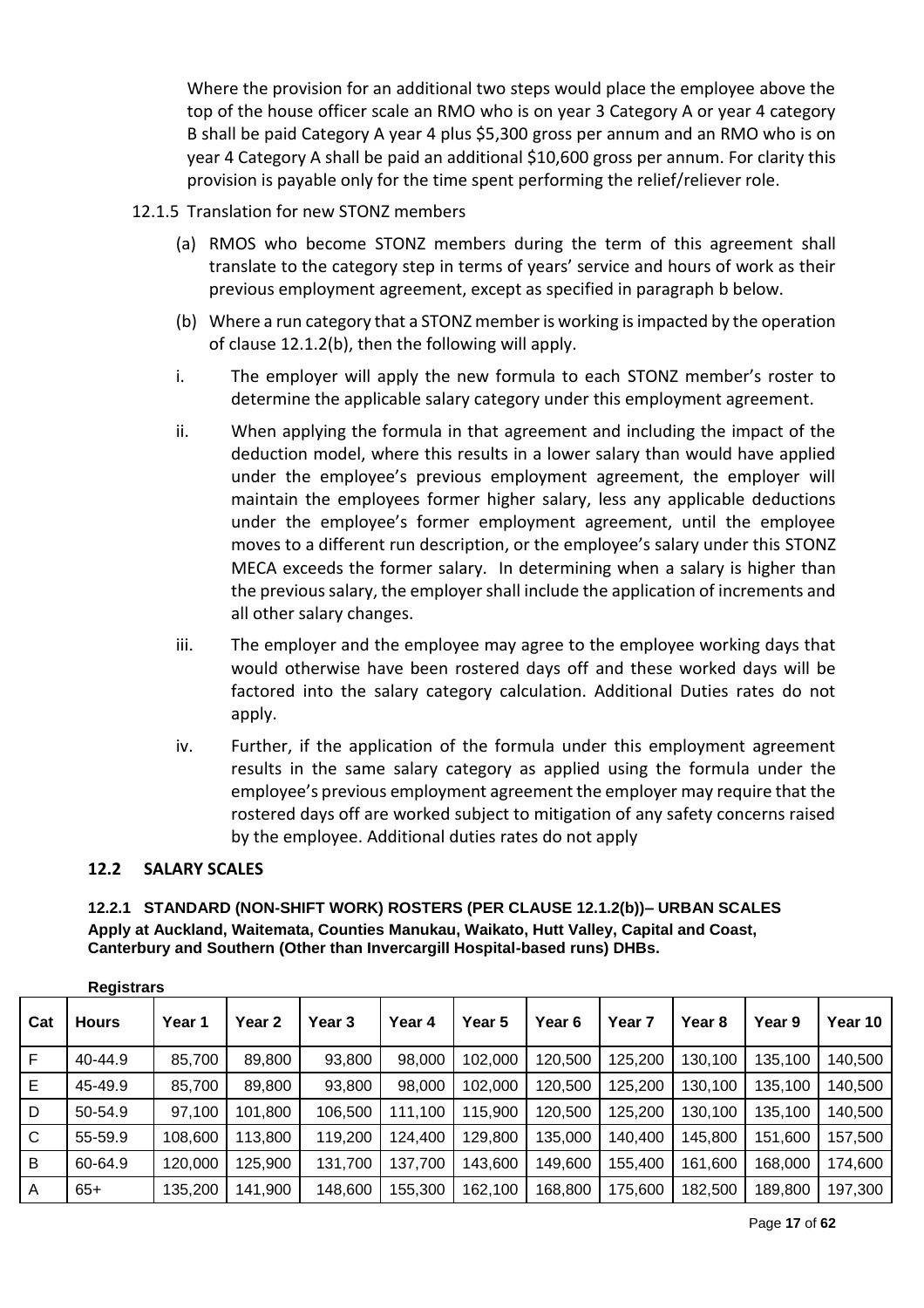#### **House Officers**

|     |              | <b>House Officer</b> |         | <b>Senior House Officer</b> |         |  |
|-----|--------------|----------------------|---------|-----------------------------|---------|--|
| Cat | <b>Hours</b> | Year 1               | Year 2  | Year 3                      | Year 4  |  |
| F   | 40-44.9      | 66,300               | 71,300  | 74,900                      | 78,600  |  |
| Е   | 45-49.9      | 72,900               | 78,500  | 82,500                      | 86,600  |  |
| D   | 50-54.9      | 82,900               | 89,300  | 93,900                      | 98,700  |  |
| С   | 55-59.9      | 92,900               | 100,100 | 105,400                     | 110,700 |  |
| в   | 60-64.9      | 102,900              | 110,900 | 116,800                     | 122,800 |  |
| Α   | $65+$        | 116,300              | 125,400 | 132,000                     | 138,700 |  |

<span id="page-17-0"></span>**12.2.2 STANDARD (NON-SHIFT WORK) ROSTERS (PER CLAUSE 12.1.2(b)) – NON URBAN SCALES Apply at Northland, Lakes, Taranaki, Tairawhiti, Hawkes Bay, Bay of Plenty, Whanganui, MidCentral, Wairarapa, Nelson Marlborough, South Canterbury, West Coast, and Invercargill Hospital-based runs at Southern DHB.**

|     | <b>Registrars</b> |         |         |         |         |         |         |                   |         |         |         |
|-----|-------------------|---------|---------|---------|---------|---------|---------|-------------------|---------|---------|---------|
| Cat | <b>Hours</b>      | Year 1  | Year 2  | Year 3  | Year 4  | Year 5  | Year 6  | Year <sub>7</sub> | Year 8  | Year 9  | Year 10 |
| F   | 40-44.9           | 88,800  | 93,000  | 97,200  | 101,500 | 105,700 | 125,000 | 129,900           | 134,900 | 140,200 | 145,700 |
| Е   | 45-49.9           | 88,800  | 93,000  | 97,200  | 101,500 | 105,700 | 125,000 | 129,900           | 134,900 | 140,200 | 145,700 |
| D   | 50-54.9           | 100,600 | 105,500 | 110,300 | 115,300 | 120,100 | 125,000 | 129,900           | 134,900 | 140,200 | 145,700 |
| C   | 55-59.9           | 112,500 | 118,000 | 123,500 | 129,100 | 134,500 | 140,100 | 145,500           | 151,300 | 157,300 | 163,500 |
| B   | 60-64.9           | 124,400 | 130,500 | 136,700 | 142,900 | 148,900 | 155,100 | 161,300           | 167,700 | 174,300 | 181,200 |
| A   | $65+$             | 140,300 | 147,300 | 154,200 | 161,200 | 168,200 | 175,200 | 182,200           | 189,500 | 197,000 | 204,900 |

**House Officers**

<span id="page-17-1"></span>

|     |              | <b>House Officer</b> |                   | <b>Senior House</b><br><b>Officer</b> |         |  |
|-----|--------------|----------------------|-------------------|---------------------------------------|---------|--|
| Cat | <b>Hours</b> | Year 1               | Year <sub>2</sub> | <b>Year 3</b>                         | Year 4  |  |
| F   | 40-44.9      | 74,900               | 80,000            | 83,800                                | 87,700  |  |
| Е   | 45-49.9      | 81,800               | 87,600            | 91,800                                | 96,000  |  |
| D   | 50-54.9      | 92,200               | 98,800            | 103,600                               | 108,600 |  |
| C   | 55-59.9      | 102,600              | 110,000           | 115,600                               | 121,000 |  |
| в   | 60-64.9      | 113,000              | 121,200           | 127,400                               | 133,600 |  |
| А   | $65+$        | 126,800              | 136,300           | 143,300                               | 150,300 |  |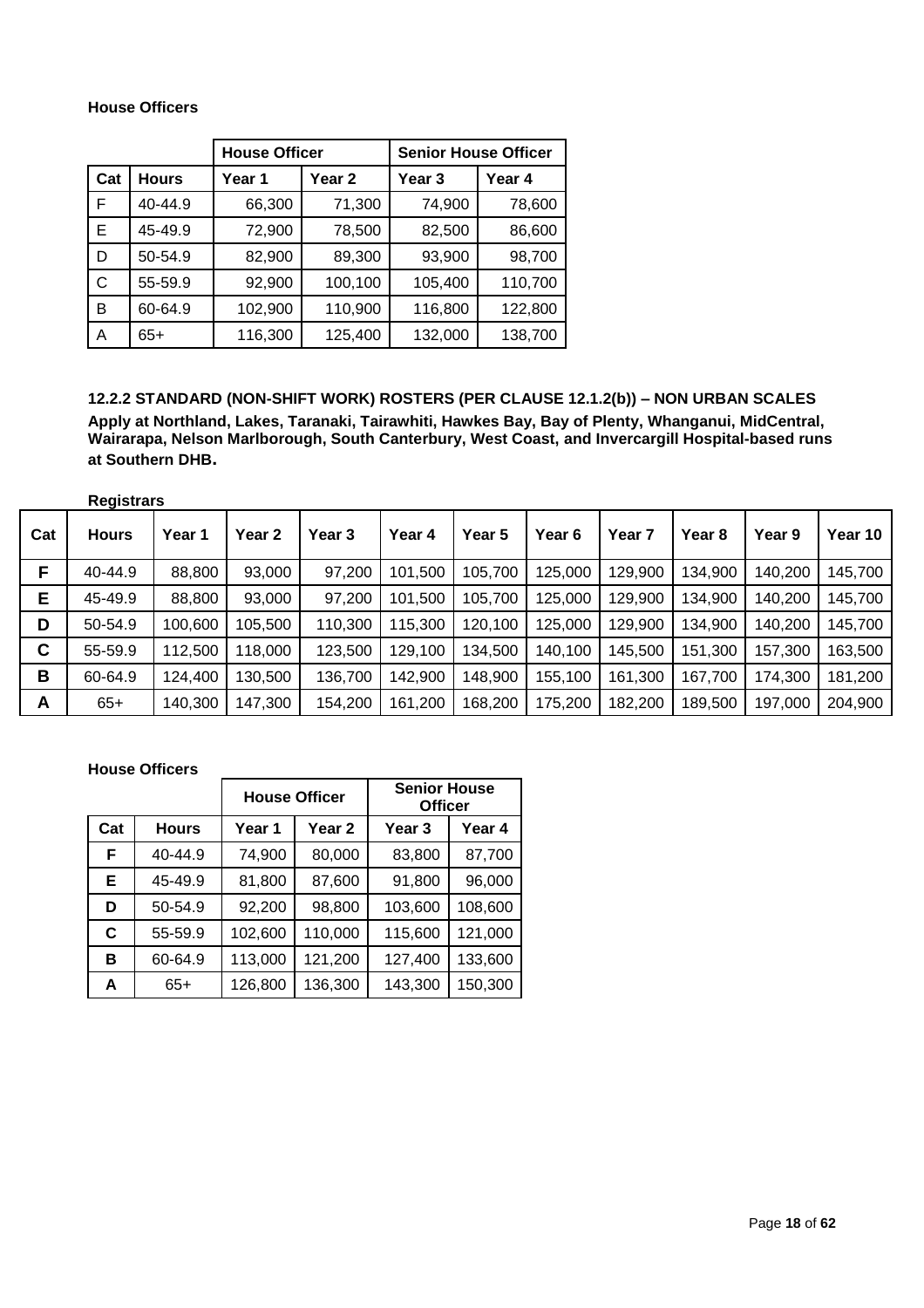#### **12.2.3 FULL-ROTATING SHIFT-WORK (INCLUDING ED / ICU) ROSTERS (PER CLAUSE 12.1.2(a)) - URBAN SCALES**

**Apply at Auckland, Waitemata, Counties Manukau, Waikato, Hutt Valley, Capital and Coast, Canterbury and Southern (Other than Invercargill Hospital-based runs) DHBs**

#### **Registrars**

| Cat         | <b>Hours</b> | Year 1  | Year <sub>2</sub> | Year 3  | Year 4  | Year 5  | Year 6  | Year 7  | Year <sub>8</sub> | Year 9  | Year 10 |
|-------------|--------------|---------|-------------------|---------|---------|---------|---------|---------|-------------------|---------|---------|
| F           | 40-44.9      | 79,300  | 83,400            | 87,400  | 91,600  | 95,600  | 114.200 | 119.000 | 123,800           | 128,900 | 134,100 |
| Е           | 45-49.9      | 79,300  | 83,400            | 87,400  | 91,600  | 95,600  | 114.200 | 119,000 | 123,800           | 128,900 | 134,100 |
| D           | 50-54.9      | 90,700  | 95,500            | 100,100 | 104,900 | 109,500 | 114.200 | 119,000 | 123,800           | 128,900 | 134,100 |
| $\mathbf c$ | 55-59.9      | 102,200 | 107,500           | 112,800 | 118,100 | 123,400 | 128,800 | 134,000 | 139,500           | 145,200 | 151,200 |
| В           | 60-64.9      | 113,600 | 119,600           | 125,500 | 131.300 | 137,300 | 143,200 | 149,100 | 155,200           | 161,600 | 168,300 |
| A           | $65+$        | 128,900 | 135,700           | 142,300 | 149,000 | 155,700 | 162,500 | 169,200 | 176,200           | 183,400 | 191,100 |

#### **House Officers**

|     |              |         | <b>House Officer</b> | <b>Senior House</b><br><b>Officer</b> |         |  |
|-----|--------------|---------|----------------------|---------------------------------------|---------|--|
| Cat | <b>Hours</b> | Year 1  | Year 2               | <b>Year 3</b>                         | Year 4  |  |
| F   | 40-44.9      | 63,100  | 68,100               | 71,700                                | 75,400  |  |
| Е   | 45-49.9      | 69,700  | 75,300               | 79,300                                | 83,400  |  |
| D   | 50-54.9      | 79,700  | 86,100               | 90,700                                | 95,500  |  |
| C   | 55-59.9      | 89,700  | 96,900               | 102,200                               | 107,500 |  |
| в   | 60-64.9      | 99,700  | 107,700              | 113,600                               | 119,600 |  |
| А   | $65+$        | 113,100 | 122,200              | 128,900                               | 135,700 |  |

#### <span id="page-18-0"></span>**12.2.4 FULL-ROTATING SHIFT-WORK (INCLUDING ED / ICU) ROSTERS (PER CLAUSE 12.1.2(a)) NON-URBAN SCALES**

**Apply at Northland, Lakes, Taranaki, Tairawhiti, Hawkes Bay, Bay of Plenty, Whanganui, MidCentral, Wairarapa, Nelson Marlborough, South Canterbury, West Coast, and Invercargill Hospital-based runs at Southern DHB.**

|     | <b>Registrars</b> |         |                   |         |         |         |         |         |                   |         |         |
|-----|-------------------|---------|-------------------|---------|---------|---------|---------|---------|-------------------|---------|---------|
| Cat | <b>Hours</b>      | Year 1  | Year <sub>2</sub> | Year 3  | Year 4  | Year 5  | Year 6  | Year 7  | Year <sub>8</sub> | Year 9  | Year 10 |
| F   | 40-44.9           | 82,400  | 86,600            | 90,800  | 95,100  | 99,300  | 118,700 | 123,600 | 128,600           | 133,900 | 139,400 |
| Е   | 45-49.9           | 82,400  | 86,600            | 90,800  | 95,100  | 99,300  | 118,700 | 123,600 | 128,600           | 133,900 | 139,400 |
| D   | 50-54.9           | 94,200  | 99,200            | 104,000 | 108,900 | 113,800 | 118,700 | 123,600 | 128,600           | 133,900 | 139,400 |
| C   | 55-59.9           | 106,200 | 111,700           | 117,200 | 122,700 | 128,200 | 133,700 | 139,300 | 144,900           | 150,900 | 157,100 |
| В   | 60-64.9           | 118,000 | 124,200           | 130,300 | 136,500 | 142,700 | 148,800 | 154,900 | 161,300           | 168,000 | 174,900 |
| A   | $65+$             | 133,900 | 140,900           | 147,900 | 154,900 | 161,900 | 168,900 | 175,900 | 183,100           | 190,700 | 198,600 |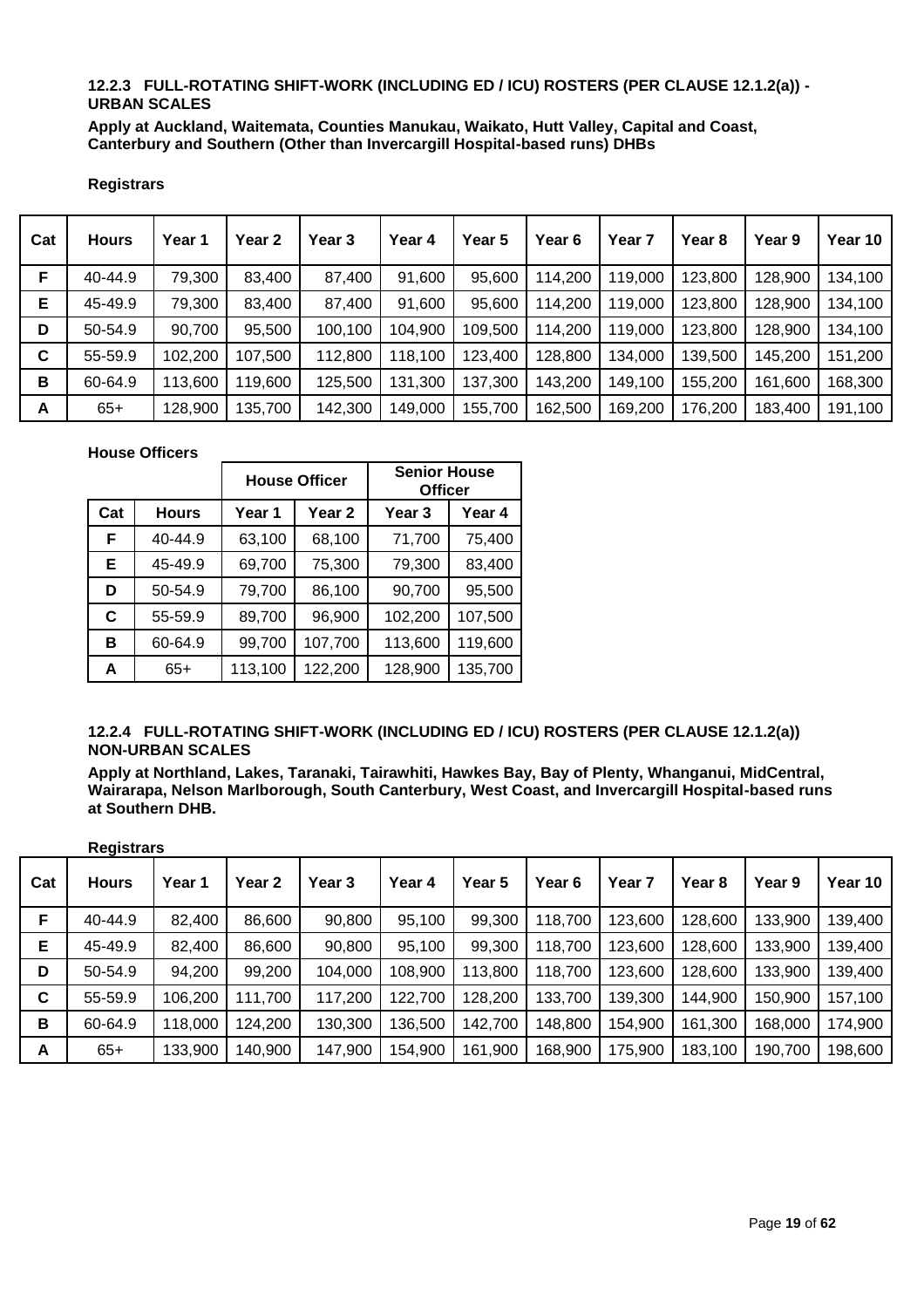|     |              |         | <b>House Officer</b> | <b>Senior House</b><br><b>Officer</b> |         |  |
|-----|--------------|---------|----------------------|---------------------------------------|---------|--|
| Cat | <b>Hours</b> | Year 1  | Year 2               | Year 3                                | Year 4  |  |
| F   | 40-44.9      | 65,500  | 70,700               | 74,500                                | 78,300  |  |
| Е   | 45-49.9      | 72,400  | 78,200               | 82,400                                | 86,600  |  |
| D   | 50-54.9      | 82,800  | 89,400               | 94,200                                | 99,200  |  |
| C   | 55-59.9      | 93,200  | 100,600              | 106,200                               | 111,700 |  |
| в   | 60-64.9      | 103,600 | 111,900              | 118,000                               | 124,200 |  |
| А   | $65+$        | 117,400 | 126,900              | 133,900                               | 140,900 |  |

#### **House Officers**

- 12.3 Advancement within the scales shall be continuous subject to the following:
	- 12.3.1 Where a registrar obtains a higher qualification the registrar is to proceed to the next step in the scale from the first day of the month following the date on which the qualification is granted, provided further that the registrar shall not be eligible for such an accelerated advancement any earlier than five completed years after graduation (that is after becoming entitled to provisional general scope of practice). Higher qualification is determined as per clause 2.0. This shall apply to only one higher qualification unless undertaking dual vocational registration in accordance with clause 12.3.2.
	- 12.3.2 The parties agree that registrars in dual vocational training programmes may access the non-service increment provided under clause 12.3.1 on more than one occasion where they obtain the specified qualifications in each respective vocational scope.
	- 12.3.3 Where a registrar who is a dual trainee is already on step 10 of the Registrar scale, when they would qualify for the qualification-based increment in 12.5.1 or 12.5.2 in respect of their second vocational scope, they shall, for the following year receive a one off allowance of \$5,300, paid on a fortnightly basis in addition to their regular salary. For the purposes of this clause a dual trainee means a registrar who participates in two vocational training programmes that entitle registration in two vocational scopes of practice.
	- 12.3.4 Thereafter advancement through the scale shall be continuous on the normal incremental date.
	- 12.3.5 Steps 8, 9 and 10 of the Registrar scale are restricted to registrars who are in training programmes at the conclusion of which the registrar is entitled to direct registration under a vocational scope of practice in New Zealand other than general practice.
- 12.4 On appointment to a registrar position all experience as an acting registrar, or other service which is considered by the CMO to be directly relevant to the specialty position shall be credited for the purposes of determining the commencement step on the registrar scale.
- 12.5 Increments while on leave
	- 12.5.1 Salary increments while on study leave Employees on full-time study leave with or without pay shall continue to receive annual increments to which they would otherwise be entitled.
	- 12.5.2 Salary increments while on leave without pay Employees on leave without pay, including Parental leave, shall continue to receive annual increments on their incremental date, to which they would otherwise be entitled.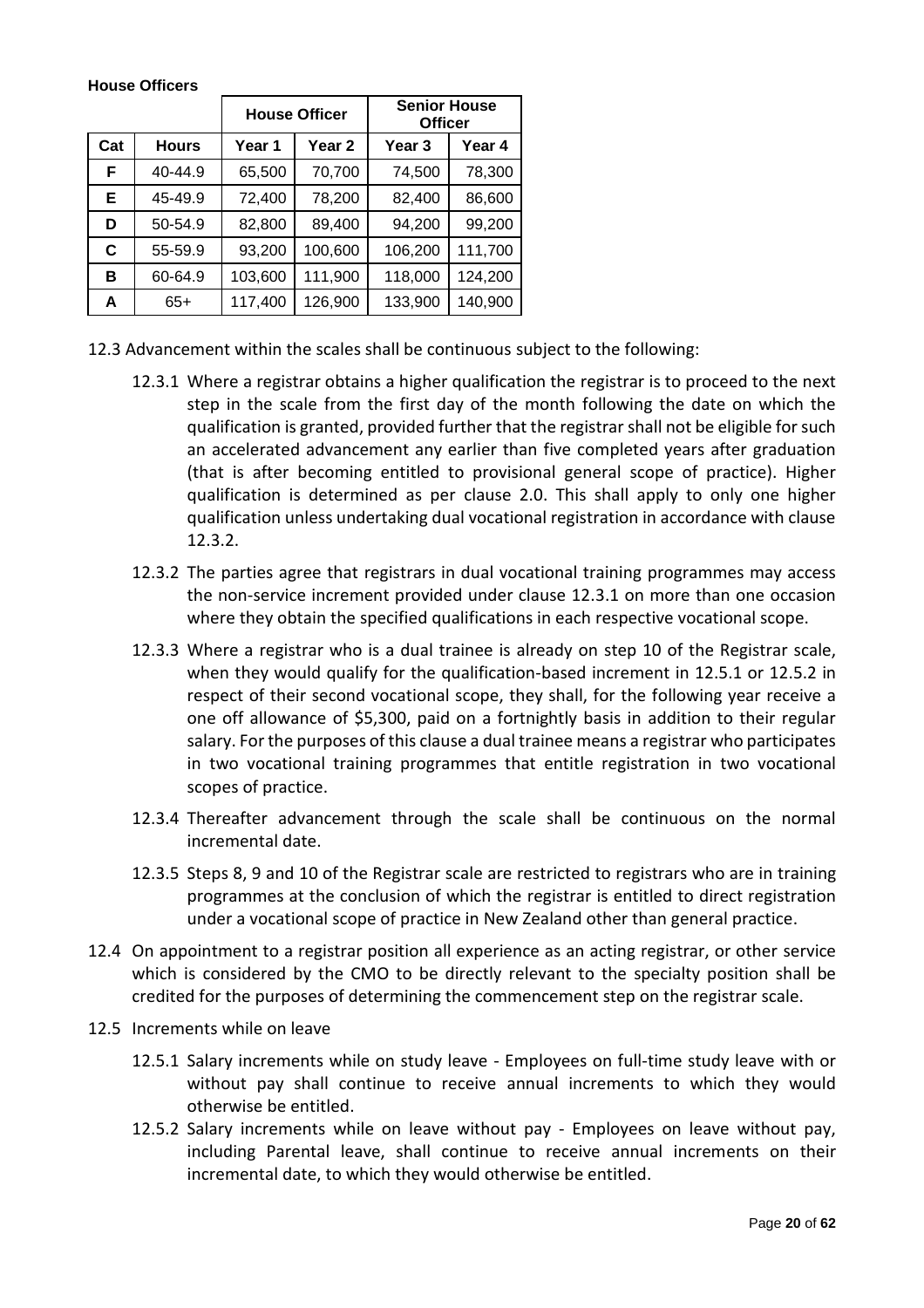- 12.6 Superannuation The employer will provide a superannuation subsidy (the subsidy) at the rate of one dollar for each dollar the employee contributes to a recognized superannuation scheme of the employee's choice, up to a maximum of 6% of the employee's gross taxable salary, provided that the subsidy shall be reduced by the amount, if any, that the employer is required to contribute or is contributing to the employee's KiwiSaver scheme or complying superannuation fund (as those terms are defined by the KiwiSaver Act 2006).
- 12.7 Timesheet or equivalent account of the hours worked will be kept by each employee.

## <span id="page-20-0"></span>**13.0 Part-time employees**

- 13.1 Part-time work by an employee is to be paid as a proportion of full-time salary. Full-time salary for the purposes of this clause shall mean the salary for which the run is categorised.
- 13.3 Part time employees are entitled to other conditions of employment on a pro rata basis as appropriate. For the sake of clarity, the annual practicing certificate, indemnity insurance and costs of training are to be reimbursed in full unless the employee has other private sector work whether as an employee or contractor as a doctor or is undertaking work as a locum.
- 13.4 A part time employee shall only be required to work out-of-hours in proportion to their contracted ordinary hours, unless agreed otherwise by the individual employee and the employing DHB.
- 13.5 Each DHB shall commit to a positive process of introducing part-time employment opportunities for RMOs.
- 13.6 The annual leave entitlement for part time employees shall granted on a pro rata basis to their full time Equivalent employment.

#### <span id="page-20-1"></span>**14.0 Run description**

- 14.1 Every run shall have a run description which sets out the established work patterns. The run descriptions shall form part of this Collective Agreement, be held by STONZ and each DHB respectively, and shall include:
	- 14.1.1 Details of the application of the description, the District, and the period covered. Given the recent establishment of STONZ and its new working relationship with the DHBs, run descriptions initially applicable in this MECA shall be as per those held by the DHBs for all RMO positions for the 2017/18 year.
	- 14.1.2 Whether the run is recognised or not as a vocational training position for specialist qualifications by the Medical Council of New Zealand, for registration under HPCAA for general or vocational scopes of practice.
	- 14.1.3 Clinical responsibilities and work schedules which shall include all clinics (including preadmission clinics), theatre sessions, consultant and registrar ward rounds, weekend ward rounds, pathology and radiology review sessions, grand round and other timetabled responsibilities.
	- 14.1.4 Shall state which clinician the RMO is responsible to for their performance.
	- 14.1.5 Provisions for RMOs training and education which shall include the times and venues of all teaching sessions for first year registration, tutorials, journal clubs.
	- 14.1.6 The training and development of other staff where these form part of a RMOs normal duties.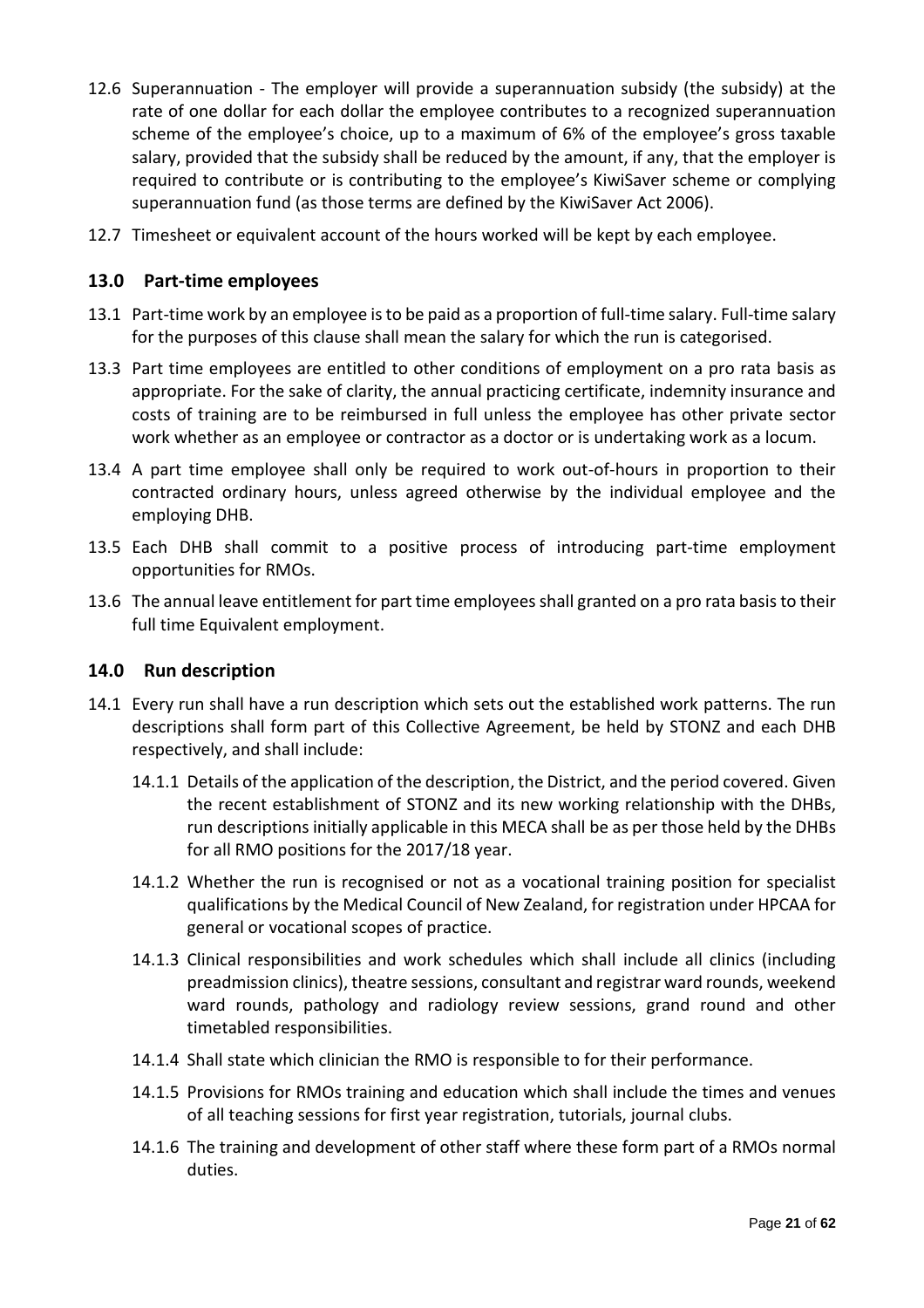14.1.7 A description of the specialities and sub-speciality rosters to be included in the job.

- 14.1.8 Other resident and specialist cover.
- 14.1.9 Expected average hours of work shall be detailed as follows:
	- a) Average rostered hours per week.
	- b) Average unrostered hours per week.
	- c) Where applicable, average unworked ordinary hours counted under 12.1.2(b) per week.
- 14.1.10 Periods of leave shall not be used in determining hours worked.
- 14.1.11Rosters shall not be rewritten unless there is a permanent change in the number of RMOs on the roster.
- 14.2 Changes to run descriptions

Principles around change.

The parties agree to progress change consistent with the over-arching principles set out below:

- 14.2.1 Change process:
	- (a) A change proposal shall be in writing, clearly articulate the reasons for the proposed change, and include the relevant information behind the proposal
	- (b) The proposal shall include a timeline for discussion and consultation on the proposal with RMOs affected by the change. A reasonable timeframe for the completion of consultation process would be within two months and should avoid the November/December changeover period wherever possible.
	- (c) Where held, face-to-face meetings shall be scheduled to allow as many of the RMOs affected by the change to participate. Genuine consideration should be given to issues and alternate proposals arising from the consultation process. It is recognised that good rostering practice should recognise each department's unique requirements. The design of rosters should be a collaborative approach with RMO, SMO, and the employer involvement. Rosters writing should prioritise patient safety, RMO training, and effective service delivery. The aim of the consultation will be to achieve a consensus on the appropriate change. For the purpose of this clause, the parties understand the term 'consensus' to mean general agreement amongst those participating in the process.
- 14.2.2 Decision Making

Following the completion of the change process, run descriptions shall be changed unless there is disagreement by more than one third (33.33%) of the RMO(s) concerned. For the purposes of this clause, "RMOs concerned" are those whom the change affects at the time it is implemented. Following agreement to the change, a copy of the new Run Description incorporating the change shall be provided to the RMOs concerned and STONZ.

14.2.3 Escalation

The principle is that the resolution of any disagreement around a change proposal should be resolved as close to the affected service as possible and as quickly as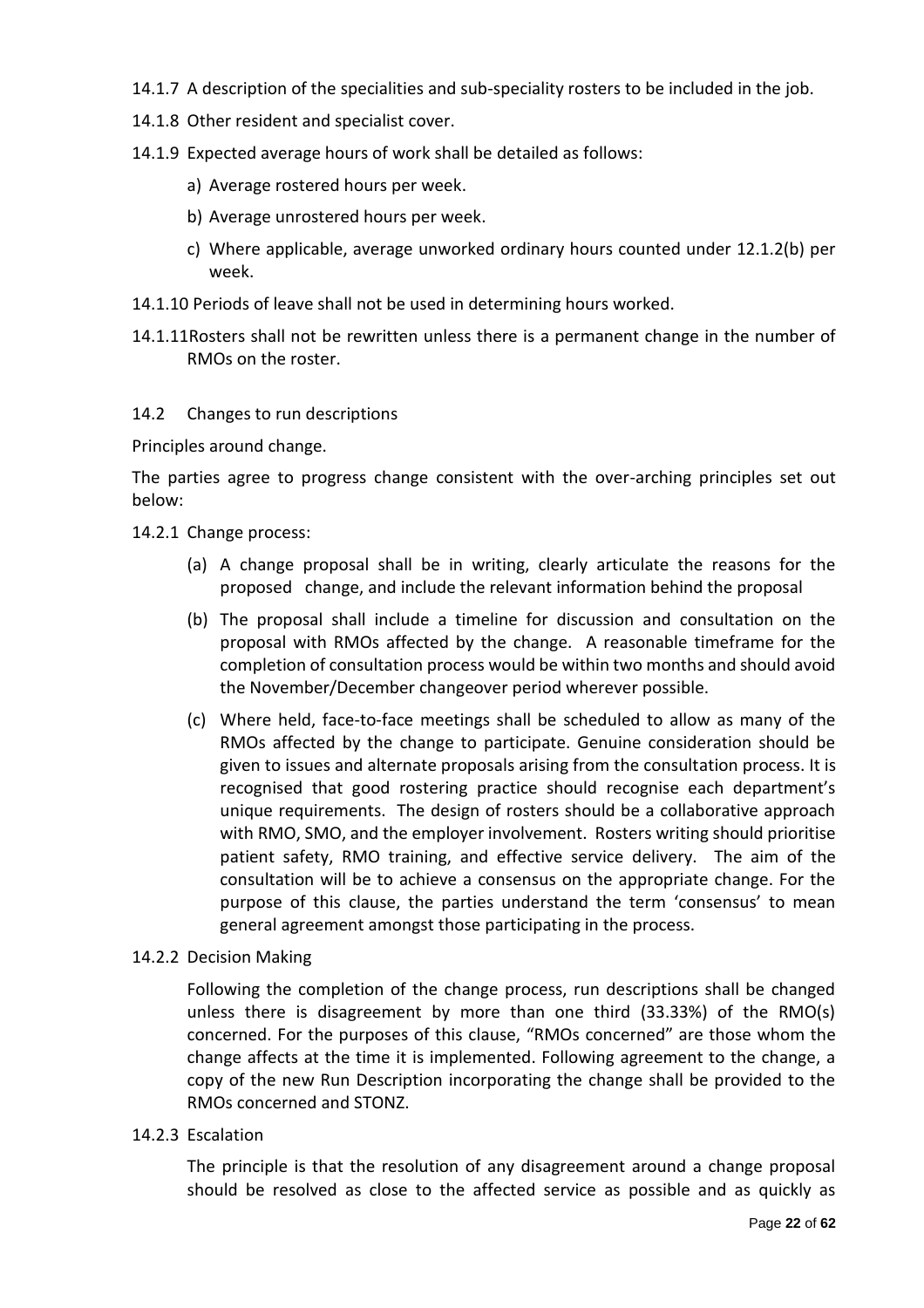possible. If a consensus can't be reached through the change process, the DHB and the RMOs affected may agree to trial a 'best fit' change proposal for a defined period where this is practicable. If a trial is not agreed, then the proposal shall be escalated to appropriate DHB senior management and STONZ for further discussion and engagement.

If this cannot resolve the outstanding issue(s), then the parties will seek mediation assistance, having regard to:

- (a) The impact of the change on the quality and safety of patient services;
- (b) issues and concerns raised by RMOs through the consultation process, including any alternate change proposals;
- (c) the impact of the proposed change on RMOs' work-life balance opportunities, including the extent of out-of-hours requirements;
- (d) and the impact on the quality of RMO training, with particular reference to College accreditation guidelines where the change relates to Registrars in a training programme.

Unless otherwise agreed, the change process (including the escalation process) shall be completed within 6 months.

14.2.4 Implementation

The effective date (and terms) of implementation of any change shall be considered as part of the process.

A copy of the new Run Description incorporating the change shall be provided to the RMOs concerned and STONZ

# <span id="page-22-0"></span>**15.0 Additional duties**

- 15.1 Where an RMO is required to work additional duties to cover absences from the roster in excess of the levels provided in the run description as required by Clause 14.0, or for other purposes the following provisions shall apply:
- 15.2 An RMO working additional duties shall be remunerated for such duty at a rate no less than that stipulated for each grade as below, and the hour of the day concerned.

|                             | <b>Additional Duty Hourly Rate</b> |           |  |  |  |
|-----------------------------|------------------------------------|-----------|--|--|--|
| Grade                       | $0800 - 2200$                      | 2200-0800 |  |  |  |
| <b>House Officer</b>        | 60                                 | 90        |  |  |  |
| <b>Senior House Officer</b> | 75                                 | 115       |  |  |  |
| Registrar                   | 85                                 | 130       |  |  |  |
| <b>Senior Registrar</b>     | 120                                | 180       |  |  |  |

- 15.3 For the purpose of the additional duty rates stated, Senior Registrars are those Registrars in an advanced training programme who have passed their Part I exam or equivalent, and who are on Step 5 (Step 4 from 1 February 2021) or higher on the Registrar scale.
- 15.4 Duties paid in terms of this clause shall not be counted in the calculation of average hours worked when calculating the salary category of that run.
- 15.5 Additional duties are voluntary and paid in addition to normal salary.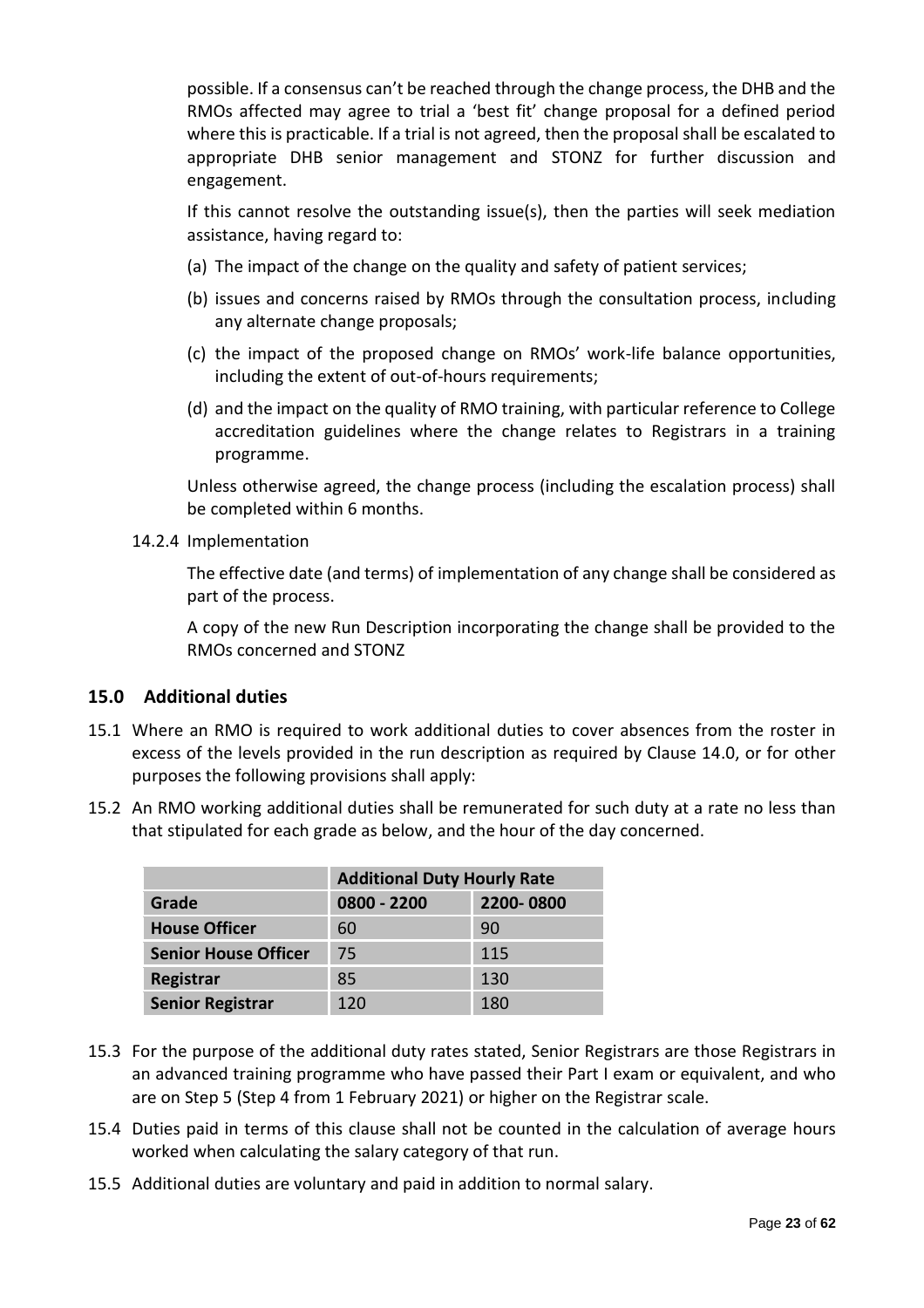# <span id="page-23-0"></span>**16.0 Relief Management**

- 16.1 All employees employed as relievers or working on a reliever roster, are to report for duty at 0800 as unless otherwise directed in accordance with either the run description or Appendix 2. Should the reliever not be required for the previously rostered duty, in order to meet the operational needs of the employer, the reliever may be reassigned, on a duty by duty basis, to fulfil that operational need provided that they are qualified and skilled to do so. That duty may not be longer than the duration of the previously rostered duty. This provision applies to all relievers.
- 16.2 The employer may put in place appropriate arrangements for the administration of relievers. Arrangements for the uses of relievers are set out in Appendix 2.
- 16.3 Nothing in this clause shall be read as to disallow an existing practice or require an employer to put in place a different arrangement than in place at the time that this MECA is ratified.

# <span id="page-23-1"></span>**17.0 Limits on hours**

Preamble:

The parties acknowledge that how work is organised within the service is important to

- (a) Ensuring that RMOs can safely deliver high quality health care to patients and communities as part of a medical and broader clinical team;
- (b) Managing the personal and professional risks to the RMO from fatigue, and maintaining the RMO's well-being;
- (c) Ensuring necessary training opportunities to facilitate the RMO to progress into or through their vocational training within the generally accepted timeframes.

Services should be organised to ensure the most appropriate balance of these drivers. Services and RMOs are to demonstrate a clear and obvious commitment to well-being interventions reflective of service and training needs.

The parties acknowledge that the various vocational colleges or regulatory bodies (such as the Medical Council of New Zealand) may from time to time issue advice or guidelines on the expectation of working hours of trainees to ensure the safe and effective training of RMOs and may make specific or general recommendations as part of their accreditation processes of individual DHB training programmes.

Further, the parties acknowledge the role of the Colleges as the appropriate professional authority on the issues of safe and effective medical training and care and commit to working towards meeting such advice, guidelines or recommendations as a matter of priority.

- 17.1 Weekly on duty hours limits (services other than EDs and ICUs)
	- 17.1.1 The parties will work collaboratively to create rosters with a maximum average of 60 rostered hours per week averaged over a 4 week period.
	- 17.1.2 Individual RMOs should not be rostered to work more than 72 hours in any consecutive seven days.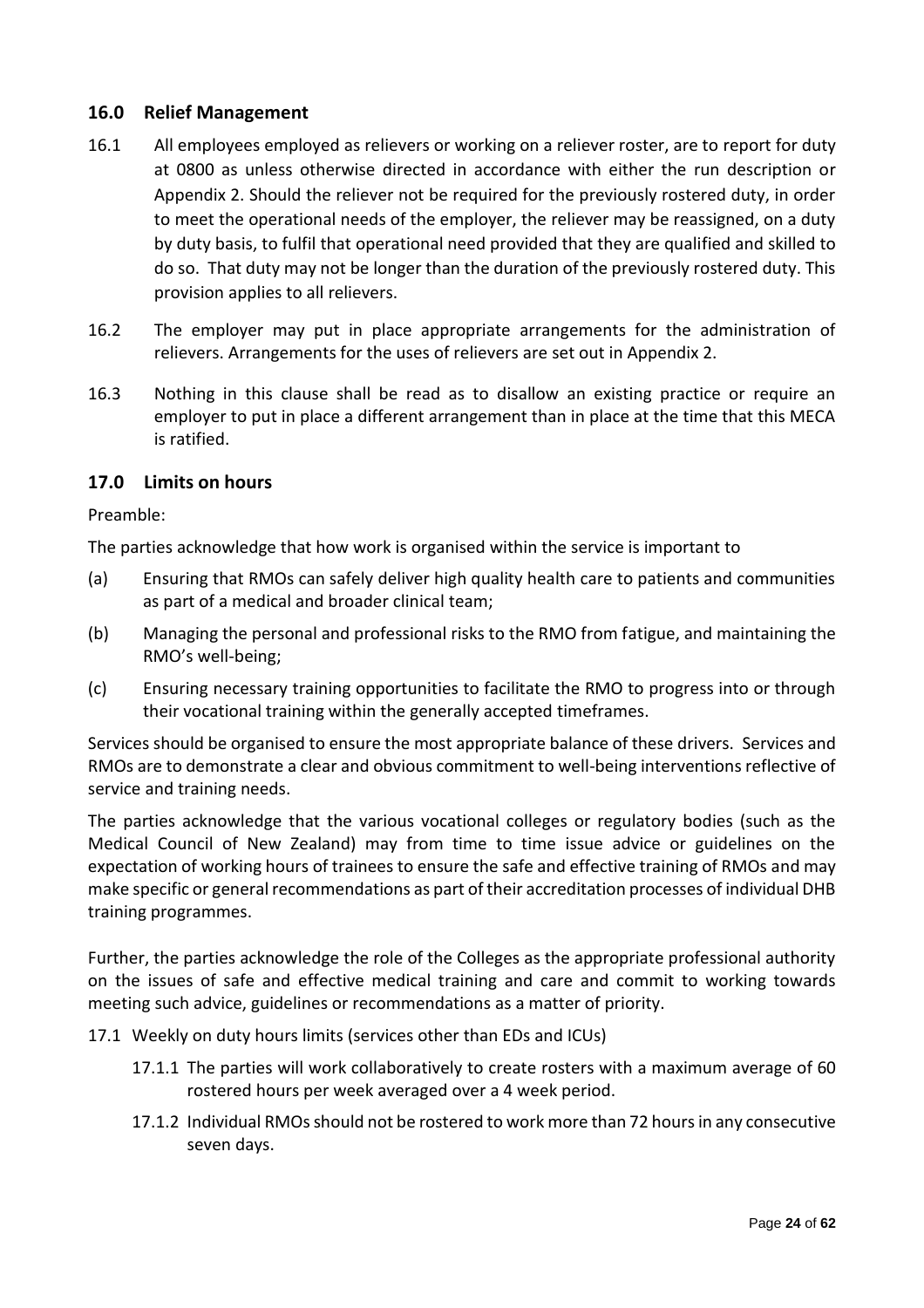- 17.1.3 Where the requirement of 17.1.2 is not met, and the RMO is rostered on duty in excess of 72 hours in any seven day period, then they shall receive a payment of \$550 for that period.
- 17.1.4 Where the RMO is required to work in excess of 140 hours in a period of 14 consecutive days, then they shall receive a payment of \$1,000. For the purpose of this clause "required" means required by the demands of the service and, for clarity, includes unrostered time on duty.
- 17.1.5 To be eligible for the payments under 17.1.3 or 17.1.4 the RMO shall notify the appropriate manager to allow alternative arrangements to be made, when it comes to the RMO's attention that they may break this limit. The payment of the penalty under 17.1.3 does not preclude the RMO also qualifying for the payment under 17.1.4 where the rostered hours in those 7 consecutive days can also be counted in the hours worked in the 14 consecutive days.
- 17.2 Daily On-Duty Hours Limits (Services other than EDs and ICUs)
	- 17.2.1 A period on duty shall not exceed 16 consecutive hours
	- 17.2.2 RMOs shall not be rostered on duty for more than 2 long days in 7. For the purposes of this clause, a "long day" shall be a duty where in excess of 10 hours are worked.

However, where it is agreed as part of the run description, a greater number of long days may be rostered in any seven day period, providing that these additional days are each no longer than 12 hours, and that all other limitations on daily and weekly hours are adhered to.

- 17.2.3 Night shifts of up to 12 hours may be rostered, on the basis that where such shifts operate, there is a corresponding reduction in the length of the long day. The limits in 17.3.5 apply.
- 17.2.4 Periods of normal rostered duty shall be continuous and except with the prior agreement of the employing District Health Board and the RMO(s) concerned, including as specified in the run description, shall not be less than eight hours. The parties acknowledge the intention to facilitate part-time employment and nothing in this clause shall preclude arrangements that meet both the individual RMO and the DHBs' needs in such situations.
- 17.2.5 Only one period of normal rostered duty shall be worked in any one day. Note: this does not exclude the operation of consecutive periods of night shifts where one duty ends and the next duty starts on the same day.
- 17.2.6 If during the terms of this Agreement a DHB seeks to introduce a combined period of "on call" and "on duty: that exceeds 16 consecutive hours this may be done by agreement between the DHB and the affected RMOs in accordance with clause 14.2 provided that in considering such an extensions, priority shall be given to the adequacy of sleep and rest available to the RMO(s) concerned.

Agreement to such extensions shall not be unreasonably withheld.

- 17.3 Limits on consecutive duties (services other than EDs and ICUs)
	- 17.3.1 No employee shall be on duty or on call more than 12 consecutive days without a rostered uninterrupted rest period officially off duty of at least 48 hours before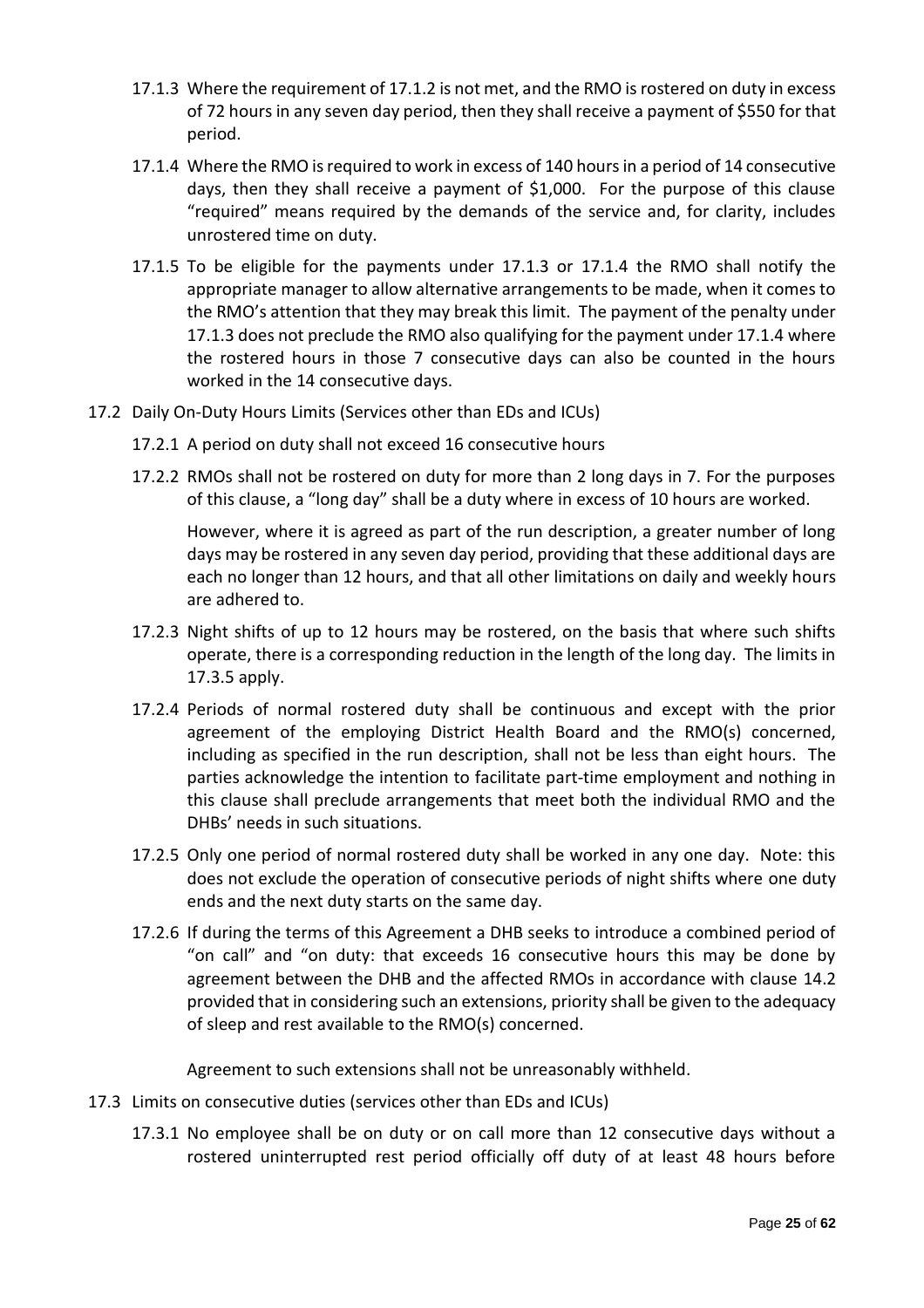commencing the next period of duty, or a minimum 24 hours continuous period of rest per seven day period depending on the roster concerned

- 17.3.2 No RMO shall be rostered for more than 4 consecutive night shifts.
- 17.3.3 Except that, a run description may continue to provide up to 7 consecutive night shift if there is regular opportunity for rest and/or sleep during nights shifts. Where so rostered the service and RMOs need to monitor the demands on night shift and if there is a pattern of increasing activity or reduced opportunity for rest/sleep that cannot be addressed through the processes outlined in the Guidelines on Seven-Night Rostering (see Appendix 4) then the limits above will need to be adhered to.
- 17.3.4 Where 12 hour night shifts are rostered, the exception in 17.3.3 cannot be utilized and no more than four consecutive nights may be rostered for any RMO. Note the 72 hour limit in clause 17.1.2 applies.
- 17.3.5 Employees shall have, as a minimum, every second weekend completely free from duty. Except that at Bay of Plenty, Nelson-Marlborough, Southern (in respect of Invercargill Hospital), Whanganui, Taranaki, and Mid Central DHBs RMOs shall not be required to work more than one weekend in three.
- 17.3.6 At Lakes DHB, RMOs shall not be required to work more than one weekend in three, except that:
	- (a) On the general medical or surgical registrar roster, no RMO shall be rostered to work more than two weekends in five.
	- (b) On the O&G/Paediatric roster, no RMO shall be rostered to work more than three weekends in eight.
- 17.3.7 Notwithstanding 17.3.5 and 17.3.6, two consecutive weekends can be rostered to work but no more than once in every 5 or 6 weekends (where a one-in-two limit applied) or 6 or 7 weekends (where a one-in-three limit applies), with the balance of weekends completely free from duties.
- 17.3.8 The parties acknowledge the aspiration of having rosters that require RMOs to work no more than one in three weekends.
- 17.4 Minimum breaks between duty (services other than EDs and ICUs)
	- 17.4.1 In an effort to minimise the risks of fatigue, the parties will aim to provide a minimum 12 hours continuous break during any given 48 hour period, and avoid periods of duty exceeding 12 hours for more than two sequential days.
	- 17.4.2 A minimum break of eight consecutive hours off duty shall be provided between any two periods of duty of a full shift or more. Periods of full shift or more include:
		- (a) Rostered duty (and including any continuous period of time worked beyond the rostered shift end); or
		- (b) Any shift worked as an additional duty; or
		- (c) A call back duty of at least eight continuous hours.

If a break of at least eight continuous hours cannot be provided between periods of qualifying duty a penalty payment \$160.00 on each such occasion which shall be paid to the employee concerned.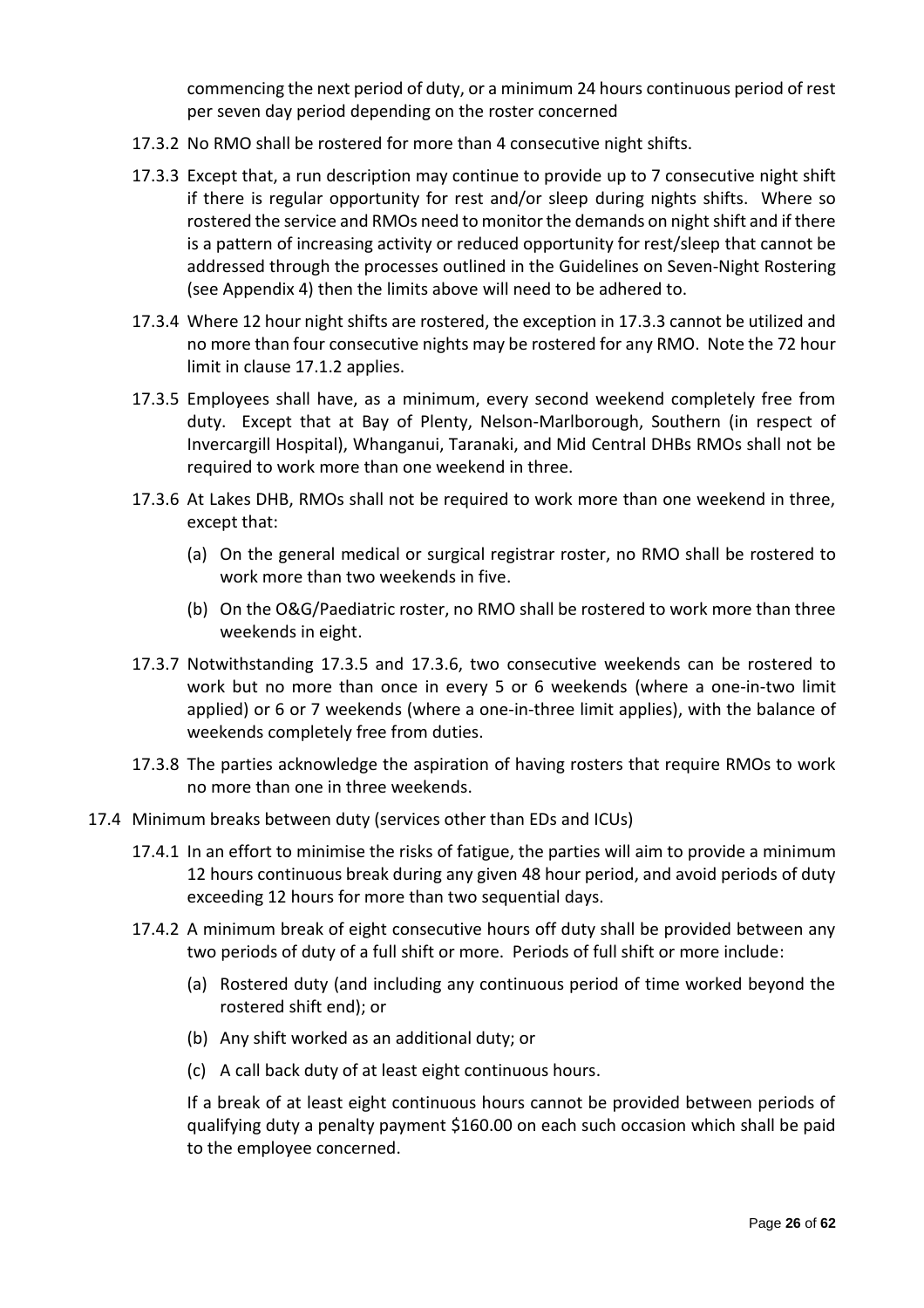- 17.4.3 If a call-back of less than a continuous eight hour period is worked between two other qualifying periods of work, a break of eight continuous hours must be provided either before or after the call-back. If such a break has been provided before the call-back it does not have to be provided afterwards as well. Where the break is not provided the penalty in 17.4.2 shall be paid.
- 17.4.4 For clarity, the minimum break is not interrupted where an RMO is asked to provide advice over the telephone, but is not required to return to the workplace.
- 17.4.5 Alternate arrangements may be agreed between the individual RMO and the DHB in lieu of the penalty in 17.4.2to ensure the employee has sufficient recovery time, including a late start or an early finish (with no loss of ordinary pay).
- 17.4.6 As a minimum provision, a minimum break comprising the balance of the calendar day upon which the employee ceased the last night duty plus a further two calendar days must be provided immediately following a period of 4 night duties or more.

Employees working three night duties or less shall be given a minimum break of the calendar day upon which the employee ceased the last night duty plus a further one calendar day free from rostered duty.

Days off provided in accordance with this sub clause will not be deemed as working days for the purposed of section 47 of the Holiday Act 2003.

# 17.5 Hours of work limits – EDs and ICUs

The following limits on hours of work shall apply to ED and ICUs (NOTE: For the purpose of clarification clause 17.2.4 and 17.2.5 shall also apply):

- 17.5.1 In urban DHB EDs or, where agreed between the service and the affected RMOs in accordance with clause 14.2in non-urban DHB EDs the following shall apply:
	- (a) On duty hours shall not exceed an average of 50 per week over a four week period and no more than 60 hours worked in any seven days.
	- (b) No more than 5 consecutive days shall be worked in a row, except that in the case of night shifts there shall be no more than 4 consecutive shifts in a row.
	- (c) Employees shall have 2 consecutive days off in every seven days.
	- (d) No employee shall be required to work for a continuous period exceeding 10 hours inclusive of meal breaks.
	- (e) Employees shall receive a minimum break of 11 hours between periods on duty.
	- (f) Employees shall, after working a period of consecutive night shifts, have a period free of duty comprising the balance of the calendar day upon which they ceased the last night duty plus a further 2 calendar days.
	- (g) Employees shall have an average of 50% of weekends off duty over any two month period provided that no more than 3 weekends may be rostered in a row.
- 17.5.2 In EDs not covered by the above clause:
	- (a) The average on duty hours for an RMO so employed shall not exceed 50 per week over a four week period and in any one week the on-duty hours shall not exceed 60.
	- (b) No RMO so employed shall be rostered for a continuous period exceeding 10 hours inclusive of meal breaks.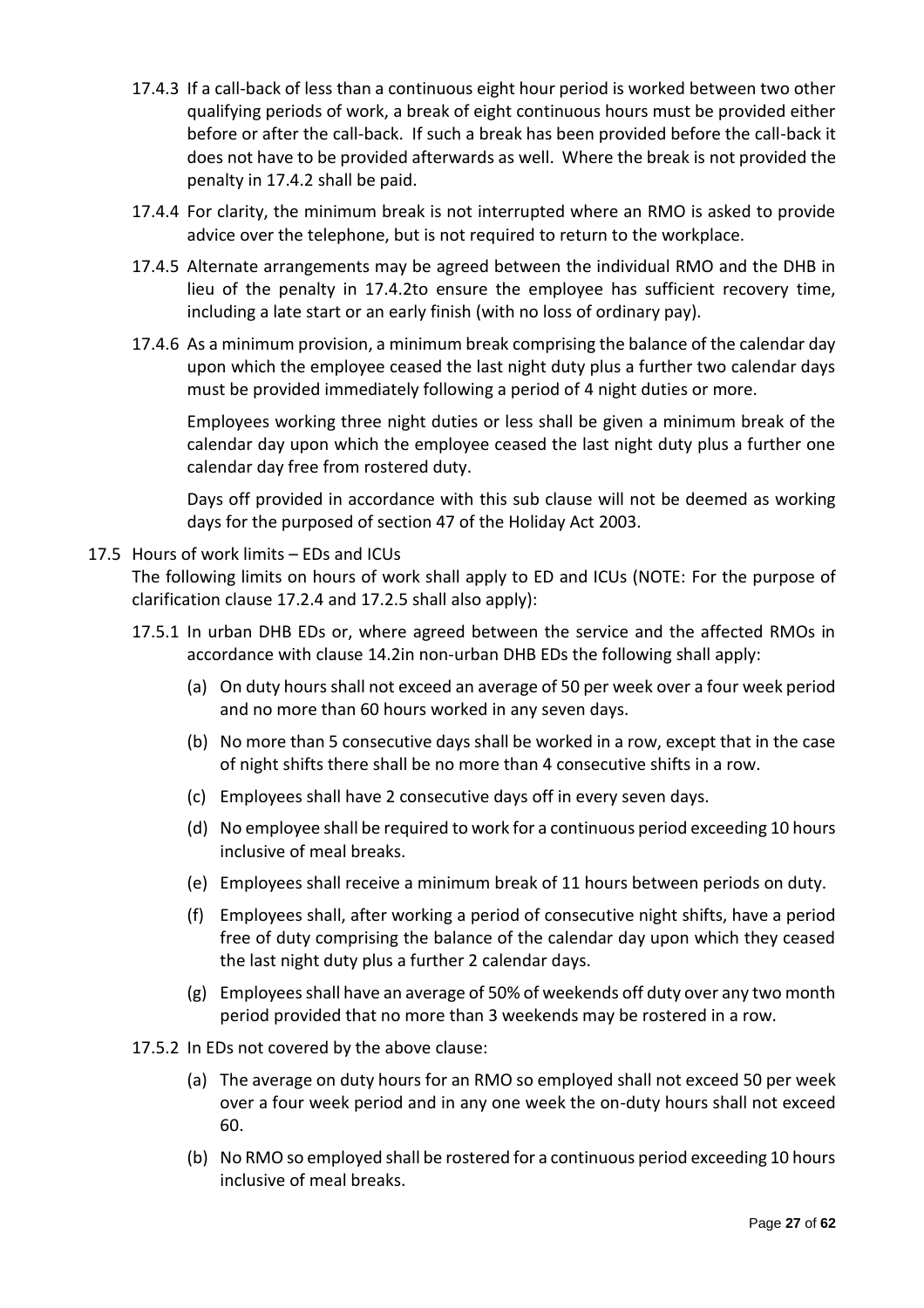- (c) An RMO so employed shall receive a minimum break of nine consecutive hours between periods on duty
- 17.5.3 In urban DHBs ICUs or, where agreed between the service and the affected RMOs in accordance with clause 14.2, non-urban DHBs ICUs or equivalent, the following shall apply:
	- (a) The average on duty hours shall not exceed an average of 50 per week over a four week period and no more than 60 hours worked in any seven days.
	- (b) No more than 5 consecutive days shall be worked in worked in a row, except that in the case of night shifts there shall be no more than 4 consecutive shifts in a row.
	- (c) 2 consecutive days off in every seven days.
	- (d) Employees shall receive a minimum break of 10 hours between periods on duty
	- (e) Employees shall, after working a period of consecutive night shifts, have a period free of duty comprising the balance of the day upon which they ceased the last night duty plus a further 2 calendar days.
	- (f) Employees shall have an average of 50% of weekends off duty over any two month period provided that no more than 3 weekends may be rostered in a row
- 17.5.4 Unless agreed to the contrary between the service and the affected RMOs in accordance with clause 14.2, employees working in ED or ICU shall not have more than 33% of their duties allocated as night shifts.
- 17.6 Shift work rostering:
	- 17.6.1 Rosters involving shift work may only be operated on the following basis:
		- (a) Night shifts only, or
		- (b) Full time in accident and emergency, intensive care, or
		- (c) In other cases only by agreement affected RMOs in accordance with clause 14.2.
		- Note: For the purposes of this clause "night shift" shall mean a maximum of ten hours of rostered duty between the hours of 10.00 pm and 8.00 am.
	- 17.6.2 On runs where shifts are being worked there shall be no more than 4 shift start times provided that where 2 shifts commence within ½ hour of each other to provide for handover this shall be deemed to be one shift start time and no employee shall be required to change shifts (e.g. moving from day shift to night shift) more than once per week.
- 17.7 Adequate handover time shall be provided between shifts.
- 17.8 Emergency Back-Up Rosters
	- 17.8.1 The DHB and the RMOs concerned may establish an Emergency back-up roster (EBUR). An EBUR is a voluntary roster to provide emergency "back-up" for periods of rostered duty in situations where the duty RMO is unable to attend their roster duties. The roster shall not be used as a substitute/alternate to providing relievers and the use of an EBUR to cover for pre-arranged leave of any type is discouraged.
	- 17.8.2 When an RMO is on an EBUR they shall be paid \$50 for each day so rostered. If the RMO on the EBUR is called in to work they shall be paid as if they are call backed under clause 18.4, including the minimum three-hour payment, and will not be paid the \$50 payment for that day.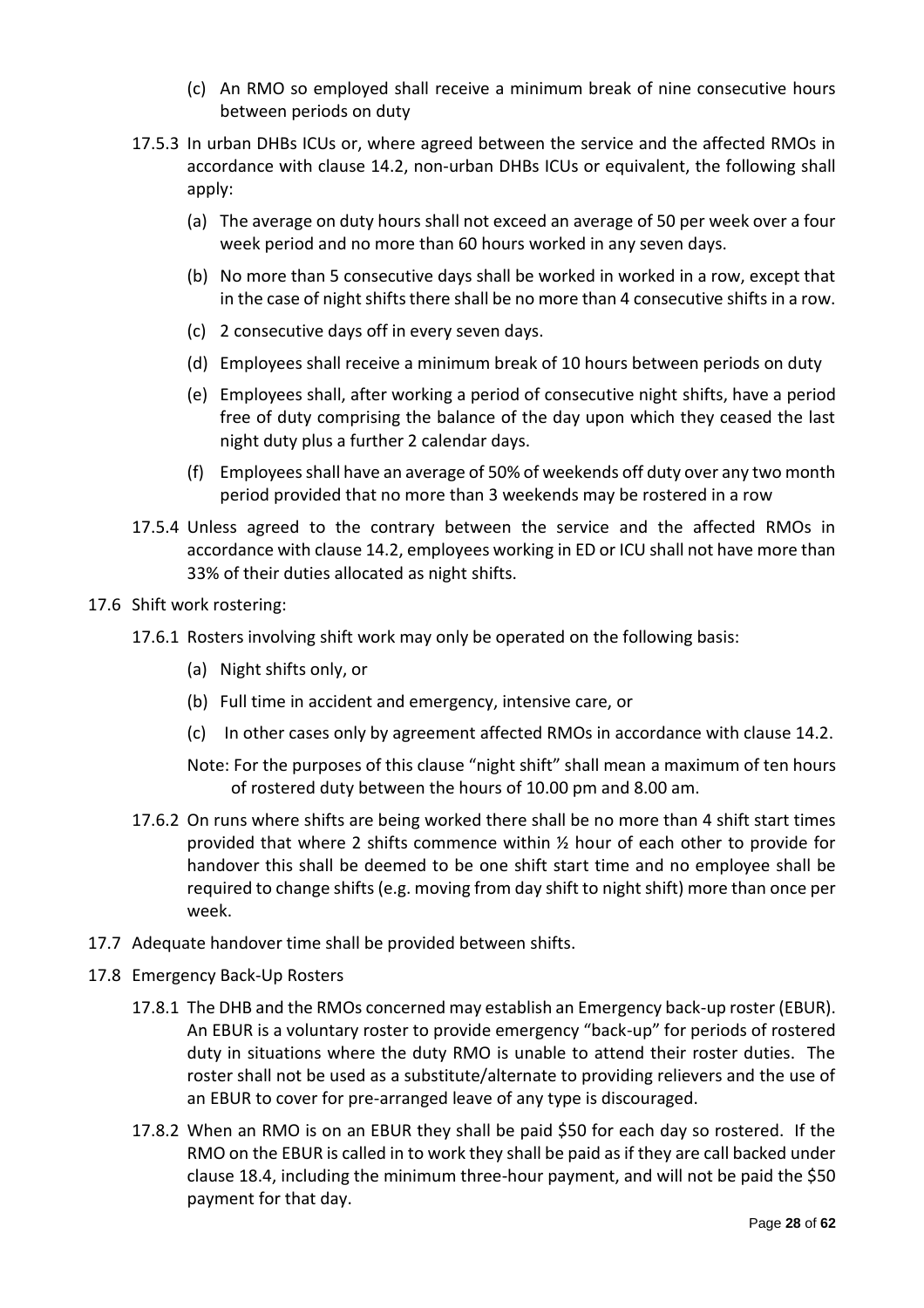# <span id="page-28-0"></span>**18.0 On call**

- 18.1 Where an RMO is rostered on call during normal off duty hours, an on call allowance of \$8.00 per hour shall be paid in addition to other remuneration. Where an employee is rostered on call on a Public Holiday the rate shall be \$10.00 per hour.
- 18.2 When an employee is rostered on call, has left their workplace, and is called back to work, all hours worked, including travelling time from the place at which the employee receives that call or home (whichever is the case) to the work place and return will be paid at additional duties rates as provided in clause 15.
- 18.3 The parties recognise the unique arrangements for RMOs as a salaried workforce, and the inclusion in the calculation of a salary category of the average unrostered hours worked by RMOs based on reviews of actual time worked beyond their roster shift end. Where an RMO who is rostered on call has been required to remain at the workplace beyond the general period of time recognised in the unrostered hours component of their salary category, and is called on to undertake duties relating to their on-call responsibilities then they shall be eligible to receive the call back payment in 18.4 below despite not having been able to leave the workplace.
- 18.4 Call-backs shall be paid for a minimum of three hours, or for actual working and travelling time, whichever is the greater, except that call-backs commencing and finishing within the minimum period covered by an earlier call-back shall not be paid for. Where a call-back commences before and continues beyond the end of a minimum period for a previous callback, payment shall be made as if the employee had worked continuously from the beginning of the previous call-back, to the end of the later call-back.
- 18.5 Provided that at the request of the RMOs on a particular roster the call backs may by mutual agreement be included in the salary and shown in the run description. The minimum and maximum in this Clause shall apply when calculating any entitlement.
- 18.6 Where an employee is requested by the employer to undertake an additional period of on call to cover for an absent colleague on leave or where there is a vacancy on the roster, the minimum allowance payable for the associated hours on call shall be \$25.00 per hour in place of the amount specified in clause 18.1. This does not apply in the case of an agreed "RMO initiated swap".
- 18.7 Where the employer requires the employee to participate in an on call roster:
	- 18.7.1 The employer shall make available a cell phone or half the cost of a cell phone rental shall be reimbursed to the employee by the employer.
- 18.8 Provided further that:
	- 18.8.1 An employee shall be reimbursed the actual and reasonable costs incurred in travelling to and from work when called back to work outside the employee's normal hours of duty.
	- 18.8.2 Where employees are required to use their own cars for the purposes of work, the employing District Health Board shall pay a private motor vehicle mileage allowance at the standard IRD rate.
- 18.9 Telephone Advice When On Call
	- 18.9.1 Where an employee is rostered on an on-call roster and receives a work-related telephone consultation where the issue can be resolved over the telephone, and that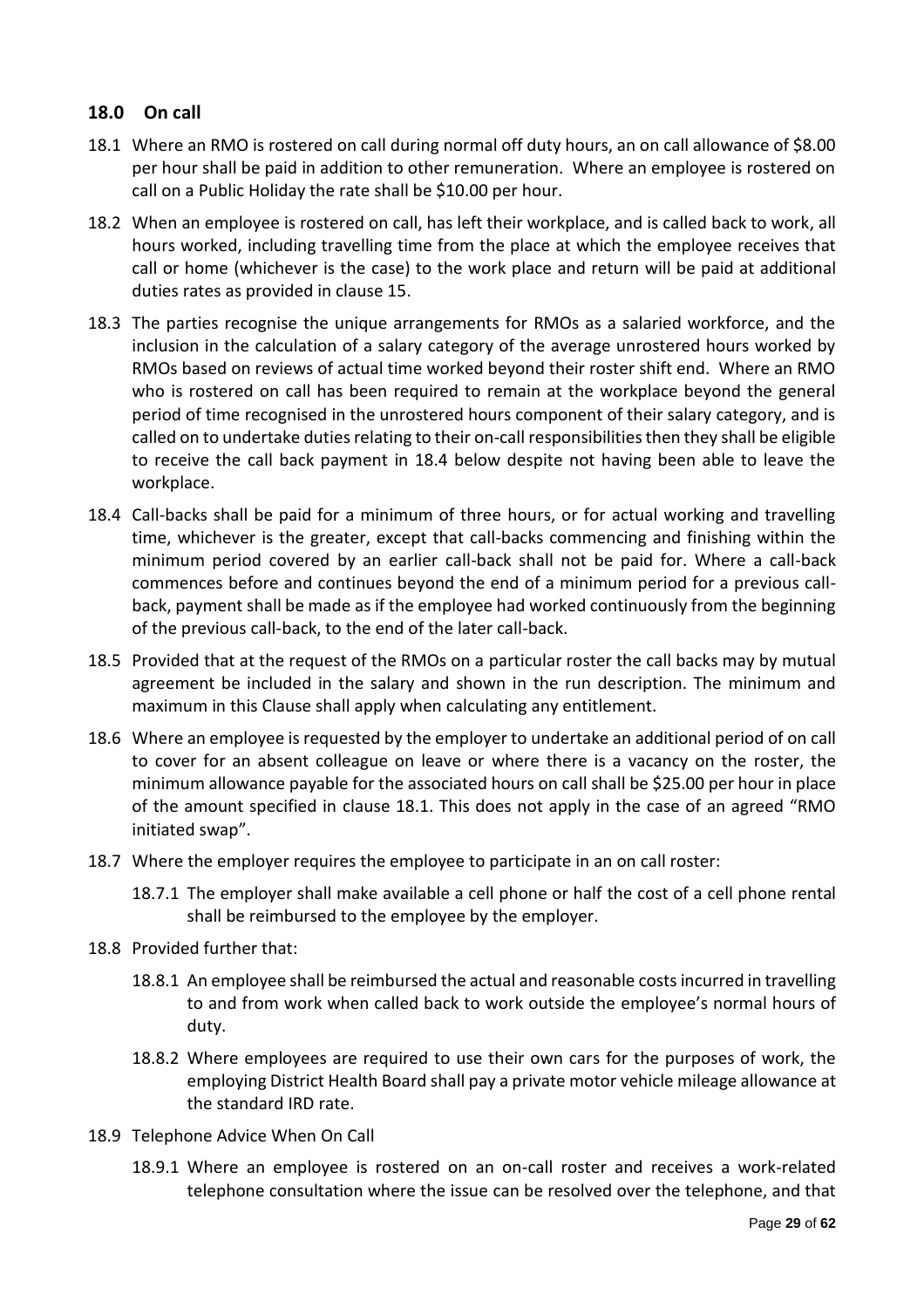does not result in on site attendance, they shall be entitled to payment for a minimum one hour period at the appropriate additional duty rate set out in clause 15.

- 18.9.2 In order to be eligible for payment, each call must be logged and include a file/case note recording relevant details and advice.
- 18.9.3 The employee cannot receive more than one payment (including a call-back payment) in respect of the same hours, and all calls received within the period covered by the minimum one hour payment will be counted as one call.
- 18.9.4 Any run where the payment for telephone call is factored in to the calculation of run category per clause 18.5 shall not be eligible for this payment.

# <span id="page-29-0"></span>**19.0 Fatigue management**

- 19.1 The parties recognise the need to develop a fatigue management strategy in the interests of patient safety, employee wellbeing and the optimisation of performance in the context of both training and service provision.
	- 19.1.1 The parties agree that rosters require ongoing audit and amendment to minimise the risk of fatigue.
- 19.2 Given the paucity of research available that is directly applicable to the context of training doctors, the employer agrees to support STONZ in undertaking audit and research to provide an evidence based model for fatigue management within the New Zealand healthcare system.
- 19.3 Employees who have worked a long day, nightshift, or on-call shift may request, at expense of employer, for a taxi home and back to the workplace the following day if they believe they are so fatigued that it compromises their safety.
- 19.4 Health and Safety is a dual responsibility between employer and employee. Employees have a duty to ensure that they manage their fatigue risks by accessing annual leave appropriately and to ensure that their leisure time activities allow for appropriate rest and recreation between periods of duty.

The employee agrees to participate, during working hours, in programmes, tools or resources for fatigue mitigation or management that the employer may provide or make available from time to time.

#### <span id="page-29-1"></span>**20.0 Meal periods and rest breaks**

- 20.1 Except when required for emergency work, no employee shall be required to work for more than five hours continuously without being allowed a protected meal break of not less than half an hour.
- 20.2 No deduction is to be made from hours on duty for meal breaks taken within the hospital.
- 20.3 Rest breaks of 10 minutes each for morning tea, afternoon tea or supper, where these occur during duty, shall be allowed as time worked.
- 20.4 During the meal break or rest breaks prescribed above, free tea, coffee, milk and sugar shall be supplied by the employing DHB.
- 20.5 Every RMO required to be on duty over a recognised meal period shall be entitled at the employer's expense, to a meal. Employees working a long day shall have an entitlement to two meals. The parties recognise that an employer has the right to put reasonable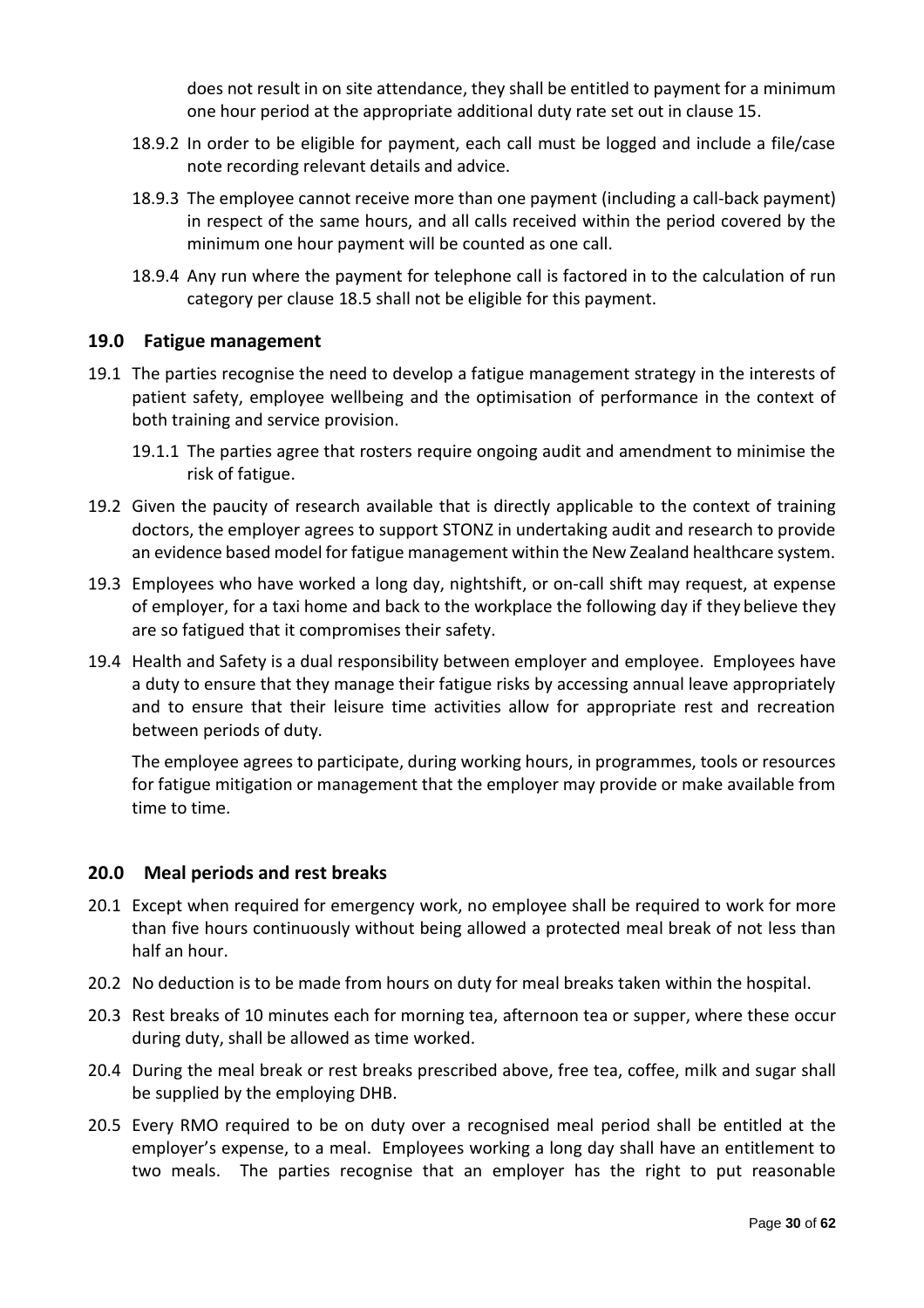specifications on what an RMO may receive as part of the meal entitlement. Any such specifications shall be developed in consultation with STONZ.

# <span id="page-30-0"></span>**21.0 Cover for leave**

- 21.1 The responsibility to arrange cover for RMOs on leave lies with the employer. It is not the responsibility of individual employees to find cover for their own leave. The employer will take all reasonable steps to ensure sufficient cover is available to permit RMOs to take leave.
- 21.2 Rosters shall not be rewritten once published unless there is a permanent change on the numbers of RMOs on the roster (and the majority of remaining RMOs concerned agree to it) nor be written to incorporate cover for leave except as provided in clause 21.3.
- 21.3 Cover for leave may be provided:
	- 21.3.1 By relievers.
	- 21.3.2 By payment of additional duties:
		- (a) Where additional rostered duties are not included in the calculation of expected average hours, such duties shall be remunerated as per clause 15 (additional duties).
		- (b) Where an additional rostered period of call is worked the provisions of clause 15 will apply in respect of actual hours worked, subject to the provisions of clause 18.
- 21.4 Leave Abutting Weekends
	- 21.4.1 When an RMO is on annual leave on the days immediately before or after a weekend she/he cannot be required to work the weekend(s).
	- 21.4.2 For the purpose of this clause a weekend shall be deemed to commence at the completion of the rostered Friday duty including long days. Where night shift is concerned the Friday night duty shall be deemed to be part of the weekend.
	- 21.4.3 When the RMO is rostered to start the night shift on a weekend at the end of the leave in instances where they commence the leave on the previous Friday or before they may be required to return for the Sunday/Monday night shift.
	- 21.4.4 This clause may also apply to other forms of leave  $-$  e.g. medical education leave  $$ depending on the specific circumstances.
	- 21.4.5 This clause shall not apply to time in lieu of public holidays (Alternative Holidays)
- 21.5 An RMO shall only be debited leave for leave days taken Monday through Friday or, if employed on a shift roster, no more than 5 days in any week, i.e. exclusive of days rostered off.
- 21.6 Once approved, leave cannot be revoked by the employer under any circumstance.

#### <span id="page-30-1"></span>**22.0 Cross cover**

22.1 The parties to the Agreement recognise the medico-legal implications of providing cross cover. The intent of this provision is to ensure that no RMO is placed in an unsafe position with regard to workload.

An RMO who believes he/she has been placed in a situation as a result of cross cover which she/he believes will compromise patient care shall in the first instance advise the appropriate Clinical Director and/or manager of the situation, and if the situation persists the RMO cannot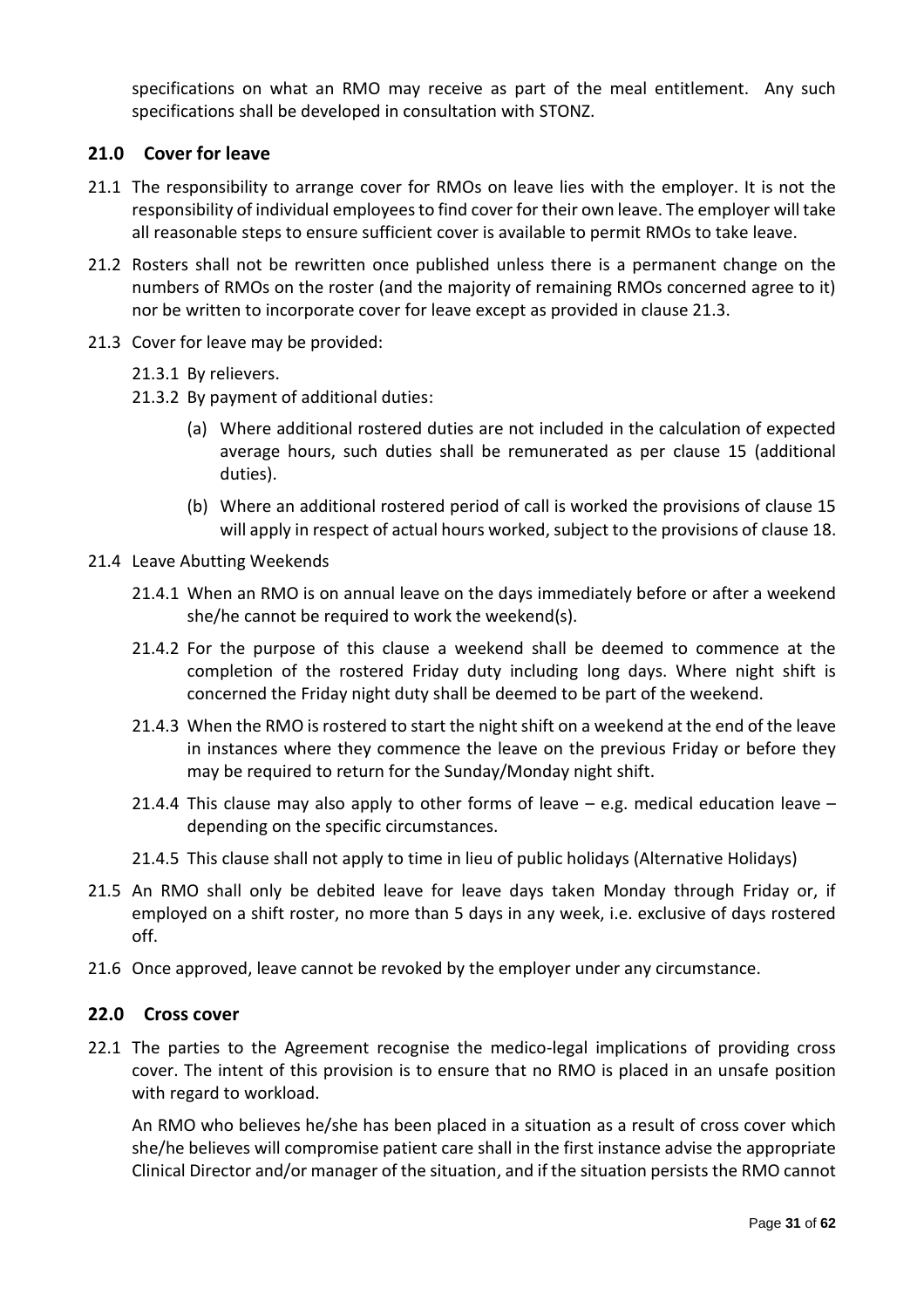be obliged to undertake professional responsibilities that compromise the safety of his or her patients.

The parties accept that the final decision to provide cross cover falls to the RMO taking into account their current workload and the proposed workload.

Where an employee provides cross cover, he/she shall be paid an additional \$165 in recognition of the increased workload. If cover is provided by more than one employee then the payment is shared among those employees providing cover.

- 22.2 Where there is a roster vacancy for any reason outside of ordinary hours (as per Clause 4.1), it is the responsibility of the employer to arrange cover by an at least equivalent replacement suitably qualified medical practitioner. For the sake of clarity:
	- 22.2.1 absences from the roster for evenings, nights, public holidays and weekends must be filled in a like for like manner for example an RMO on duty must be replaced by an at least equivalent suitably qualified medical practitioner on duty, and
	- 22.2.2 Not in any circumstances should it be left to the remaining RMOs rostered on during the period to cover the absent employee's duties in addition to their own.

# <span id="page-31-0"></span>**23.0 Public holidays**

- 23.1 Pursuant to section 44(2) of the Holidays Act 2003 and notwithstanding the content of clause 4 of this agreement, the parties agree that the following days shall be observed as public holidays.
	- The calendar day 1 January
	- The calendar day 2 January
	- Waitangi Day
	- ANZAC Day
	- Good Friday
- Easter Monday
- Sovereign's Birthday
- Labour Day
- Anniversary Day as applicable
- The calendar day 25 December
- The calendar day 26 December
- 23.2 In order to maintain essential services, the employer may require an employee to work on a public holiday.

When the employee is required to work on a public holiday as part of the normal roster he/she shall be granted equivalent time off 'in lieu' at a later day convenient to the employer.

An employee required to be on call on a Public Holiday shall receive a day in lieu. No employee shall receive more than one day in lieu for a public holiday worked.

23.3 Additional payment for working on a public holiday

The calculation of T1/2 and relevant daily pay shall be made as follows:

The employees annual salary as set out in clause 12.2will be divided by 52.14 and then the lowest number of hours per week to which the salary category relates (for example, a B category shall be divided by 60 hours). The resulting figure is then halved and this becomes the additional payment to be made per hour worked over and above relevant daily pay. An RMO who is called back on a public holiday shall be paid T1/2 of their call back rate of pay.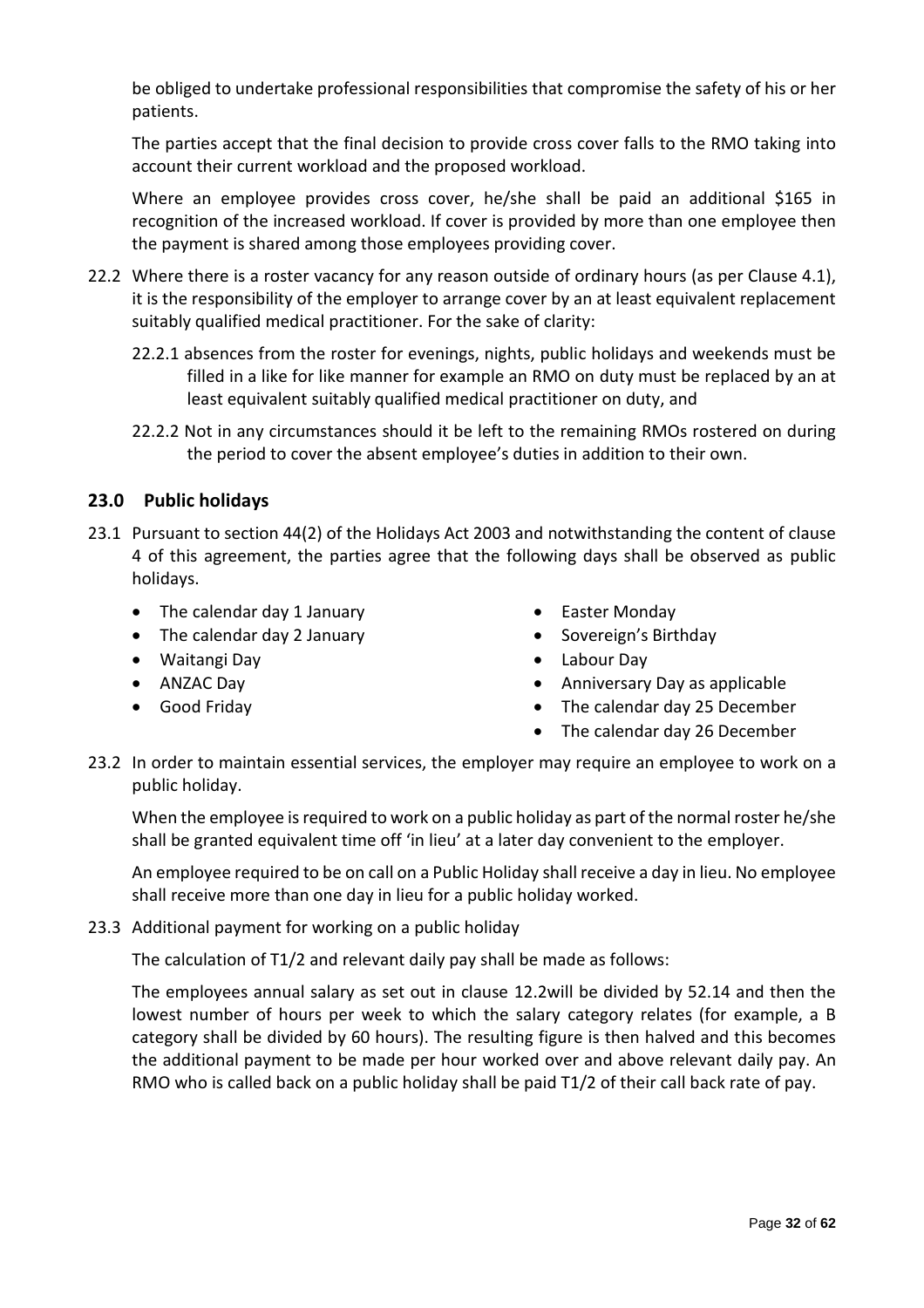### 23.4 Public holidays falling during leave or time off

23.4.1 Leave on pay

When a public holiday falls during a period of annual leave, sick leave on pay or special leave on pay an employee is entitled to that holiday which is not to be debited against such leave.

23.4.2 Leave without pay

An employee shall not be entitled to payment for a public holiday falling during a period of leave without pay (including sick leave and military leave without pay) unless the employee has worked during the fortnight ending on the day on which the holiday is observed.

23.4.3 Leave on reduced pay

An employee shall, during a period on reduced pay, be paid at the same reduced rate for public holidays falling during the period of such leave.

23.4.4 Off duty day

Except where the provisions of 23.4.1 above apply, if a public holiday, other than Waitangi Day and ANZAC Day, falls on a rostered employee's off duty day (such off duty day not being a Saturday or a Sunday) the employee shall be granted an additional day's leave at a later date convenient to the employer. For clarity, a rostered employee is an RMO who is working a full rotating shift pattern where the salary category is determined in accordance with the clause 12.1.2(a).

# <span id="page-32-0"></span>**24.0 Time off in lieu of public holidays (alternative holiday)**

- 24.1 All employees are entitled to an alternative paid holiday when they have worked or been on call on a public holiday. The alternative paid holiday:
	- (a) must be taken within 12 months of the employee's entitlement to an alternative paid holiday having arisen, and
	- (b) the employee must give 14 days' notice of taking the alternative paid holiday, except that if the lieu day is proposed to be taken on a day where the RMO is rostered on a long day, a night duty, or a weekend duty, 28 days' notice must be provided , and
	- (c) shall be taken on a day either agreed with the employer, or if this is not possible at a time determined by the employee taking into account the employer's view as to when is convenient.

# <span id="page-32-1"></span>**25.0 Annual leave**

25.1 Entitlement

Employees shall be granted six weeks' annual leave in respect of each leave year to be paid in accordance with the Holidays Act 2003.

The provisions of the Parental Leave and Employment Protection Act 1987 in relation to annual leave shall apply.

25.2 Conditions:

25.2.1 The employer may permit an employee to take annual leave in one or more periods.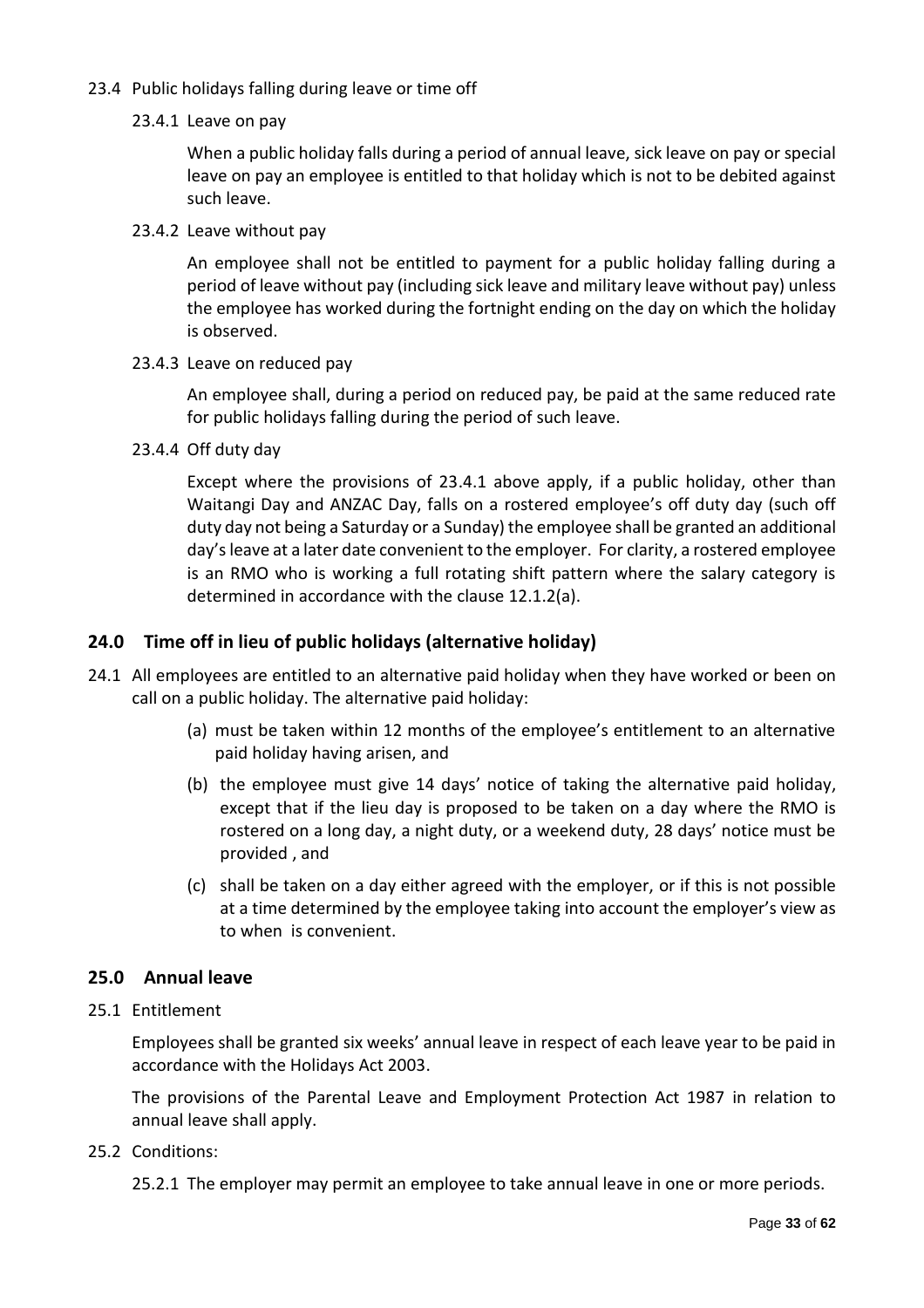- 25.2.2 Within two weeks of receipt of a written application for planned leave from an employee, the employer must respond in writing confirming approval for the leave or stating the reasons leave is unable to be granted. Where a response is not provided the leave should be presumed to have been approved.
- 25.2.3 The employer may permit an employee to anticipate annual leave during the year in which it accrues subject to a refund being made, if necessary, on resignation.
- 25.2.4 The employer may permit all or part of the annual leave accruing in respect of a leave year to be postponed to the next following year, but the annual leave entitlement at any one time shall not exceed the total of annual leave accruing in respect of two leave years.

Provided however, that for the purposes of overseas study, the employer may permit all or part of the annual leave accruing in respect of two leave years to be postponed to and taken together with the annual leave accruing in respect of the next following leave year.

Provided further that where an employee is on continuous leave without pay due to illness or accident the employee will be permitted to take or accumulate leave for up to two years. After this, an employee will not qualify for any further period of leave until duty is resumed.

- 25.2.5 Where an employee resigns from a DHB the employee's untaken annual leave at the time of resignation shall be paid out in accordance with the Holidays Act. Except that where an employee is commencing employment with another District Health Board within one month the employee may elect to have the annual leave balance at the time of resignation to a maximum of one year's entitlement credited to the employee's entitlement with their new employer. Where an employee does not expressly elect to have their accrued leave credited to the employee's new entitlement then they will be paid out their leave balance at the time of resignation.
- 25.3 Employees shall be granted annual leave on pay to attend their graduation ceremony from their University Medical School and reasonable travelling time to and from the ceremony.

# <span id="page-33-0"></span>**26.0 Sick leave**

In applying the provisions of this clause the parties note:

- their agreed intent to have healthy staff and a healthy workplace;
- that staff attending work unwell is to be discouraged and the focus is on patient and staff safety;
- that they wish to facilitate a proper recovery and a timely return to work;
- and that staff can have sick leave and domestic absences calculated on an hourly basis.
- 26.1 On appointment to a DHB, a full time employee shall be entitled to ten (10) working days leave for sick or domestic purposes during the first twelve months of employment, and up to an additional ten (10) working days for each subsequent twelve month period. The entitlement shall be pro-rated for part time employees except that a part-time employee shall receive no fewer than five (5) working days paid sick leave for the first twelve months of employment and a minimum of five (5) additional working days for each subsequent twelve month period. The employee shall be paid as prescribed in the Holidays Act 2003. A medical certificate may be required to support the employee's claim
- 26.2 An RMO who becomes bound by this Agreement during its term shall retain their existing sick leave balance and will receive the next 10 days entitlement under clause 26.1 on their anniversary.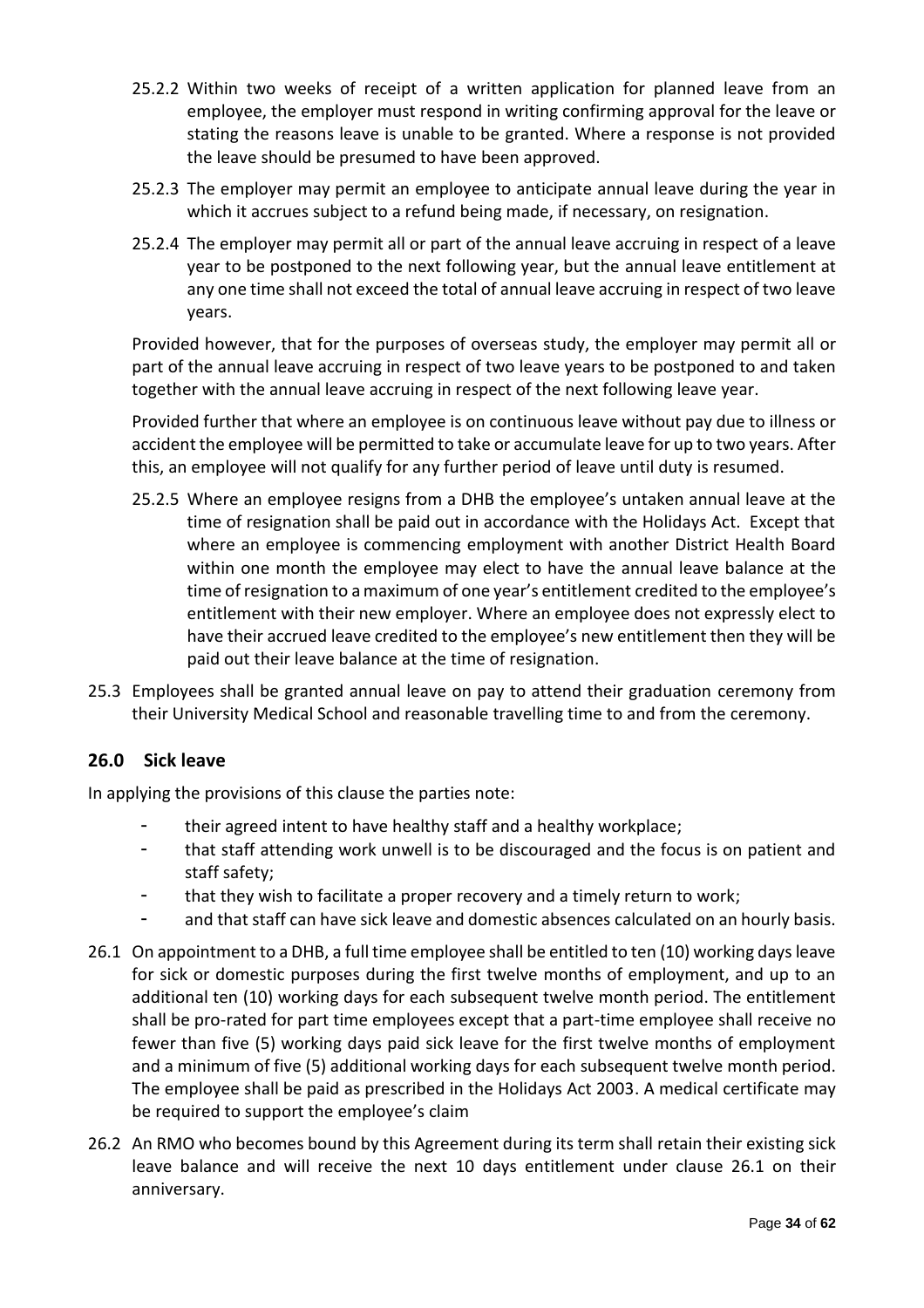26.3 An employee who ceases employment at one DHB and commences employment at another DHB may transfer to their new employment a maximum of up to 20 days (at their normal/ordinary rate of pay, T1) of their unused sick leave entitlement from their previous DHB employment, provided that any break in service between finishing at their previous DHB and commencing employment at the new DHB is not more than one calendar month.

Any unused sick leave entitlement that is transferred shall be in addition to the sick leave entitlement the employee will receive on commencement of employment with the new DHB under clause 26.1, and shall not impact on their anniversary date for future sick leave entitlements.

- 26.4 In the event an employee has no entitlement left, they may be granted an additional 10 days per annum. In considering the grant of leave under this clause the employer shall recognise that discretionary sick and domestic leave is to ensure the provision of reasonable support to staff having to be absent from work where their entitlement is exhausted. Requests should be considered at the closest possible level of delegation to the employee and in the quickest time possible, taking into account the following:
	- The employee's length of service
	- The employee's attendance record
	- The consequences of not providing the leave
	- Any unusual and/or extenuating circumstances

Reasons for a refusal shall, when requested by the employee, be given in writing and before refusing a request, the decision maker is expected to seek appropriate guidance. Leave granted under this provision may be debited as an advance on the next years'

entitlement up to a maximum of 5 days. 26.5 At the employer's discretion an employee may be granted further anticipated sick or domestic

- leave. Any anticipated leave taken in excess of an employee's entitlement at the time of cessation of employment may be deducted from the employee's final pay.
- 26.6 Where an employee is suffering from a minor illness which could have a detrimental effect on the patients or other staff in the employer's care, the employer may, at its discretion, either: 26.6.1 Place the employee on suitable alternative duties; or
	- 26.6.2 Direct the employee to take leave on full pay. Such leave shall not be a charge against the employees sick and domestic leave entitlement.
- 26.7 The employee can accumulate their unused sick leave entitlement from year to year.
- 26.8 The provisions of this clause are inclusive of the special leave provisions of the Holidays Act 2003.
- 26.9 Domestic leave as described in this clause is leave used when the employee must attend a dependent of the employee. This person would, in most cases, be the employee's child, partner or other dependent family member.
	- 26.9.1 It does not include absences during or in connection with the birth of an employee's child. Annual leave or parental leave should cover such a situation.
	- 26.9.2 At the employer's discretion, an employee may be granted leave without pay, where the employee requires additional time away from work to look after a seriously ill member of the employee's family.
	- 26.9.3 The production of a medical certificate or other evidence of illness may be required.

26.10Sickness during paid leave: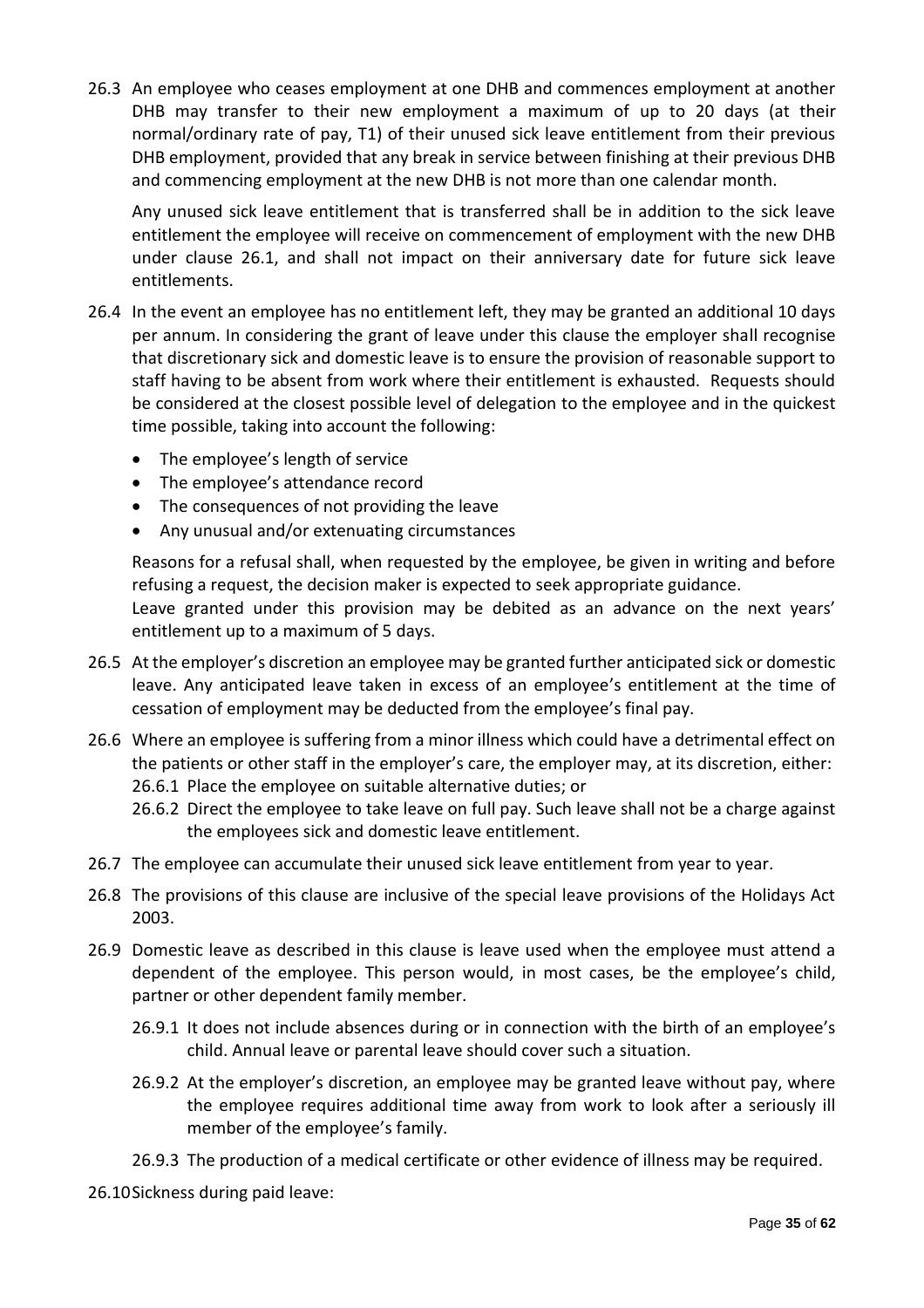When sickness occurs during paid leave, such as annual leave, the leave may be debited against the sick leave entitlement, (except where the sickness occurs during leave following the relinquishment of office) provided that:

- 26.10.1 The period of sick leave is more than three days and a medical certificate is produced.
- 26.10.2 In cases where the period of sickness extends beyond the approved period of annual leave, approval will also be given to debiting the portion, which occurred within the annual leave or long service leave period, against sick leave entitlement, provided the conditions in 26.10 and 26.10.1 above apply.
- 26.10.3 Annual leave may not be split to allow periods of illness of three days or less to be taken.
- 26.11 During periods of leave without pay, sick leave entitlements will not continue to accrue.
- 26.12 Where an employee has a consistent pattern of short term Sick Leave, or where those absences are more than 10 working days/shifts or more in a year, then the employee's situation may be reviewed in line with the DHB's policy and Sick Leave practices. The focus of the review will be to assist the employee in establishing practical arrangements to recover from sickness or injury.
- 26.13 Where an employee is incapacitated as a result of a work accident, and that employee is on earnings related compensation, then the employer agrees to supplement the employee's compensation by 20% of base salary during the period of incapacitation. This payment shall be taken as a charge against Sick Leave up to the extent of the employee's paid sick leave entitlement. The employer may agree to reimburse employees for treatment and other expenses or for financial disadvantage incurred as a result of a work related accident. This agreement will be on a case by case basis.
- 26.14 For non-work-related accidents, where the employee requests, the employer shall supplement the employee's compensation by 20% of base salary and this shall be debited against the employee's sick leave up to the extent of the employee's paid sick leave entitlement.

#### <span id="page-35-0"></span>**27.0 Bereavement/Tangihanga leave**

27.1 An employer shall approve special bereavement leave on pay for an employee to discharge any obligation and/or to pay respects to a deceased person with whom the employee has had a close association.

Such obligations may exist because of blood or family ties or because of particular cultural requirements such as attendance at all or part of a Tangihanga (or its equivalent) or attending hura kōhatu /unveiling. The length of time off shall be at the discretion of the employer.

- 27.2 If a bereavement occurs while an employee is absent on annual leave, sick leave on pay, or other special leave on pay, such leave may be interrupted and bereavement leave granted in terms of 27.1 above. This provision will not apply if the employee is on leave without pay.
- <span id="page-35-1"></span>27.3 In granting time off therefore, and for how long, the employer must administer these provisions in a culturally sensitive manner.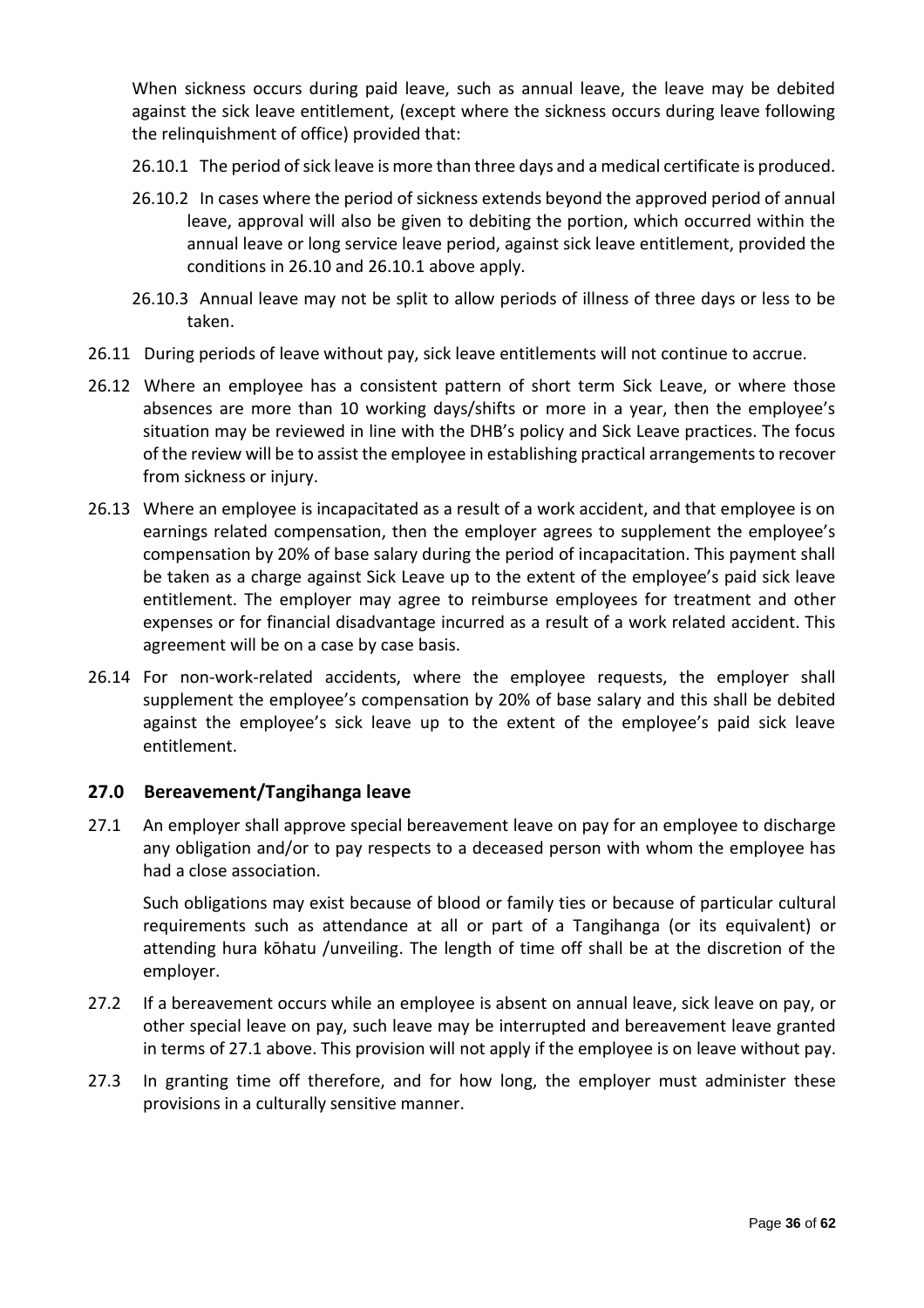# **28.0 Parental leave**

#### 28.1 Parental Leave

28.1.1 Parental leave shall be granted in accordance with the Parental Leave and Employment Protection Act 1981.

Except that employees in their first twelve months of employment may apply for parental leave of up to six months duration. Such leave shall be applied for and granted as per the Parental Leave and Employment Protection Act 1987.

28.1.2 Guidelines: Please note the matters below are intended by way of general guidance only and it is not intended to add to the rights or obligations as provided by the governing Act. Employees should seek the advice of their manager, STONZ, or Employment New Zealand [\(https://www.employment.govt.nz/leave-and](https://www.employment.govt.nz/leave-and-holidays/parental-leave)[holidays/parental-leave](https://www.employment.govt.nz/leave-and-holidays/parental-leave) or 0800 20 90 20) in applying for parental leave.

Parental Leave is up to a maximum of 52 weeks, depending upon length of service for each couple excluding any period of paternity leave.

(a) Obligations of employee:

The employee must give a minimum of three months written notice to the employer prior to the expected date of delivery. Such notice shall contain a certificate from their medical practitioner or LMC stipulating that the employee or the employee's partner is pregnant and the expected date of delivery. The notice shall also stipulate the period for which the employee is seeking to take as leave.

If the employee is adopting a child whose age is less than five then the employee must notify the employer of such and their intention to take parental leave within fourteen days of receiving notification of the adoption or placement of the child to them. Note: this does not require the employee to give a minimum notice of their intention. Notice of actual placement and the need to commence parental leave may be less than two weeks.

In both such instances the employee must provide the date of delivery or adoption and the period for which the employee is seeking to take as leave. Date of return that he or she intends to return to their employment.

Generally, any early return to workplace or any change to the terms and conditions of employment on the return to workforce must be with the agreement of both employer and employee.

(b) Obligations of employer:

Within 3 weeks of receiving an application for parental leave the employer notify in writing the employee of their entitlement to parental leave and whether their position will be kept open.

Subject to the position not being both a key position and one it which is not practical to employ someone on a fixed term agreement as a replacement then the employer shall keep the employee's position open for them on their return to work.

Recognise the employee's service as being continuous on their return to work.

Ensure the employee's terms and conditions remain the same.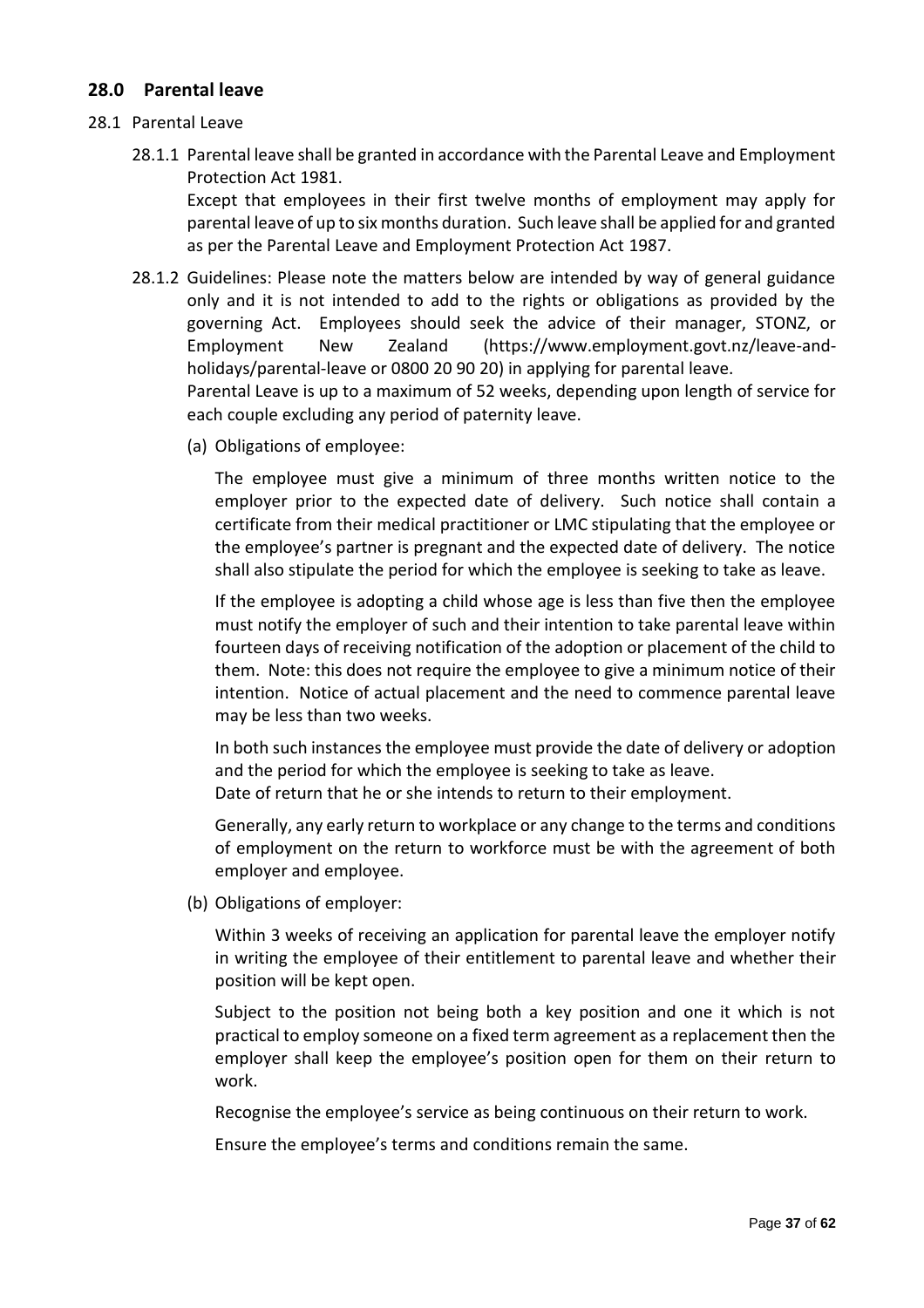#### 28.2 Paid Parental Leave

(a) Primary Care Giver:

Where an employee takes parental leave under this clause, meets the eligibility criteria in 28.1.1 (i.e. they assume or intend to assume the primary care of the child), and is in receipt of the statutory paid parental leave payment in accordance with the provisions of the Parental Leave and Employment Protection Act 1987 the employer shall pay the employee the difference between the weekly statutory payment and the equivalent weekly value of the employee's base salary (pro rata if less than full-time) for a period of up to 14 weeks.

The payments shall start at the commencement of the parental leave and shall be calculated at the ordinary rate (pro rata if appropriate) applicable to the employee immediately prior to commencement of parental leave. Except where an employee, on medical advice and with the consent of the employer, elects to work reduced hours at any time prior to the taking of leave, then the calculation of payment for the parental leave shall be based on the proportion of full-time employment immediately prior to any such enforced reduction in hours.

The payment shall be made only in respect of the period for which the employee is on parental leave and in receipt of the statutory payment if this is less than 14 weeks.

(b) Non-Primary Care Giver:

An employee, who is not primary caregiver, shall be granted paid leave of up to two weeks on their ordinary salary. Such leave shall be continuous or may be taken in two separate week-long blocks and shall be taken within a period commencing three weeks prior to the expected date of delivery (adoption) and ending three weeks after the actual date of delivery (or adoption). Variations to this period may be agreed between the employee and the employer in order to meet the special needs of the child such as premature birth or placement prior to adoption. An employee availing him or herself of this entitlement shall not be eligible for paid parental leave pursuant to sub-Clause (a) above except where they share the statutory payment as the primary care giver described in a above for some part of the first 14 weeks of the payment in respect of their child. The payment under 28.2(a) and 28.2(b) will not be made in respect of the same period of time.

- (c) The entitlement to paid non-primary care giver leave in 28.2(b) above is in addition to any unpaid Partner's Leave under Part 2 of the Act.
- 28.3 Breastfeeding Facilities & Breaks
	- (a) Employees have a right to require, as far as it is reasonable and practicable to do so in the circumstances, to appropriate facilities in the workplace to undertaking breastfeeding in the workplace. In providing a facility, consideration should be given for privacy, comfort, proximity to normal place of work duties, and access to refrigeration for expressed milk if necessary.
	- (b) An employee is entitled to reasonable breaks without deduction from pay in order to breastfeed. The timing of such breaks, should subject to the requirements of the infant or the person breastfeeding, endeavour to align with paid or unpaid breaks.
	- (c) Breastfeeding encompasses the expressing of breast milk.
- 28.4 Limits on Hours for Pregnant employees. Employees shall be able to reduce hours of work as follows: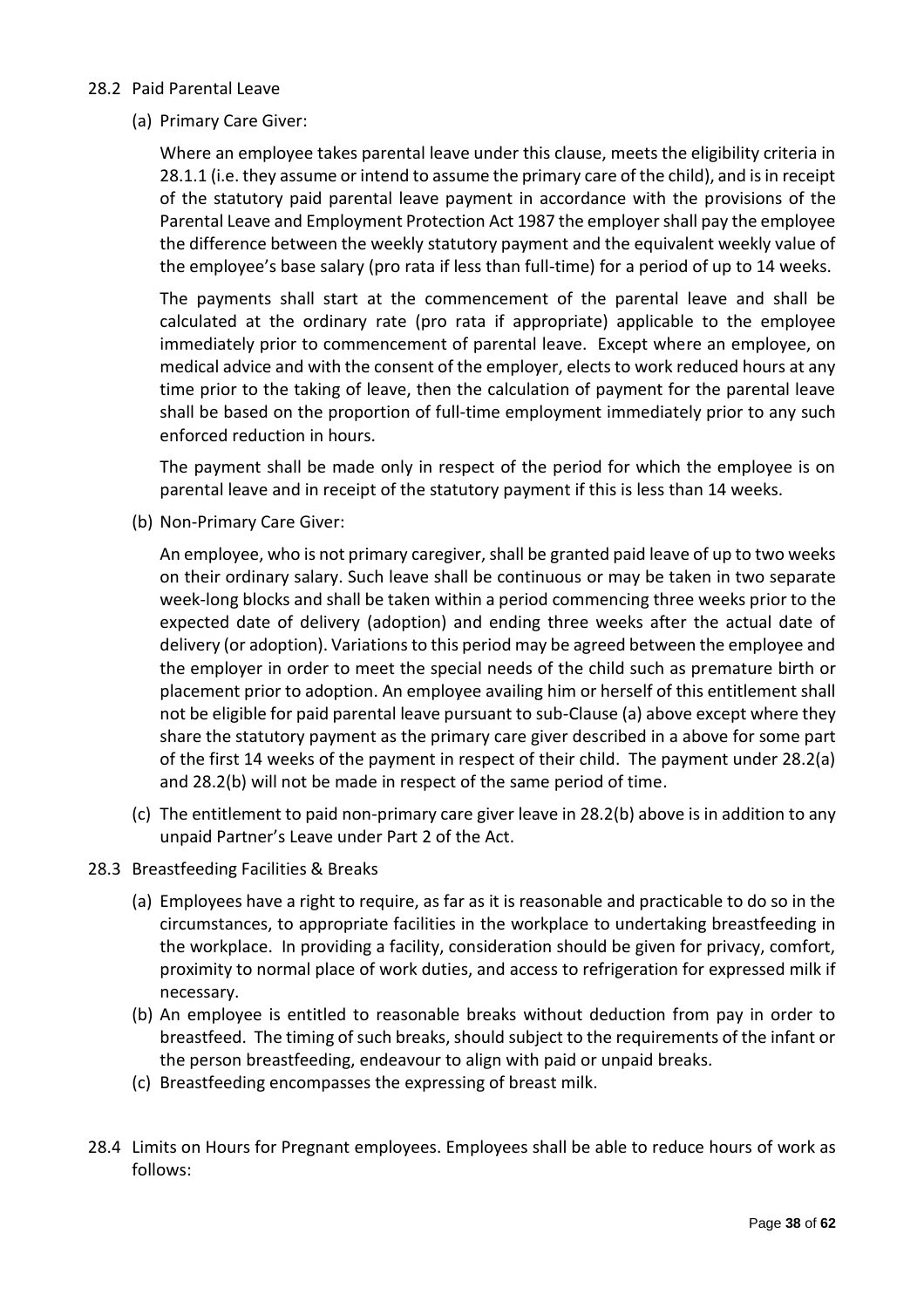- (a) From 28 weeks of pregnancy (or earlier if medically advised by the employee's lead maternity carer), no night shifts shall be worked.
- (b) From 32 weeks of pregnancy (or earlier if medically advised by the employee's lead maternity carer), no long days in excess of 10 hours shall be worked.
- (c) From 36 weeks of pregnancy (or earlier if medically advised by the employees lead maternity carer), no acute clinical workload shall be allocated.
- 28.4.1 Employees reducing hours as provided for in this clause above shall have their salary reduced in a manner to reflect their reduced workload in accordance with what would have been their expected roster but for the pregnancy.

# <span id="page-38-0"></span>**29.0 Special leave**

In an emergency situation, as determined by the employer, an employee who is required to work a full day on a weekend when not rostered on for that day shall be granted a day's leave in lieu of each day worked.

#### <span id="page-38-1"></span>**30.0 Jury service leave**

- 30.1 Employees called on for jury service are required to serve. Where the need is urgent, the employing DHB may apply for postponement because of particular work needs, but this may be done only in exceptional circumstances.
- 30.2 An employee called on for jury service may elect to take annual leave, leave on pay, or leave without pay. Where annual leave or leave without pay is granted or where the service is performed during an employee's off duty hours, the employee may retain the juror's fee (and expenses paid).
- 30.3 Where leave on pay is granted, a certificate is to be given to the employee by the employer to the effect that the employee has been granted leave on pay and requesting the court to complete details of juror's fees' and expenses paid. The employee is to pay the fees received to the employing DHB but may retain expenses.
- 30.4 Where leave on pay is granted, it is only in respect of time spent on jury service, including reasonable travelling time. Any time during normal working hours when the employee is not required by the court, the employee is to report back to work where this is reasonable and practicable.

# <span id="page-38-2"></span>**31.0 Expenses payable to House Surgeons & Registrars training away from their base hospital**

31.1 Employees who are required to spend part of their training under an approved training programme, or to be otherwise employed at a hospital located away from their base hospital and in the area of a different District Health Board, shall be granted a refund of expenses as specified in this clause.

#### 31.2 Travelling Expenses

The cost of actual and reasonable fares for travelling:

- (a) To the new location at the beginning of the attachment, and return at the end of it;
- (b) To return to the base location for approved training courses during the attachment to the peripheral hospital, provided a refund of travelling costs for this purpose is limited to an average of not more than once a month; and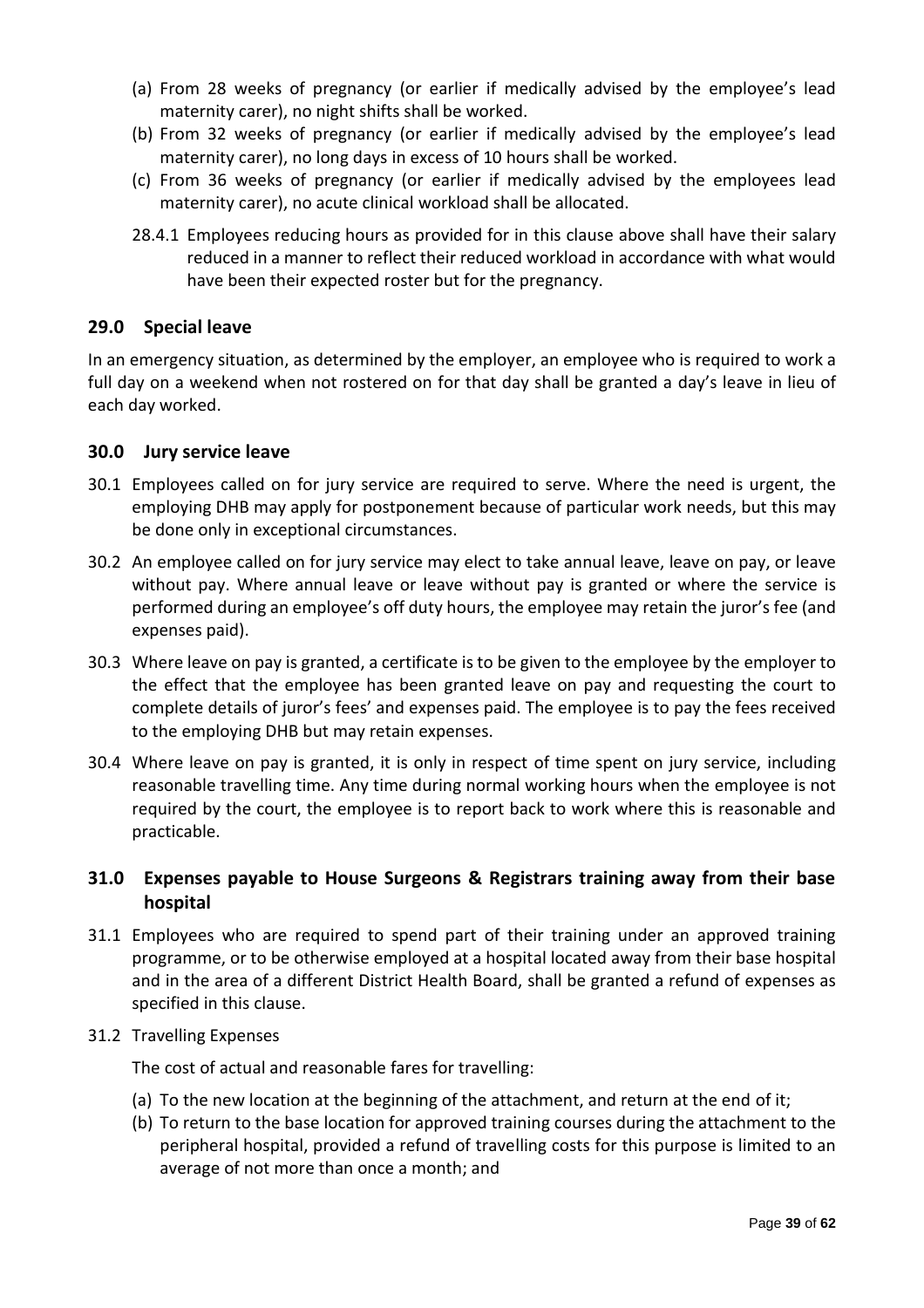(c) Where it is planned at the outset that the period of attachment is to be for more than three months, the cost of actual and reasonable fares for an employee's family to move to the new location should also be met. If in these circumstances the employee's own car is used the mileage rate in clause 10.11 is to be paid.

#### 31.3 Removal Expenses

For employees with a family who move to a new location:

- (a) Where it is planned at the outset that the period of attachment is to be for more than three months and furnished DHB accommodation at the receiving hospital cannot be provided, an employee with a family shall be refunded the reasonable cost of the removal of furniture and essential effects to the new location.
- (b) In these circumstances a refund of up to one week's accommodation expenses for the employee and family may be granted if necessary. The accommodation expenses for that adult concerned are not to exceed the travelling allowance rate specified in this Agreement.
- (c) If furnished DHB accommodation is provided but it is necessary for the employee to transfer certain essential household items to the new location, then the reasonable cost of the removal of these items should be refunded.
- (d) Where the family returns to their former location at the end of the attachment, expenses shall be granted on the same basis and scale as specified above.

#### 31.4 Duration of period of attachment

Cases may arise where it was originally planned for a period of attachment not to exceed three months but it extended slightly beyond three months. In these circumstances there should be a corresponding extension of the provisions normally applying to attachments for up to, but not more than, three months.

31.5 Family at former location

An employee required to maintain his/her family at the former location should be granted up to one week's accommodation expenses not exceeding the travelling allowance rate specified in this Agreement and thereafter a boarding allowance of \$45 per week provided that:

- (a) Employer accommodation is unavailable to him/her, and
- (b) No payment is to be made for one week's accommodation expenses where the employee intends to eventually move his/her family to the new location and to claim accommodation expenses as above.

Where employer accommodation is used then the charge for such accommodation is to be waived.

NOTE: For the purpose of this section, family shall have the meaning given to it in Clause 33.2 of this Agreement.

#### 31.6 Accommodation for employees without a family

As a general rule employees without a family are to be offered accommodation in the DHB's staff quarters at the normal rates. If no such accommodation is available employees without a family are to be paid up to one week's accommodation expenses not exceeding the travelling and relieving allowance rate prescribed in clause 34.

31.7 Responsibility for costs

The employing DHB to which the RMO is attached while away from their base hospital is to meet the costs of all relevant expenses as provided above.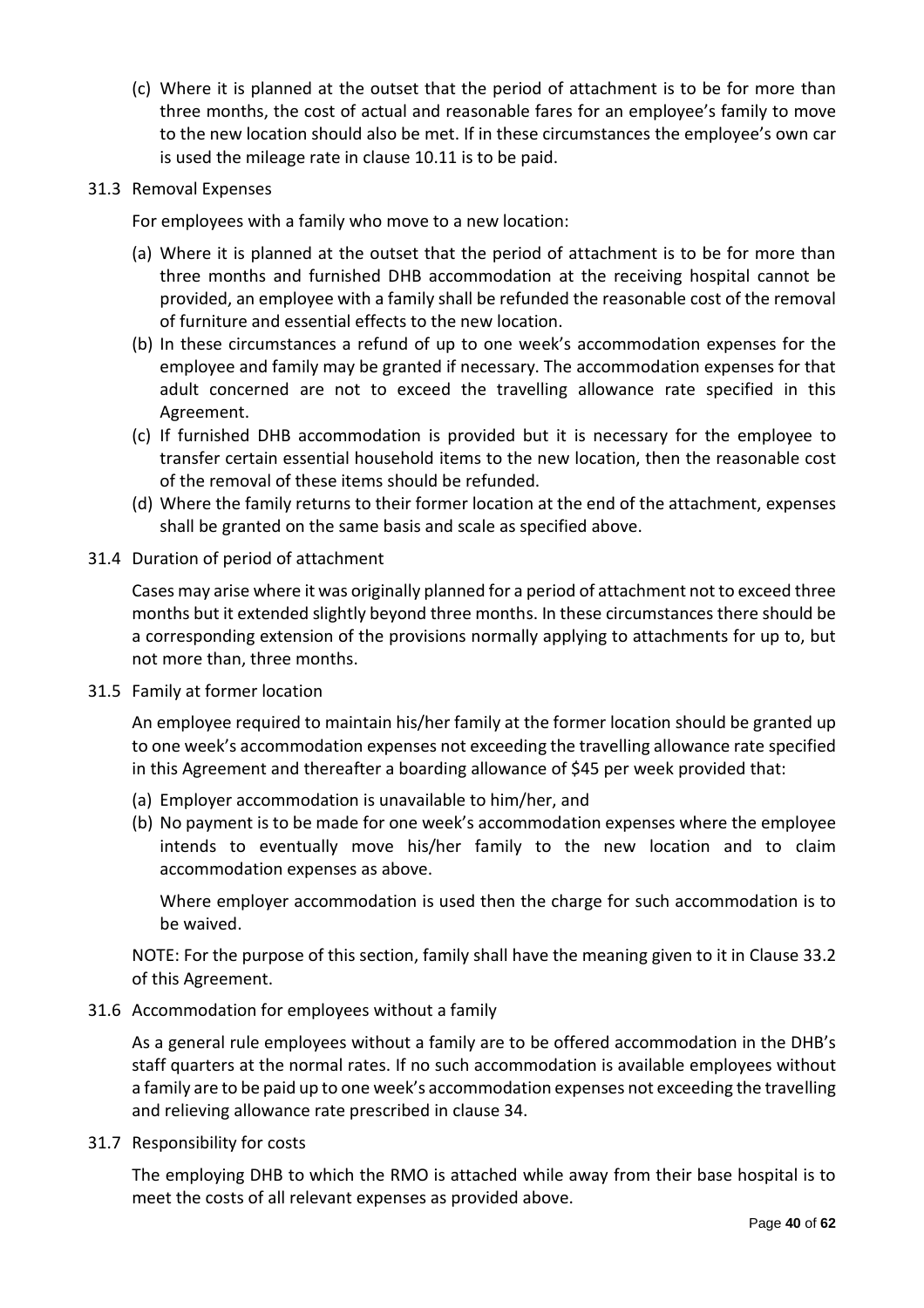This responsibility applies to the payment of expenses at both the beginning and end of an attachment and is also to include the payment of expenses provided above.

### 31.8 Changes within a District Health Board's area

The above provisions are also to be applied as appropriate, in the case of employees who are required to spend part of their training under an approved training programme, or to be otherwise employed, at a hospital that is located away from their base hospital, provided that the distance between the employee's place of residence at the base location and the peripheral hospital in the new location is 55 km or greater.

Note: the provisions of this clause do not apply to the Wellington DHBs where there is an established rotational arrangement between those DHBs at the outset of the employee's employment.

#### <span id="page-40-0"></span>**32.0 First appointment as House Officer: removal expenses**

32.1 Employeestaking up their first appointment as full-time house officers are entitled to removal and related expenses as specified below from the location of the New Zealand medical or clinical school to which they were last attached.

In all cases, the reimbursement of expenses will be on the basis that the House Officer remains in the employment of the employing District Health Board for one year.

Expenses will only be paid to those taking up House Officer appointments for the first time from a New Zealand dental, medical or clinical school.

- 32.2 Expenses payable are:
	- (a) Half (fifty percent) of actual and reasonable travel costs will be reimbursed for the House Officer and any family members as agreed with their employing DHB. Actual and reasonable costs will cover petrol costs, flights or ferry tickets upon production of receipts
	- (b) Expenses during travel and on arrival at the new locations, on production of receipts. This may include accommodation and meal costs for up to eight days for the House Officer and any family members relation with them;
	- (c) half (fifty percent) of the cost of removal of furniture and effects (note exclusions set out in clause 33.2.1(d)); and
	- (d) actual legal expenses of up to \$1,500 if the House Officer has to shift their family to a new location and sells the house or buys one within 12 months of appointment.

#### <span id="page-40-1"></span>**33.0 Transfer expenses**

The employing DHB to which the RMO is transferred is to meet the costs of the relevant expenses and allowances as provided below.

- 33.1 Employees are entitled to the reimbursement of transfer expenses as set out in the following provisions where:
	- (a) they are appointed to their first Registrar position from a House Officer or Senior House Officer position
	- (b) they are first accepted into a vocational training programme and appointed to a college recognised training post
	- (c) as a Registrar, they are required to transfer within Australasia for a year or more as part of an approved training programme, provided that expenses associated with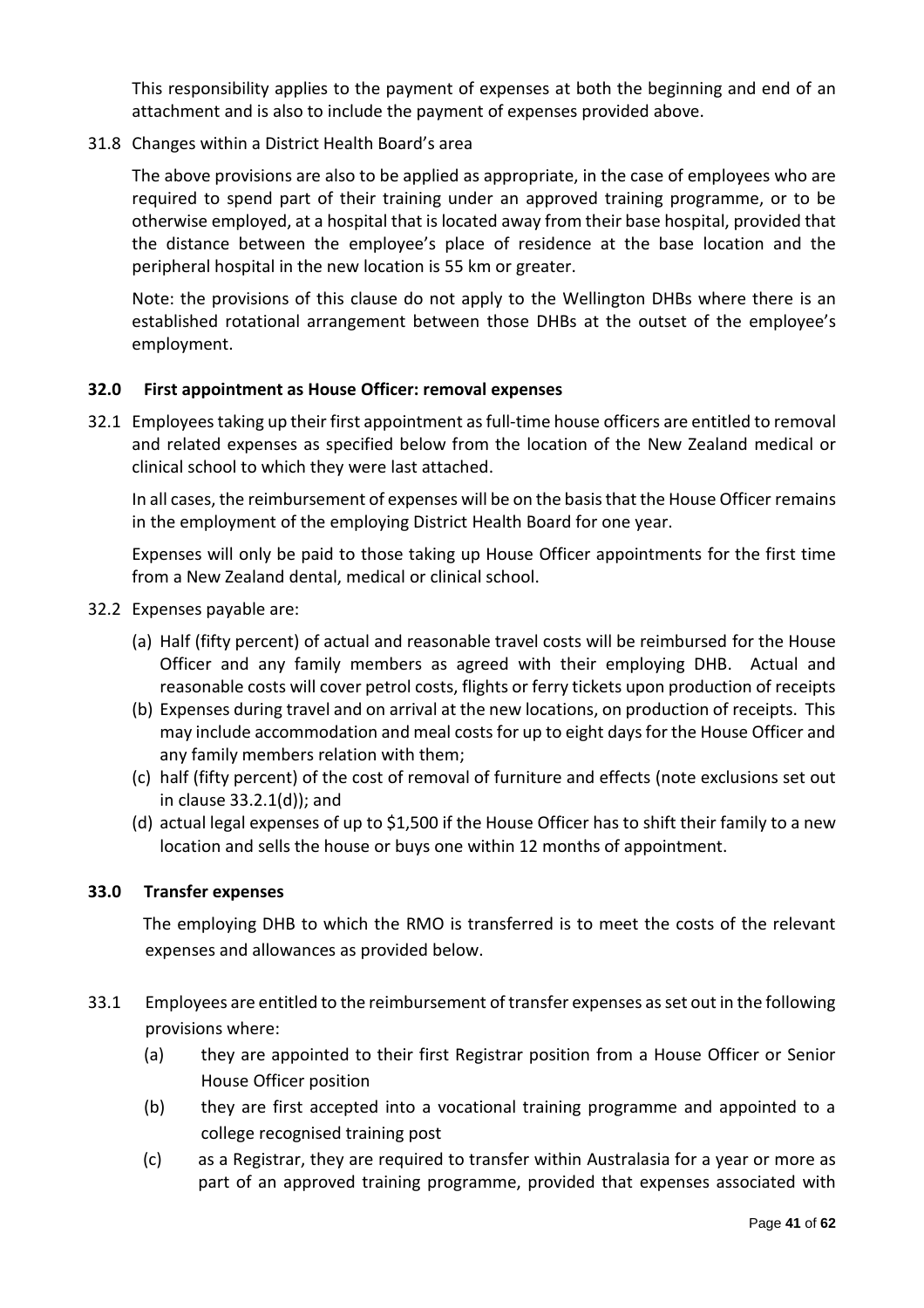buying and selling a house shall not be refunded to any one employee more than once during a training programme.

(d) They are transferred to another DHB at the direction of their employer

For the purposes of 31.1(c) above, 'required' means at the direction of the relevant vocational training programme either through explicit placement into a training position at a DHB or in order to meet specific training requirements of that programme.

#### 33.2 Definitions

- 33.2.1 In determining expenses payable to employees on transfer or new appointees in the context of transfer expenses, a family is defined as follows:
	- (a) All children up to the age of 18 years who is a dependent of the employee;
	- (b) A partner (provided that no transfer expenses are being paid from another source);
	- (c) All other persons who are part of the employee's household who are not themselves employed, or who the employer accepts the employee has familial obligations towards.
	- (d) household effect excludes:
		- i. all articles not part of the employee's own household;
		- ii. buildings (other than small easily dismantled structures, which are not garages), building structural materials, garden seats and large radio and television masts;
		- iii. large workshop machinery, large engines, large cultivating machinery and garden rollers;
		- iv. boats (other than those towed on trailers);
		- v. livestock (other than household pets) and beehives;
		- vi. motor and towed vehicle

#### 33.3 Removal of furniture and effects

Costs incurred during the transfer of household effects will be reimbursed. Any long-term storage costs will be considered on a case-by-case basis.

Expenses, including insurance and storage, incurred in the transfer of household effects to new locations (including household pets, contents of a freezer, telephone installation, and television aerials).

#### 33.4 Travel expenses

Payment of expenses during travel to and on arrival at the new location, on production of receipts. This may include meals, travel and accommodation for up to seven days on arrival. An extension may be sought if furniture is delayed in transit.

#### 33.5 Accommodation allowances for an employee with a family

Actual and reasonable accommodation expenses will be reimbursed to an employee who is maintaining a home at their former location as follows, and a meals and incidentals allowance will be paid as follows: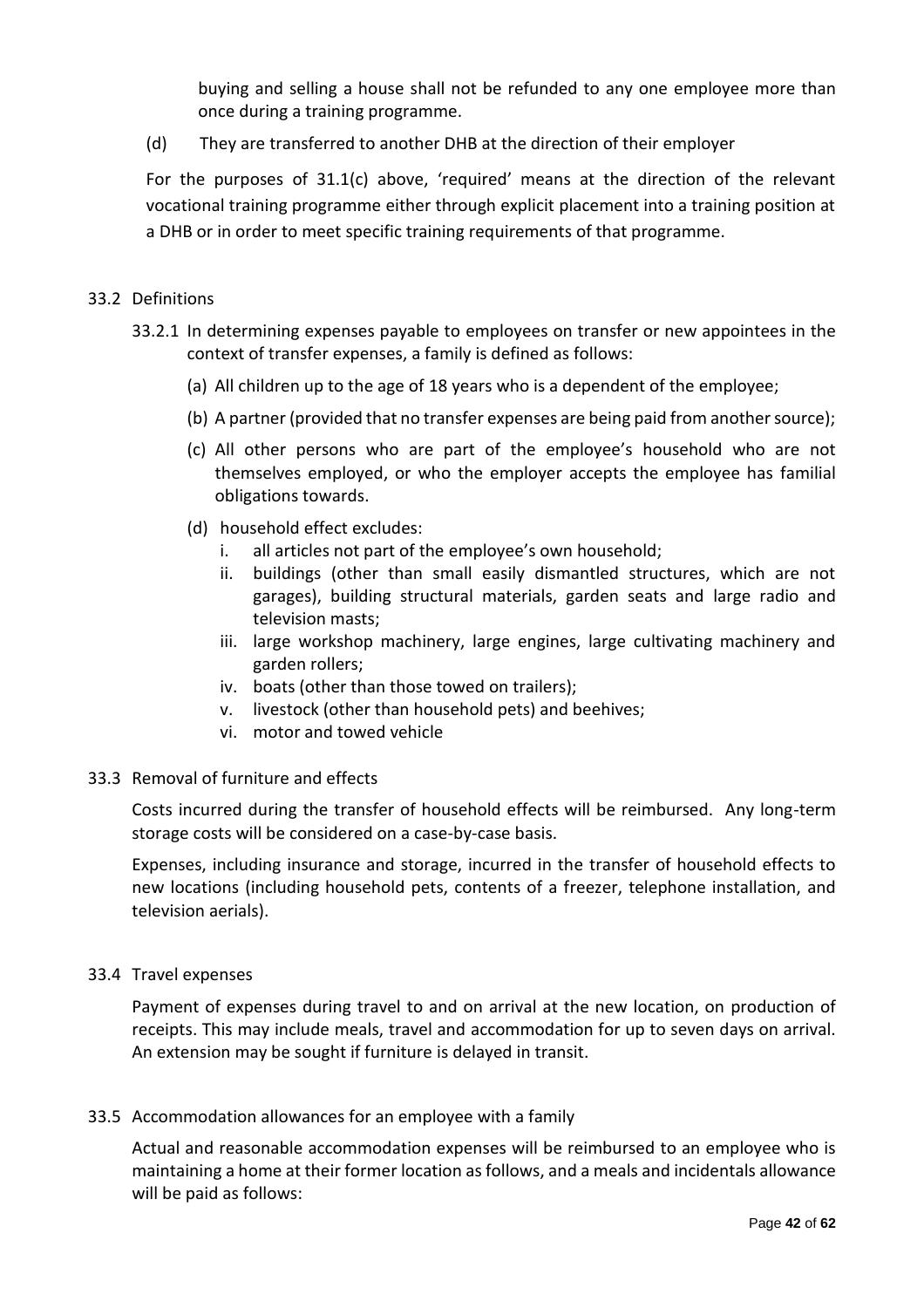| Period of time        | Reimbursement                                          |
|-----------------------|--------------------------------------------------------|
|                       | Actual & reasonable accommodation costs; and           |
| First two weeks       | \$60.00 per 24 hour period for meals and               |
|                       | Incidentals                                            |
|                       | Actual & reasonable accommodation costs; and           |
| Third & fourth weeks  | \$50.00 per 24 hour period for meals and               |
|                       | Incidentals                                            |
| Second month          | Two-thirds of the amount reimbursed in the fourth week |
| Third to sixth months | One-third of the amount reimbursed in the fourth week  |

33.6 Accommodation allowance for employees without a family

If an employee without dependants has difficulty in finding suitable permanent accommodation at the new location beyond the period provided for in 33.4 then, if the DHB cannot arrange suitable temporary accommodation, it may pay the employee an accommodation allowance for a period of up to one month where the actual and reasonable costs of temporary accommodation incurred by the RMO exceeds \$600 per week. The value of the allowance will be the amount by which the costs exceed \$600 per week.

- 33.7 Expenses arising from buying and selling homes and land
	- 33.7.1 An employee who meets the requirements of clause 31.1 is eligible for reimbursement of expenses related to the sale and purchase of property on the following basis :

| Property                                                   | RMO sells only                                                                                                                                                                                                                                                                                     | RMO sells and buys                                                                                                                    |
|------------------------------------------------------------|----------------------------------------------------------------------------------------------------------------------------------------------------------------------------------------------------------------------------------------------------------------------------------------------------|---------------------------------------------------------------------------------------------------------------------------------------|
| Undeveloped<br>land<br>section<br>at<br>former<br>location | Reimbursement of<br>actuall<br>expenses of:<br>• up to \$1,918 Real Estate<br>Agent's Commission; and<br>• up to \$471 in legal fees                                                                                                                                                               | Reimbursement of<br>actual<br>expenses of up<br>to<br>a<br>maximum of \$3,633 for the<br>sale and purchase                            |
| House they were living in<br>at former location            | Reimbursement of<br>actual<br>expenses of:<br>• up to \$899 in legal fees;<br>and<br>up to \$6.078 Real Estate<br>Agent's Commission or<br>up to \$631 of advertising<br>costs if the house is sold<br>without the service of a<br>Real<br>Estate<br>Agent<br>(receipts<br>be<br>must<br>produced) | Reimbursement<br>οf<br>actual<br>aggregated legal and Real<br>Estate Agent's commission<br>expenses of up to a maximum<br>of \$10,816 |

33.7.2 When an employee sells the house the employee was occupying at the former location and buys a new house at the new location within two years of the date of transfer, actual aggregated legal and land agents expenses up to \$10,816 shall be refunded. Evidence to qualify for the reimbursements above, evidence must be produced that the employee has previously owned, occupied and sold a house at the former location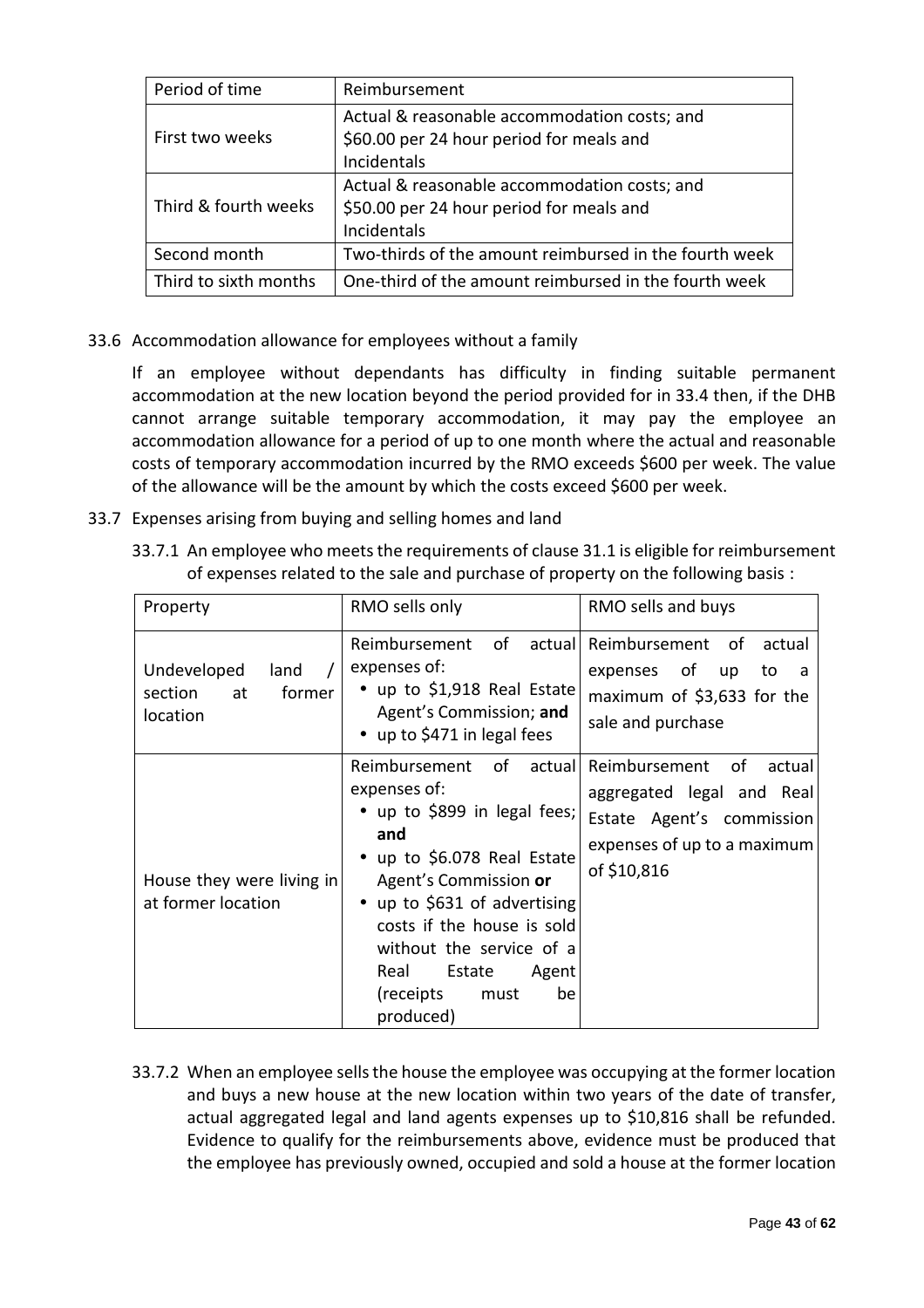or previously owned and sold land. Sales and purchases (as applicable) must be completed within two years of the date of transfer.

33.7.3 Penalty mortgage repayment charges

When employees transfer to another location and are eligible for payment of transfer expenses, the employer may approve, a separate refund of early repayment charges due to the termination of a mortgage before the completion of the term of the loan on the property at the previous location. The maximum refund allowable is \$2,532. The employee must provide evidence to support any claim.

#### 33.8 Transfer grant

33.8.1 When employees are transferred at the employer's expense and are required to shift the household, a transfer grant of \$750 shall be paid.

In addition, for each child who is attending a secondary/intermediate school prior to the date of transfer, who attends another secondary or intermediate school after the transfer, and for whom a different uniform is required to be purchased because of change of schools, a \$270 grant shall be paid.

#### <span id="page-43-0"></span>**34.0 Travelling and relieving allowance**

- 34.1 Employees who are either:
	- (a) travelling for approved work-related purposes; or
	- (b) performing an approved period of relieving duties which requires them to stay at a location other than their normal place of residence for more than 14 consecutive nights

may claim the following allowance/reimbursements:

| <b>Expense</b>                         | Where the employee is travelling<br>and not staying<br>privately                                                                                                                                                                                                                       | Where the employee is travelling<br>and is staying<br>privately                         |
|----------------------------------------|----------------------------------------------------------------------------------------------------------------------------------------------------------------------------------------------------------------------------------------------------------------------------------------|-----------------------------------------------------------------------------------------|
| Accommodation                          | Reimbursement of costs on an<br>actual and reasonable basis may be<br>claimed (receipts<br>required)                                                                                                                                                                                   |                                                                                         |
| <b>Meals and</b><br><i>incidentals</i> | \$65.00 per full 24-hour period spent<br>in travelling, or part day of over 10<br>hours; or<br>\$30.00 for a period of up to 10<br>hours;<br><b>Except</b> costs on an actual and<br>reasonable basis must be claimed<br>where the accommodation tariff<br>includes some or all meals. | \$65.00<br>per day or part<br>dav<br>(providing the RMO is away at least)<br>one night) |

34.2 In exceptional situations where the allowance for meals will not cover reasonable costs employees may claim an actual and reasonable refund of meal costs (on production of receipts).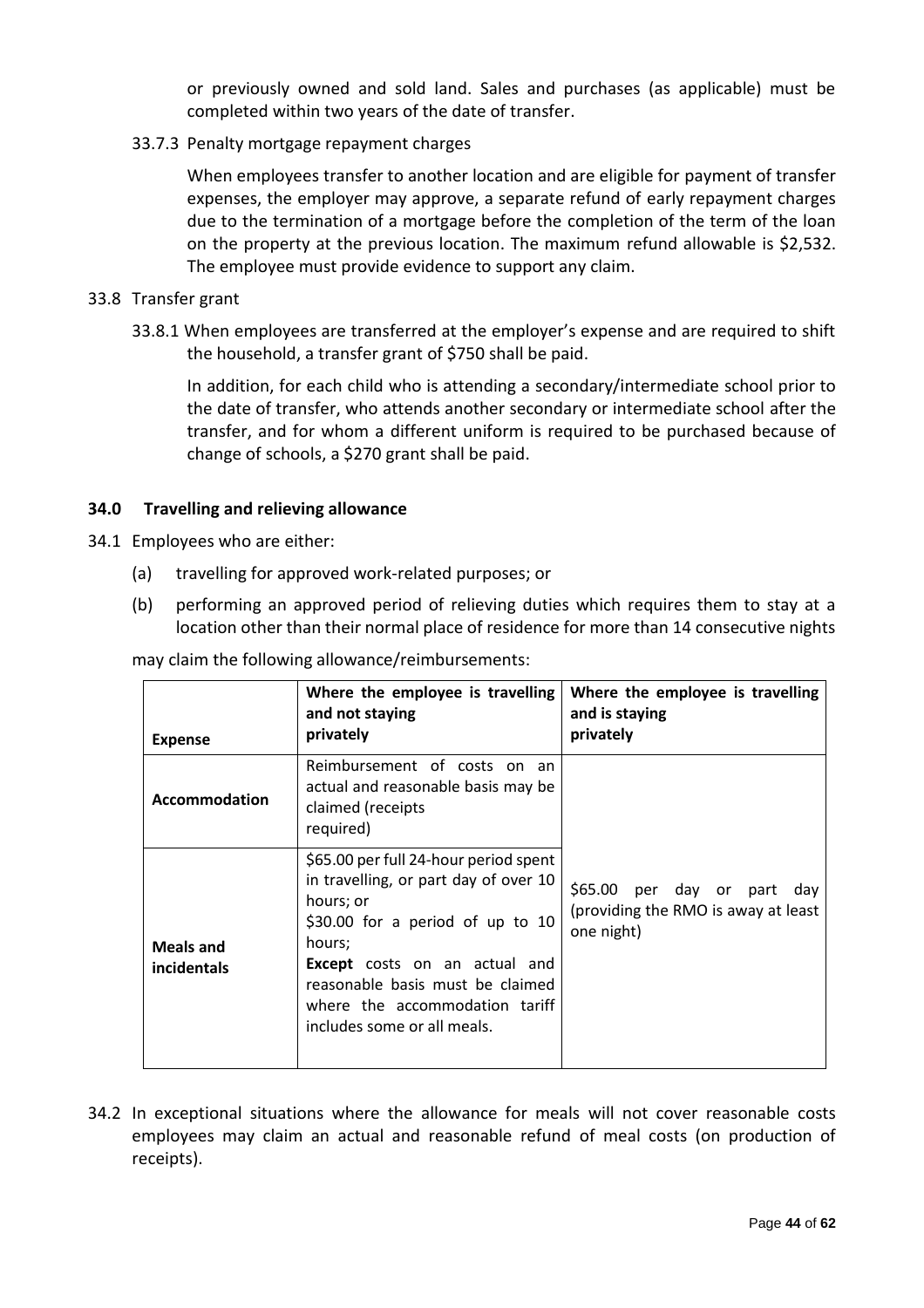34.3 Employees receiving the relieving duty allowance are to avoid staying at expensive hotels and make every effort to obtain accommodation elsewhere. Employees will be allowed a reasonable period to find cheaper accommodation. Hotel expenses are not to be paid for more than one month other than in exceptional circumstances.

# <span id="page-44-1"></span><span id="page-44-0"></span>**35.0 RESERVED**

#### **36.0 RESERVED**

#### <span id="page-44-2"></span>**37.0 Public Health Emergency (and Civil Defence) Response**

- 37.1 The following provisions apply where there is a Public Health Emergency (PHE) declared by the Director-General of Health under the relevant legislation. These provisions shall also apply as applicable to civil defence emergencies declared under the relevant legislation.
- 37.2 The parties acknowledge that the public health system will be a critical part of the national/regional responses to a PHE.
- 37.3 As part of this response, the parties recognise the urgency of any response and the need for flexibility in how services are delivered and accordingly temporary changes may be made to how work is organised without the need for a formal change management processes specified in the MECA. Where circumstances allow, the DHB will engage in good faith with the union prior to progressing any PHE response.
- 37.4 The principles around any such changes are:
	- a. Services will work with their staff to develop the most clinically appropriate staffing arrangements to keep patients and staff safe during a PHE
	- b. These arrangements could include ways of working that are outside of the standard provisions of the MECA hours of work clauses provided that:
		- i The rostered ordinary weekly or fortnightly hours of work do not exceed the current maximums without the agreement of the affected employee(s)
		- ii. No permanent employee shall have their ordinary pay reduced while they are working such arrangements
		- iii. Additional hours of work beyond those reflected in the salary category shall be remunerated in accordance with the relevant provisions of the MECA, and MECA penalties for minimum breaks, etc will continue to operate
		- iv. The alternate arrangements shall only continue in force for the period necessary and required by the DHB's PHE response
		- v. The union shall be informed of any arrangements operating under this provision.
	- 37.5 The parties recognise the potentially heightened focus on ensuring staff do not attend work when they themselves (or their dependents) may be unwell during a PHE. To support this, the DHBs will take a permissive approach to access discretionary sick leave provisions where an employee has exhausted their sick leave entitlement. In addition, the DHBs shall waive the recovery of the first 5 days of discretionary sick leave granted during the PHE. These arrangements do not replace the Minor Illness provisions in clause 26.5.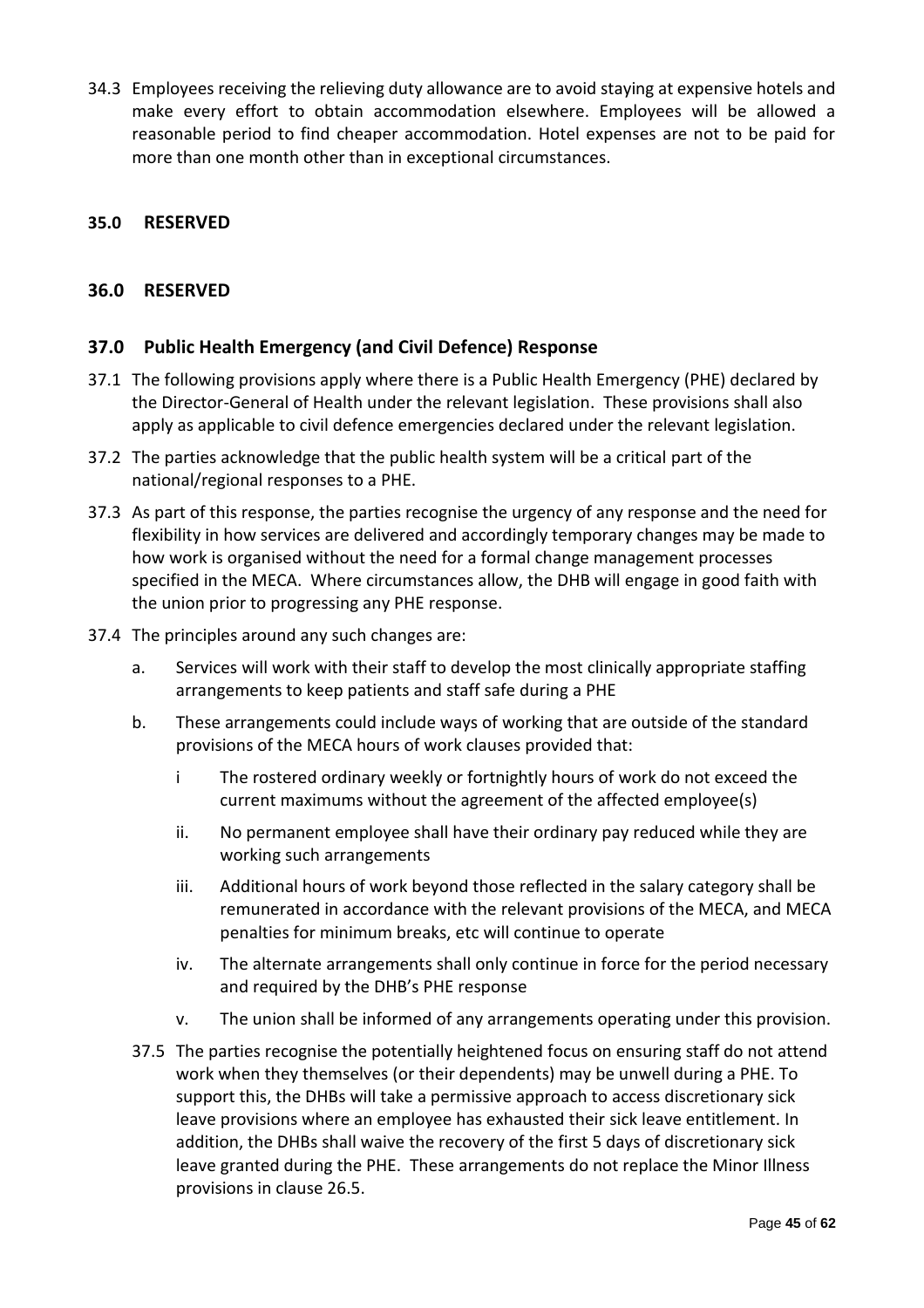37.6 The parties commit to national oversight and engagement on the operation of this clause and other operational matters related to PHE responses, which may include provision of agreed national guidelines

# <span id="page-45-0"></span>**38.0 Physical facilities**

The parties acknowledge the importance of RMOs having quality facilities to enable RMOs an opportunity to rest, discuss clinical matters with other RMOs, and to study.

The DHBs acknowledge the importance of private RMO rooms and accept they need to be appropriate for the circumstances. Ideally RMO facilities should be of an appropriate size, secure and have the following:

- Kitchen facilities and lounge area, with natural light where possible.
- Sufficient number of telephone lines to enable appropriate clinical response by RMOs to pagers and clinical duties.
- A study area including sufficient desk space and adequate lighting to enable reading.
- Good IT facilities including: inter and intranet access.
- Access to relevant clinical material such as lab and x-ray results, up to date etc.
- Access and ability to print.
- Lockers if secure facilities are not provided elsewhere closer to work spaces.
- Sufficient beds for those on nights.
- Changing, toilet and shower facilities.
- The room(s) and associated facilities should be located close to the hospital's acute area(s) and serviced regularly with linen supplied.
- Where space is available, safe and secure parking close to the main entrance of the hospital for RMOs undertaking work during the hours of darkness. Where space is not available the DHB must make appropriate alternative arrangements such as the provision of taxis.

This clause does not require DHBs to retrofit existing facilities to meet such requirements; however DHBs must consider the above requirements when undertaking refurbishment work and when building new hospitals/facilities. Best endeavours should be applied to provide the above within existing facilities in the absence of rebuilding.

#### <span id="page-45-1"></span>**39.0 Health and safety**

The employer shall comply with the provisions of the Health and Safety at Work Act 2015 and associated Regulations, concerning safety, health and welfare matters. The parties agree that employees should be reasonably protected from any safety and health risks arising in the workplace.

- 39.1 It shall be the responsibility of the employer to ensure that the workplace meets the required standards and that effective and maintained safety equipment is provided.
- 39.2 Where safety equipment is required, it is the responsibility of employees to ensure it is appropriately utilised.
- 39.3 It is the responsibility of every employee to report any hazards, accidents or injuries as soon as practicable using the employers hazard management and accident reporting systems.
- 39.4 It is the responsibility of the employer to systematically identify and address any workplace hazards, which may affect the safety of employees.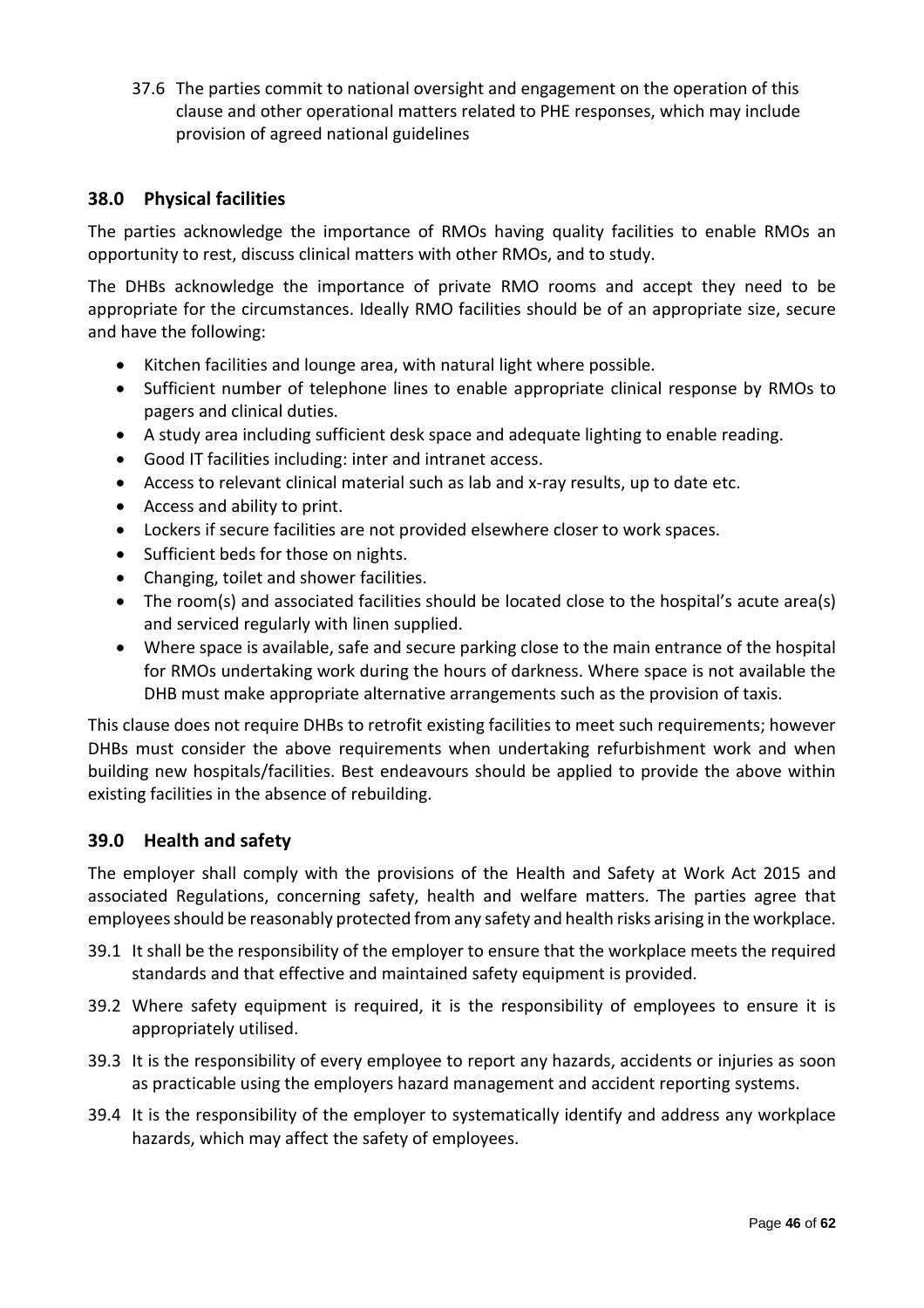- 39.5 Where there is a concern regarding the safety of employees, employees have the right to contact STONZ for advice on their rights and obligations under the Health and Safety at Work Act 2015. .
- 39.6 The parties shall establish a national health and safety committee to oversee RMO specific issues related to health and safety with national consequences or implications. Individual DHB specific issues shall remain the responsibility of DHB based health and safety systems. Such committee may form part of any existing union-employer body.
- 39.7 The committee established under clause 39.6 above shall be constructed on the following basis:
	- Management representatives will not exceed the number of employee representatives.
	- Additional people may be co-opted onto the committee to provide specific expertise by the agreement of the parties to this agreement.
	- Training may be necessary in order for health and safety committee members to perform their duties efficiently.
	- Appropriate time on pay will be agreed by the employer to allow committee members to fulfil their function. This may include training.

# <span id="page-46-0"></span>**40.0 Personal information**

40.1 No information contained in an employee's personnel files shall be disclosed in whole or in part to external parties without the individual employee's written consent, except in accordance with requests from STONZ or in accordance with statute. The employee shall have the right of access to their personal file and any other personal information without any unnecessary delay.

40.2 The parties acknowledge that the sharing of information between employing DHBs may be undertaken to establish an employee's entitlement to any specific entitlements that any an employee may seek or claim under this agreement or applicable statute

# <span id="page-46-1"></span>**41.0 Bullying and harassment**

The employer will not condone bullying or harassment of RMOs. Where an instance is substantiated to the employer's satisfaction appropriate action will be taken by the employer.

# <span id="page-46-2"></span>**42.0 Employment relations problem solving**

42.1 An "employment relationship problem" includes:

- (a) A personal grievance
- (b) A dispute
- (c) Any other problem relating to or arising out of the employment relationship but does not include any problem with negotiating new terms and conditions of employment.

#### 42.1.1 A "personal grievance" means a claim that an employee:

- (a) Has been unjustifiably dismissed; or
- (b) has had his/her employment, or his/her conditions of employment, affected to
- (c) his/her disadvantage by some unjustifiable action by the employer; or
- (d) has been discriminated against in his/her employment; or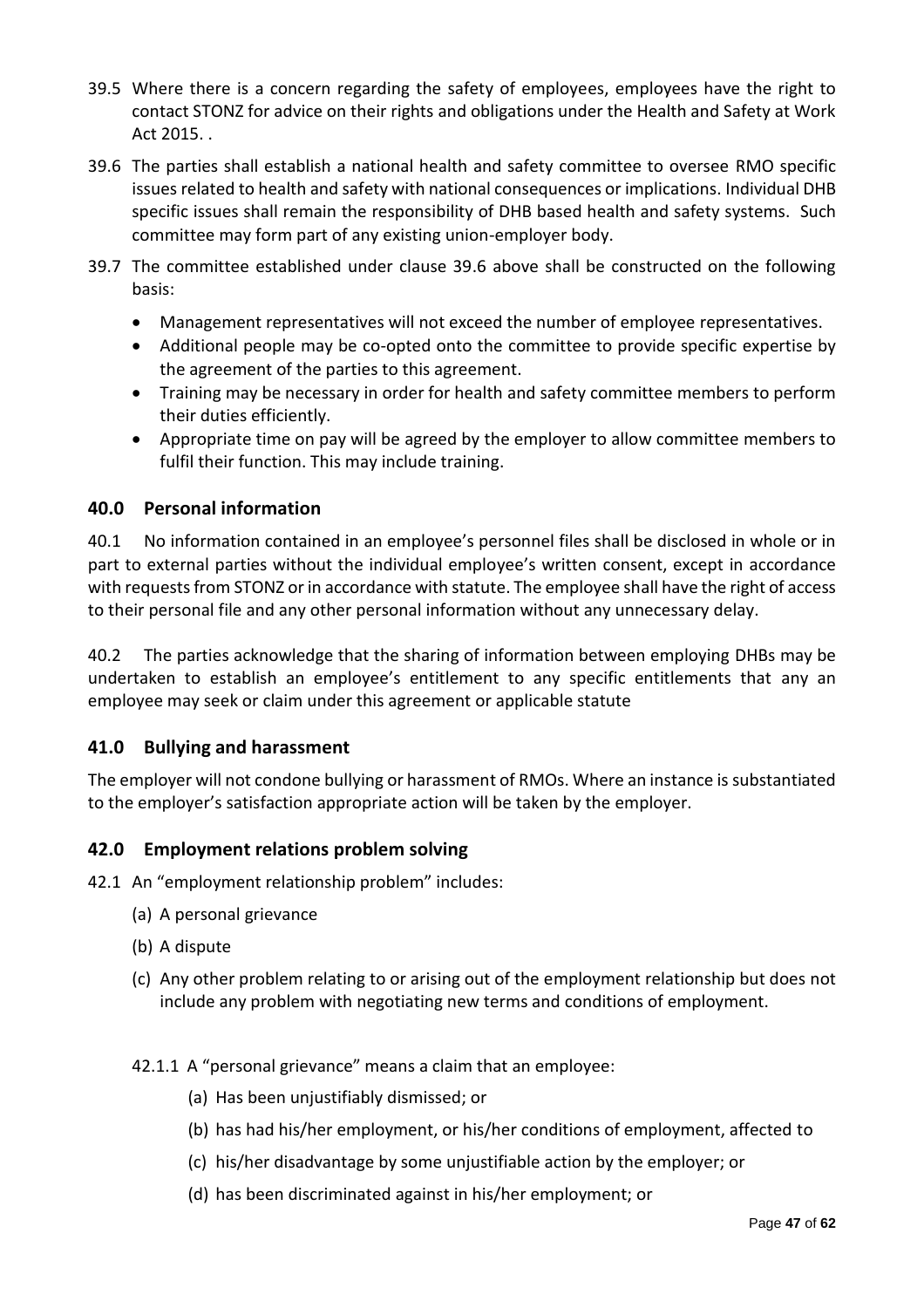- (e) has been sexually harassed in his/her employment; or
- (f) has been racially harassed in his/her employment; or
- (g) has been subjected to duress in relation to union membership.
- 42.1.2 Where an Employment Relationship Problem arises the parties will in the first instance seek to resolve it between the immediately affected parties. Further to this:
	- (a) The employee is entitled to seek representation at any stage during the process.
	- (b) If the matter is unresolved either party is entitled to seek mediation from the Labour Department or refer the matter to the Employment Relations Authority. (Both mediation and investigation by the Authority are services available for the resolution of employment relationship problems).
- 42.1.3 If the employment relationship problem is a personal grievance, the employee must raise the grievance with the employer within a period of 90 days beginning with the date on which the action alleged to amount to a personal grievance occurred or came to the notice of the employee, whichever is the latter.
- 42.1.4 Where any matter comes before the Authority for determination, the Authority must direct the matter to mediation in the first instance. Where mediation has failed or been deemed inappropriate in the circumstances, the Authority will then have the power to investigate the matter.
- 42.2 If the employment relationship problem relates to discrimination or sexual harassment, services available for the resolution of the problem include either application to the Authority for the resolution of this grievance or a complaint under the Human Rights Act 1993, but not both.
- 42.3 A party dissatisfied with the decision of the Authority may challenge that decision in Employment Court. In the same way a decision of the Employment Court may be appealed to the Court of Appeal.

# <span id="page-47-0"></span>**43.0 Stop work meetings**

- 43.1 The employer party shall allow every employee employed under this agreement to attend, on ordinary pay, at least two stop work meetings (each of a maximum of two hours duration) in each year (being the period between the 1st day of December and ending on the following 30th day of November).
- 43.2 STONZ shall give the employer at least 14 days' notice of the date and time of any stop work meeting.
- 43.3 STONZ shall make such arrangements with the employer as may be necessary to ensure that the employer's business is maintained during any stop work meeting, including where appropriate, an arrangement for sufficient employees to remain available during the meeting to enable the employer's operation to continue.
- 43.4 Work shall resume as soon as practicable after the meeting, but the employer shall not be obliged to pay any employee for a period greater than two hours in respect of any meeting.
- <span id="page-47-1"></span>43.5 Only employees who actually attend a stop work meeting shall be entitled to pay in respect of that meeting and to that end STONZ shall supply the employer at their request with a list of employees who attended and shall advise the employer of the time the meeting finished.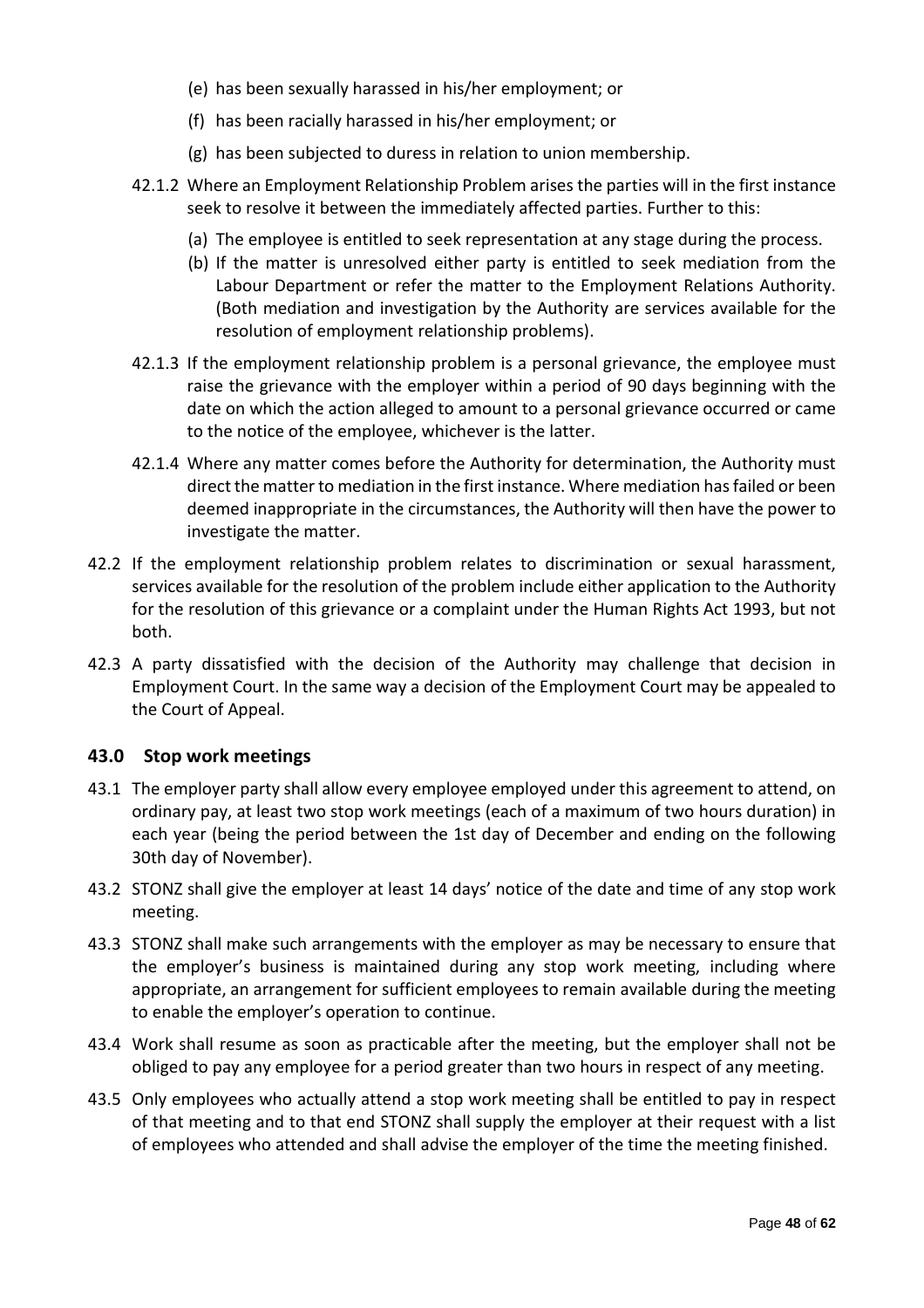# **44.0 Access by representative**

The secretary or other authorised officer of the Specialty Trainees of New Zealand shall be entitled to enter at all reasonable times upon the premises or works for the purpose of interviewing any workers or enforcing this agreement, including access to wages and time records, but not so as to interfere unreasonably with the employer's business. The employer shall provide to STONZ a list of the names and run allocation of employees covered by the coverage clause of this agreement, when requested by STONZ but no more frequently than every three months.

# <span id="page-48-0"></span>**45.0 Protection in the event of contracting out, transference or sale of part of all of the business of the employer**

- 45.1 In the event that the position of an employee who is covered by this Agreement ("an affected RMO") should become superfluous to the needs of the employer because of contracting out, transfer or sale of the business or part of the business of the employer:
- 45.2 If the party to whom the business or part thereof is transferred, sold, or contracted out (for the purposes of this clause 45.0, called "the transferee") is to take over the employment of affected RMOs, the employer shall ensure that the transferee is contractually obliged to take over the employment of the affected RMOs subject to their existing contracts of employment in all respects including the terms and conditions of this Agreement and on the basis that they will be deemed to have commenced employment with the transferee at the time that they commenced employment with the employer.
- 45.3 If the transferee is not to take over the employment of affected RMOs, the employer shall not complete the transfer, sale, or contracting out of the business or part thereof without first settling with the STONZ the terms and conditions of a redundancy agreement which shall apply to the affected RMOs.
- 45.4 The parties acknowledge that section 69M of the Employment Relations Act requires all collective agreements to contain provisions in relation to the protection of employees in the event of a restructuring as defined in the Act. It is acknowledged that various provisions in the current collective (clause 11.1 and clauses 45.2 and following) and the statutory provisions as contained in clauses 24, 25 and 26 of the Code of good faith for public health sector will provide protection to employees in the event of a restructuring in accordance with section 69L(b) of the Act.

# <span id="page-48-1"></span>**46.0 Payment of union fees**

The employer shall deduct the cost of Union fees from the wages/salaries of employees when authorised in writing by members and shall remit such subscriptions to STONZ at agreed intervals. A list of members shall be supplied by STONZ to each DHB on request.

# <span id="page-48-2"></span>**47.0 Termination of employment**

- 47.1 Employees shall be given at least three months' notice of termination of employment and shall give three months' notice of resignation.
- 47.2 If an employee resigns part way through Run A, with the resignation to take effect in a run subsequent to Run A (Run B), then Run B may be reallocated by the employer subject to the following:
	- (a) The run to which the RMO is reallocated (Run C) shall offer no lesser remuneration and shall be an equivalent level to Run B e.g. Reg to Reg; and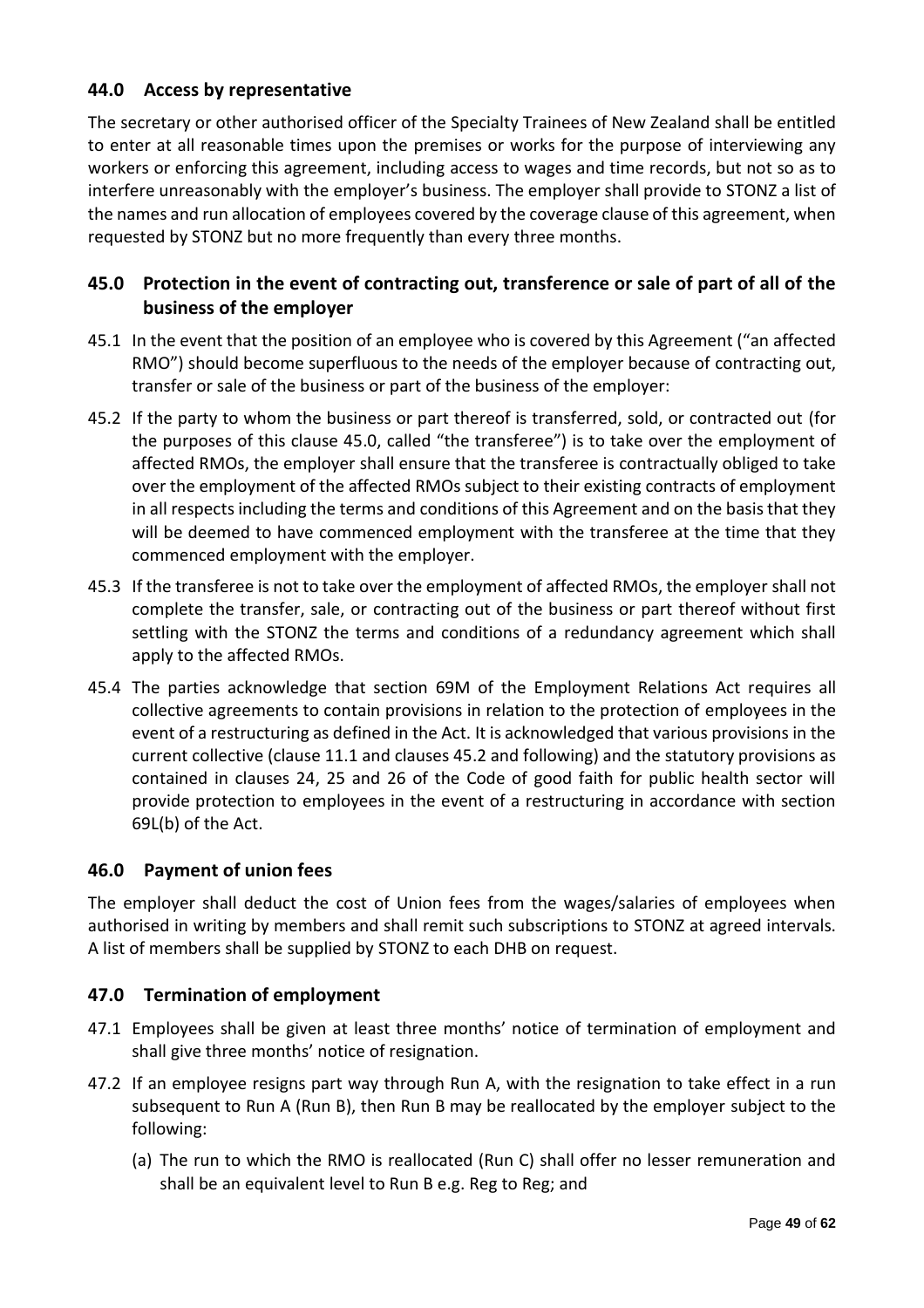- (b) The reallocation must only occur when the employer can offer the entire run to another RMO to benefit their training; and
- (c) The reallocation does not compromise the resigning RMO's New Zealand or Australasian vocational training pathway.

The rest of clause 47 will not be disrupted by this provision.

- 47.3 This period of notice may be varied by agreement between the employer and the employee. Where an RMO is taking up a more senior post on a permanent basis within Australasia this three month notice period may be reduced where the offer from the next employer has a commencement date that does not allow the RMO to provide three months' notice. . However, the RMO must advise their employing DHB that they have been offered employment at their new employer as soon as possible and the RMO has an obligation to provide as much notice as reasonably feasible.
- 47.4 The employer may summarily terminate the employee's employment for serious misconduct. Any such termination shall be in accordance with the employer's policies and procedures.

# <span id="page-49-0"></span>**48.0 Term of Collective Agreement**

The term of this collective agreement shall be from 10 December 2020 to 13 December 2021.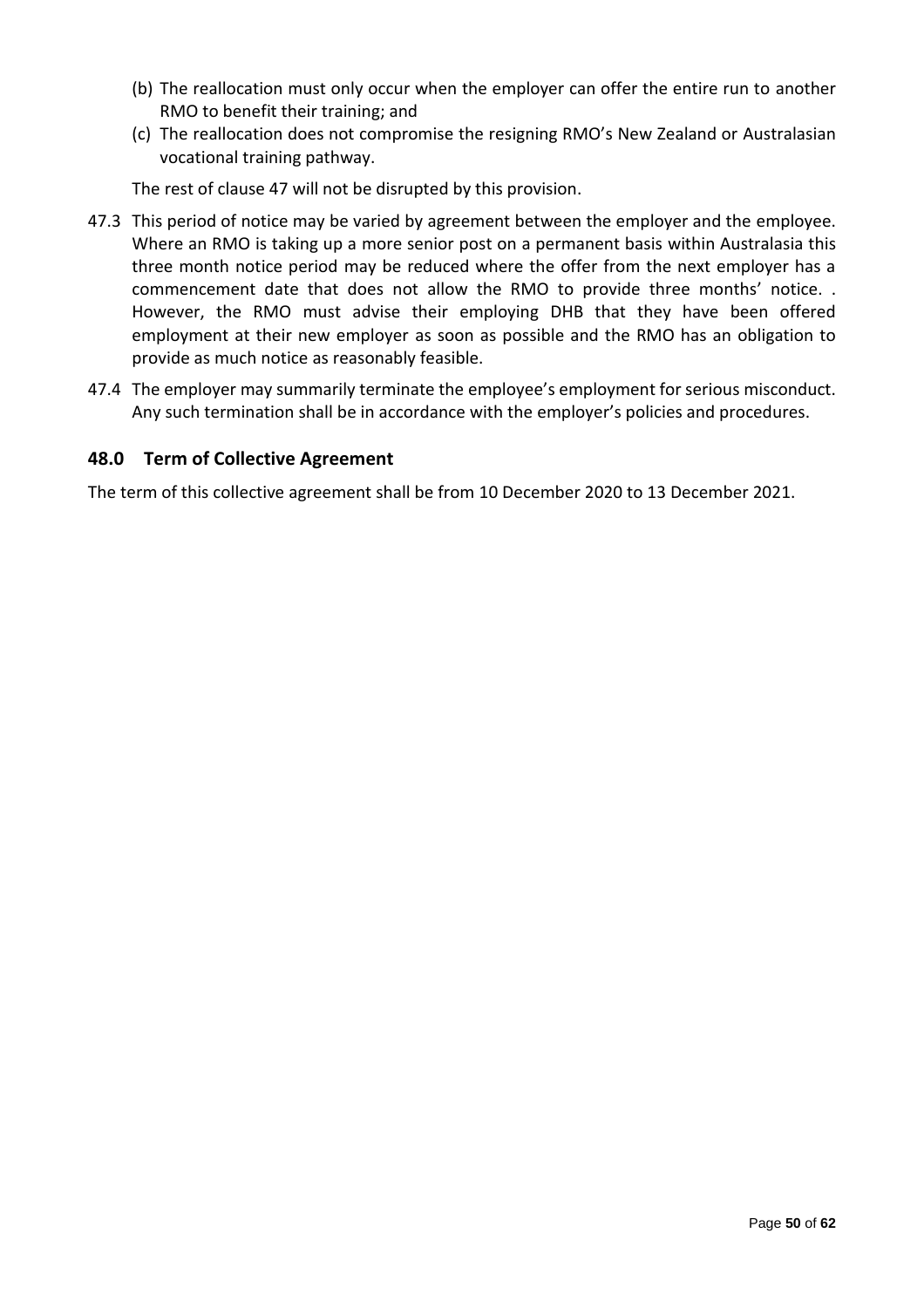# **SIGNATORIES**

**AUTHORISED representative of the Specialty Trainees of New Zealand:**

Dr Earle Savage President

#### **AUTHORISED representative of the District Health Board**

Nick Chamberlain Chief Executive Officer Northland District Health Board

∠ A

Ailsa Claire Chief Executive Officer Auckland District Health Board

Kevin Snee Chief Executive Officer Waikato District Health Board

Nick Saville-Wood Chief Executive Officer Lakes District Health Board

Jim Green Chief Executive Officer Tairawhiti District Health Board

Kate Clapperton-Rees Executive Director

Dale Bramley Chief Executive Officer Waitemata District Health Board

Fepulea'i Margie Apa Chief Executive Officer Counties-Manukau District Health Board

Pete Chandler Chief Executive Officer Bay of Plenty District Health Board

Rosemary Clements Chief Executive Officer Taranaki District Health Board

Keriana Brooking Chief Executive Officer Hawke's Bay District Health Board

Page **51** of **62**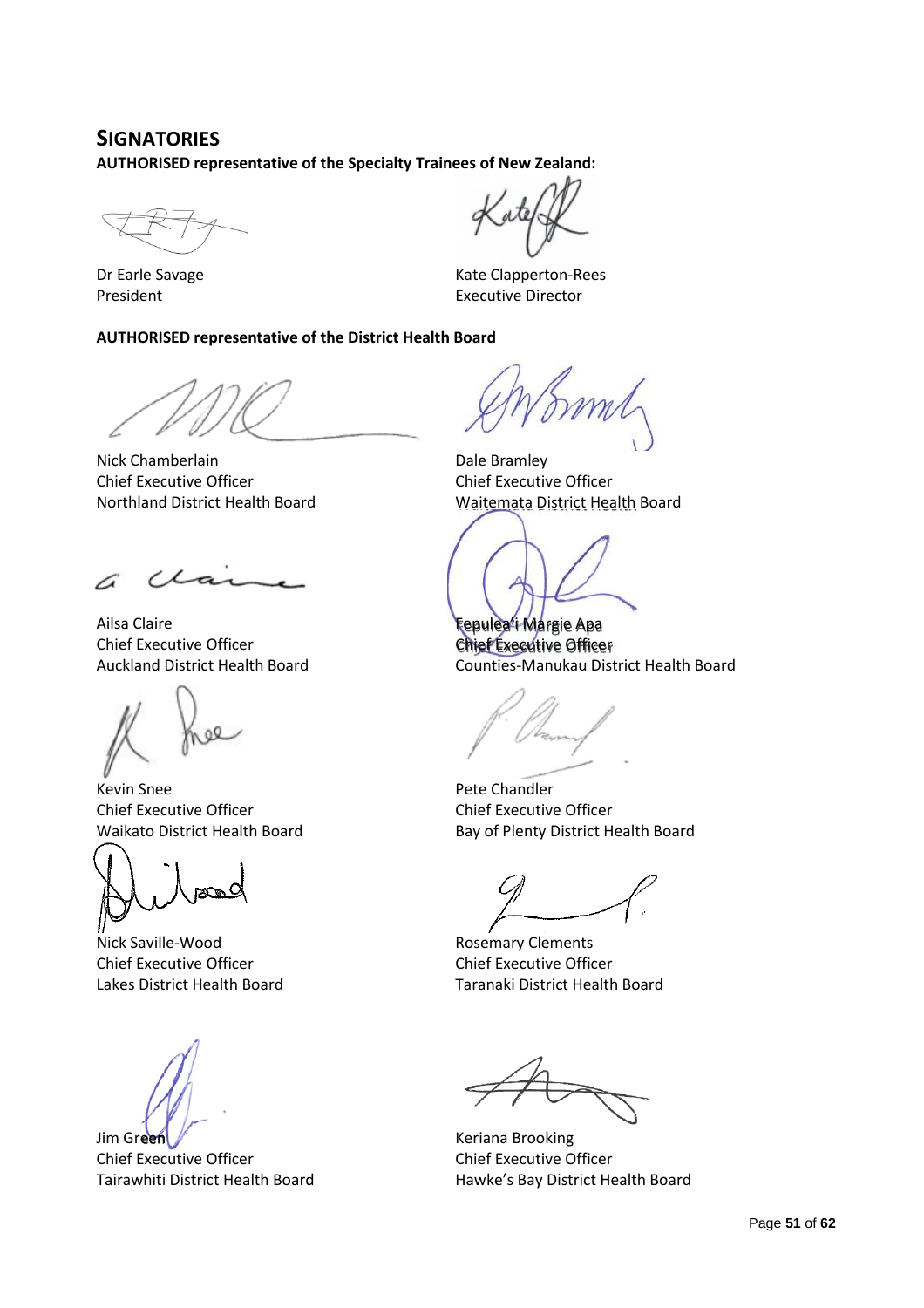

Russell Simpson Chief Executive Officer Whanganui District Health Board



Fionnagh Dougan Chief Executive Officer Capital & Coast District Health Board

Fionnagh Dougan Chief Executive Officer Hutt Valley District Health Board

Fela Fritz

Andrew Brant (Acting) Chief Executive Officer Canterbury & West Coast District Health Boards

Chris Fleming Chief Executive Officer Southern District Health Board

Kathryn Cook Chief Executive Officer MidCentral District Health Board

Dale P.OL

Dale Oliff Chief Executive Officer Wairarapa District Health Board

Peter Bramley Chief Executive Officer Nelson/Marlborough District Health Board

Nigel Trainor Chief Executive Officer South Canterbury District Health Board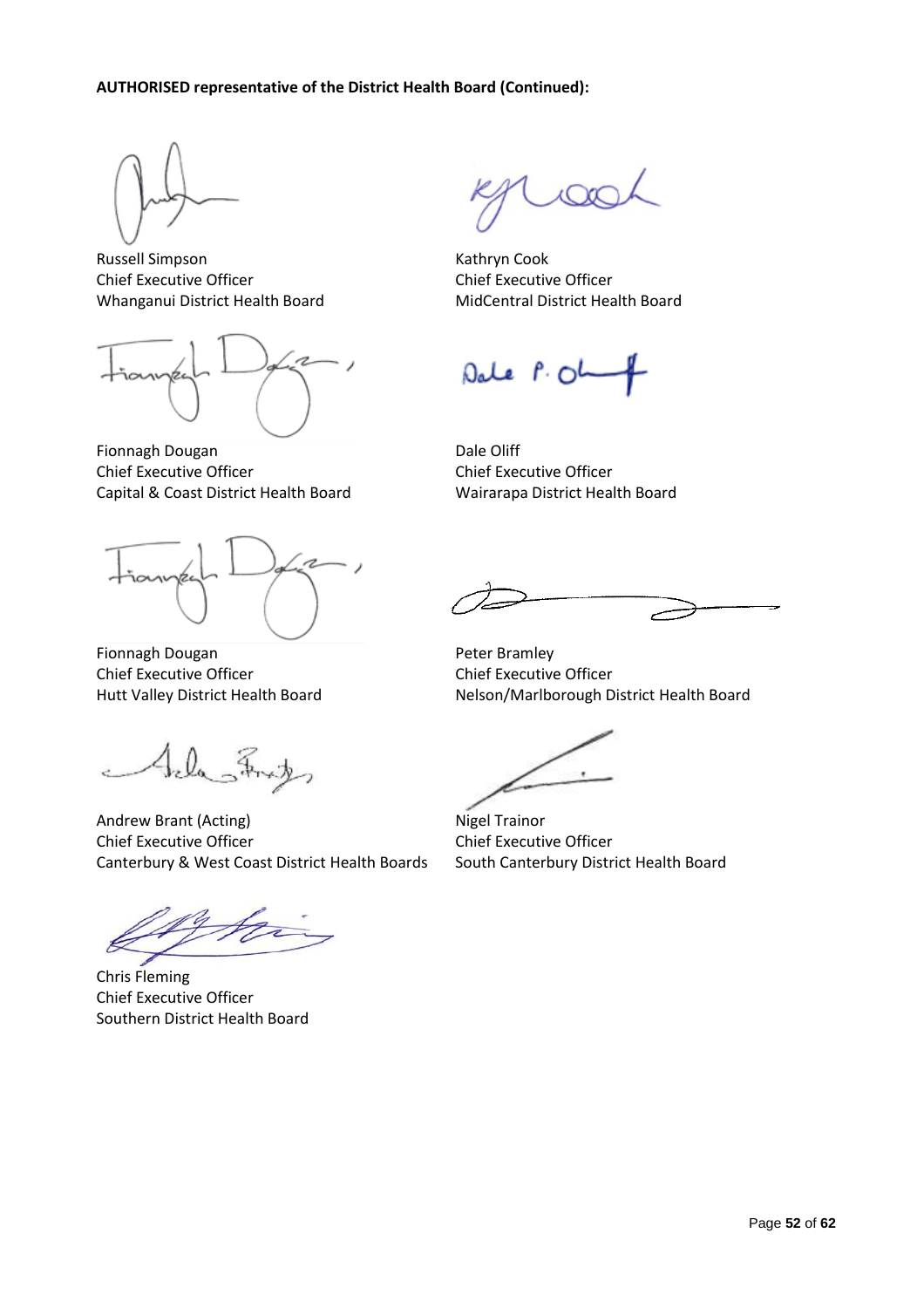# <span id="page-52-0"></span>**APPENDIX 1: Best Practice Guidelines**

#### **Training and changed patterns of work**

Protecting and enhancing the training environment for RMOs when patterns of work or hours of work change.

#### **Introduction**

RMOs are a critical component of the patient care team especially at times traditionally considered out of normal hours, but they are also employed to be trained as the future hospital and general practice specialist workforce. Where it proves necessary to move the hours of work of RMOs there is a risk that they may lose opportunities to take part in activities that contribute to their training. These may be specific training activities or the learning that happens as part of the process of care that occurs less out of normal hours.

#### **Training and learning activities**

#### **1. Training in the process of providing patient care**

There are a range of normal activities involved in patient care that are part of a RMO's clinical responsibilities and which also support the development of RMOs. Participating in these and with the SMOs and other health professionals is an important part of learning. Moving to more out of hours work also carries the risk of detaching the RMO from regular contact with the SMOs in particular.

Examples of such activities include:

- Ward Rounds
- MDT cancer meetings
- Interdisciplinary meetings
- Family meetings
- Grand rounds
- Quality improvement events e.g. Mortality & Morbidity review
- Radiology and Histology review meetings
- Theatre and procedural intervention sessions
- Learning from the total patient journey (continuity)
- and other clinical processes which are limited to largely within the 8am to 4pm weekdays

#### **2. Formal teaching and learning events**

DHBs and services within them have a range of activities specific to learning and development. These would almost always occur during office hours and may therefore be less available to RMOs where roster changes see RMOs working less during ordinary hours:

Examples include:

- Scheduled teaching sessions
- Simulation
- Procedural training
- Journal club similar presentations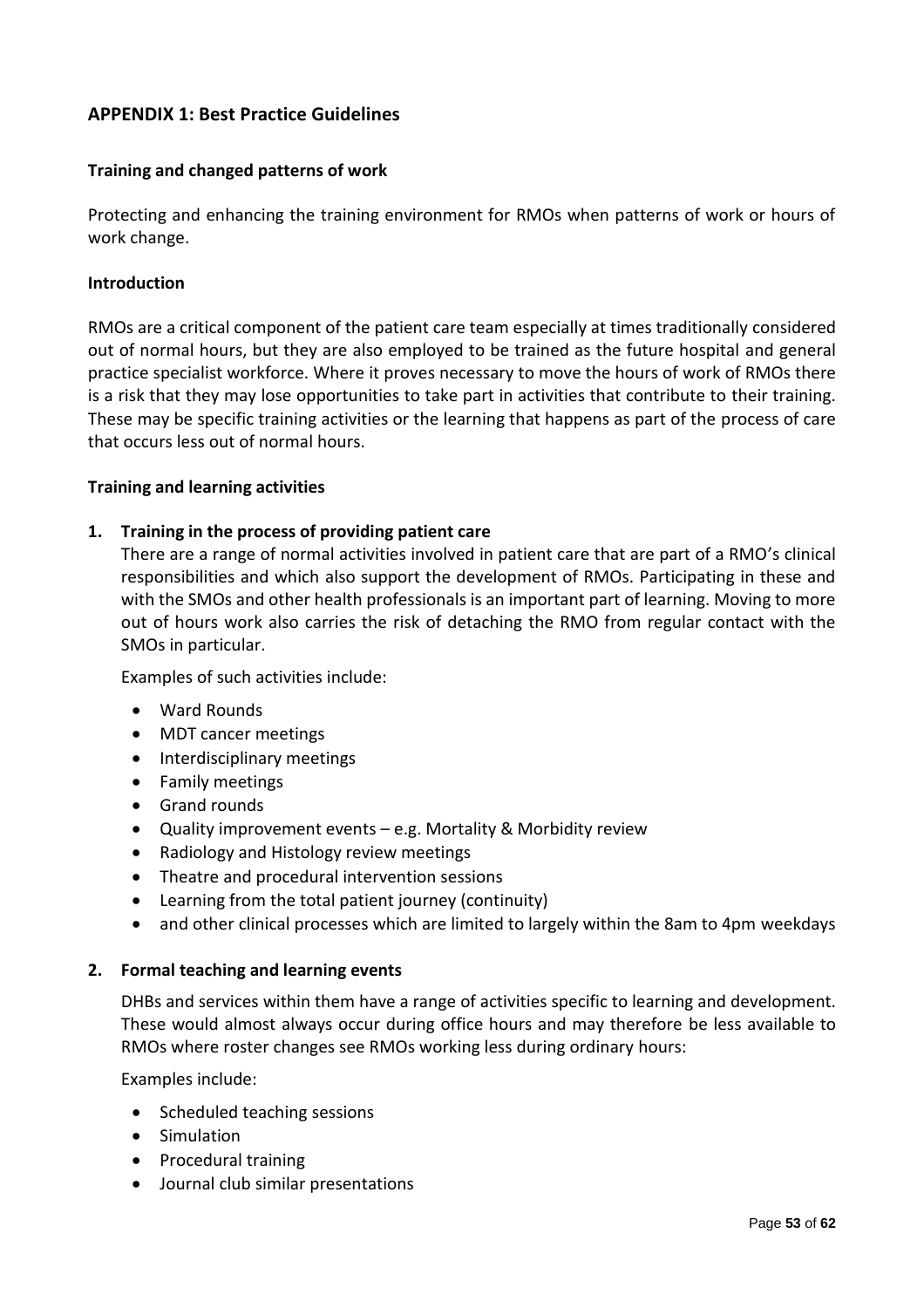# **3. New training opportunities created by changing practice such as acute service provision out of hours**

Where roster changes create a new working experience, for example acute service provision with increased direct SMO participation there may be new training opportunities. These may not be fully realised without specific consideration and planning.

# **4. Process**

# **Purpose:**

To ameliorate the effect of RMO roster changes, which may increase the proportion of out of hours work or create more days off during the week.

# **Training schedule:**

Each service should have an established outline of the training programme for their RMO roles. This should include all the formal learning and teaching events, but also a description of the scenarios where there are learning opportunities.

The training schedule should be regularly reviewed noting that services change their activity pattern regularly. The training guidelines should be considered when undertaking run reviews (or a run change) to ensure that the effects on training are understood, accounted for and new opportunities realised.

#### **Process:**

Where a roster changes to a state where there is a reduction in ordinary hours worked then the impact on training should be assessed. This process should review the previously established training opportunity for each RMO role against the new roster.

#### **Procedure:**

Where training opportunities are lost, for example lessened access to scheduled theatre sessions, clinics, MDT meetings, etc. then solutions should be pursued which ensure that the opportunity lost in that training activity is replaced elsewhere unless the residual time is assessed as being sufficient for training – taking advice and input from RMOs, SMOs and the supervisor of training. The new pattern of working should be considered to seek new training opportunities in out of hours work. These may arise for example where SMOs are taking a more direct role in acute care and can train as part of providing acute care. This process should be documented as a revised training schedule for each RMO role.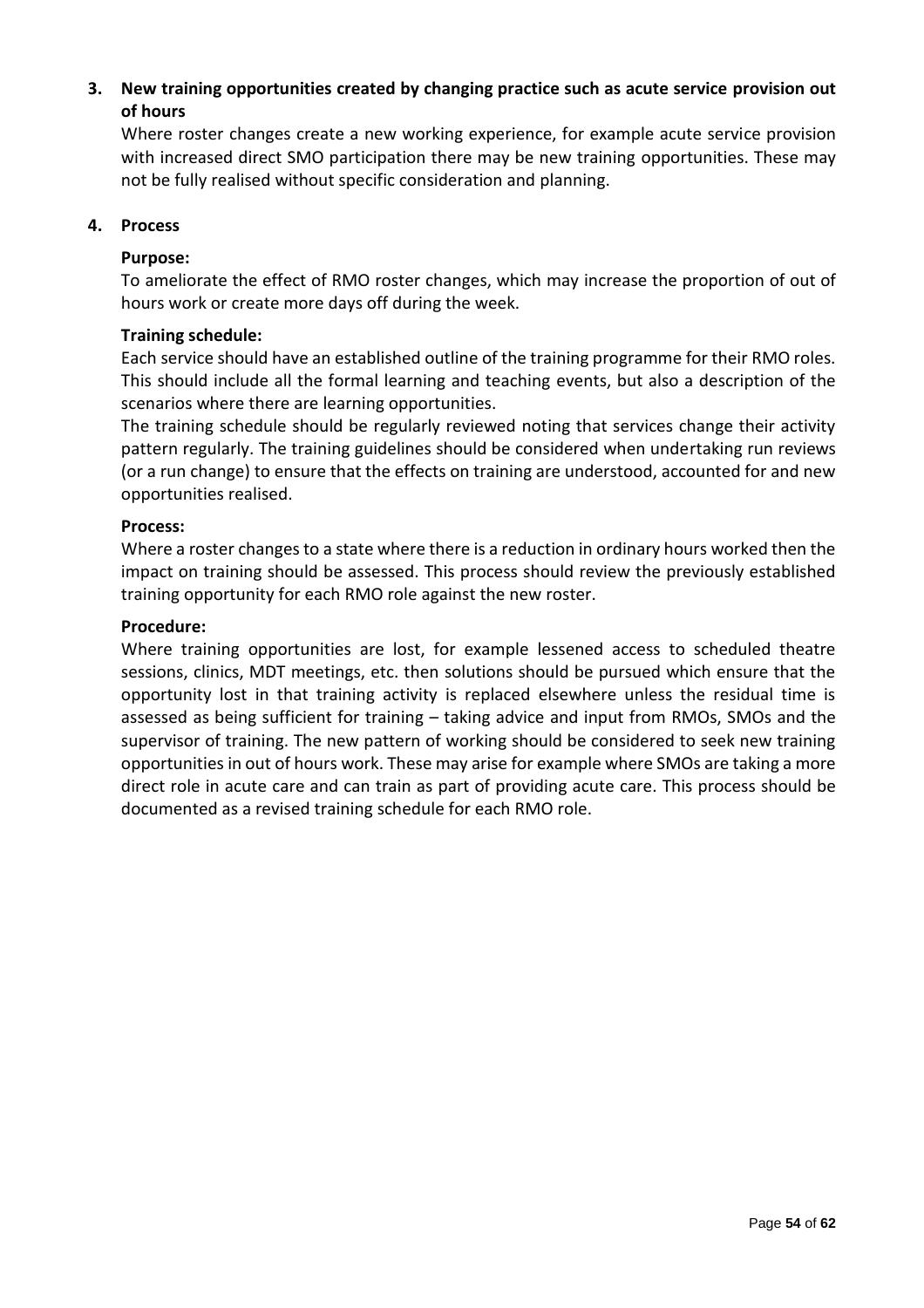# <span id="page-54-0"></span>**APPENDIX 2: Relief Management**

- 1.1 Subject to the RMO giving reasonable notice to the employer in terms of planned leave, the responsibility to arrange cover for RMOs on leave lies with the employer. It is not the responsibility of individual employees to find cover for their own leave. The employer will take all reasonable steps to ensure sufficient cover is available to permit RMOs to take leave.
- 1.2 Leave areas RMO MECA outline of entitlements
	- Annual Leave
	- Medical Education Leave Conference Leave/Study Leave
	- Sick Leave/Discretionary Sick Leave
	- Special Leave
	- Days in lieu of Public Holidays
	- Parental Leave
	- Bereavement/Tangihanga Leave
- Jury Service Leave
- EREL
- Cover for RMOs on night duty
- Unpaid leave
- Shift leave
- Representatives leave
- Military leave

1.3 Planned vs unplanned leave

# 1.3.1 Planned leave

Planned leave relief includes night relief, annual, medical education, days in lieu, parental, jury, EREL, planned special leave and long term and elective sick leave. Long term planned leave relief may also be covered by employment of staff on fixed term agreements. Relievers must not be used to supplement staffing levels required to meet service demand except as provided for within this appendix and clause 16.1.

1. A planned leave reliever covers the roster of an absent RMO. A minimum of 14 days' notice of the RMO's roster must be given except in circumstances that:

(a) where a planned leave reliever is not allocated to cover planned leave they can be allocated to cover an unexpected absence of an RMO during the ordinary hours. Clause 4 and 5 of the short notice leave relievers provision below shall apply in these circumstances.

(b) where a planned leave reliever is not allocated to cover planned leave they can be allocated to report for duty relief. Clause 4 of the report for duty relievers provision below shall apply in these circumstances.

- 2. Generally one leave reliever will be required for each 7 HOs/SHOs employed. Generally one leave reliever will be required for each 5.5 Registrars employed. In addition where an RMO is on a night shift, a reliever may need to be provided to cover that RMO's rostered day duties where night shifts are not covered internally as a regular predictable part of the rostering pattern.
- Page **55** of **62** 3. Priority must be given to keeping planned leave relievers on consistent specialties, wards and teams as much as possible. For example keeping a medical RMO on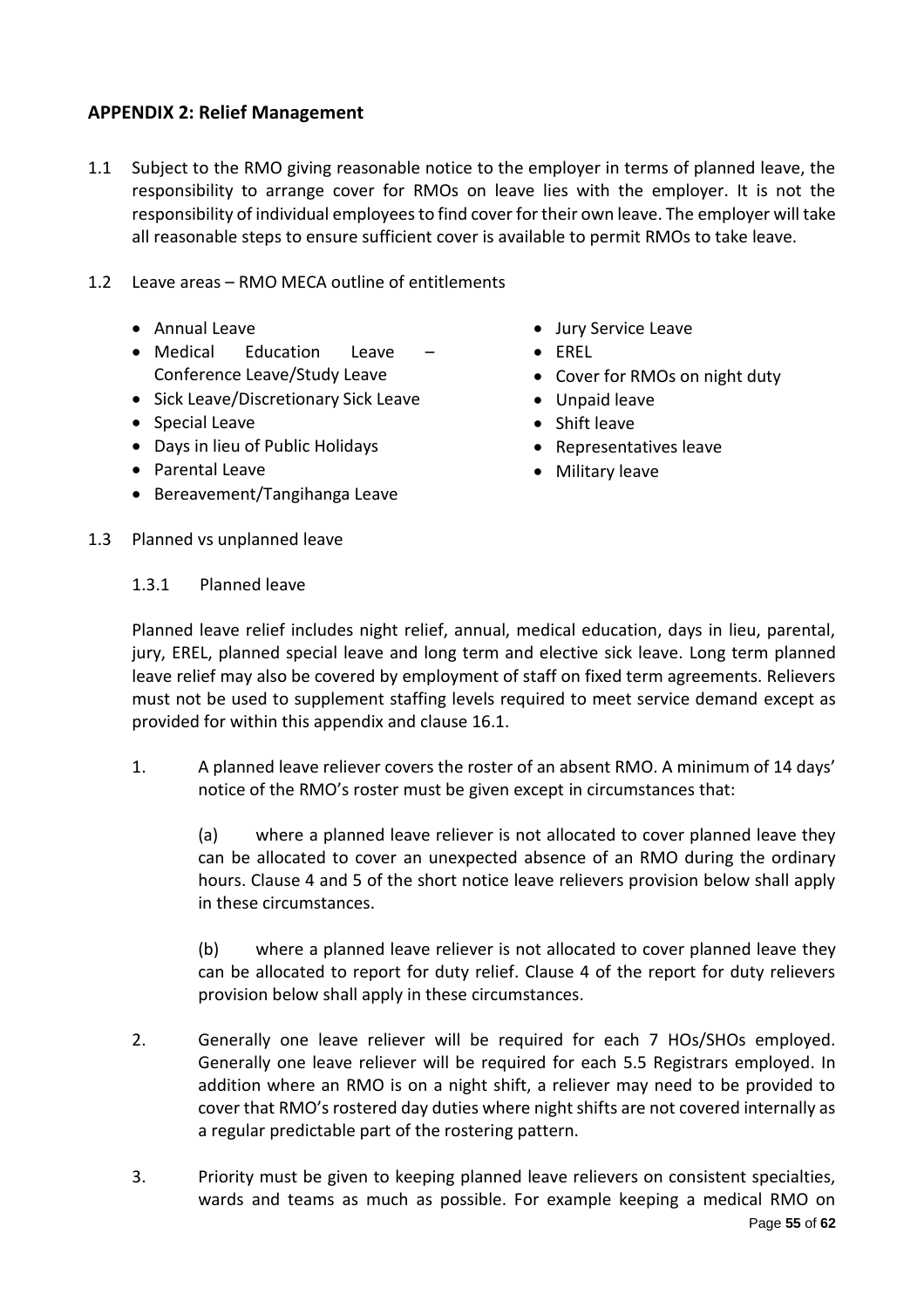medical cover, or where a period of night cover is followed by annual leave cover keeping the same RMO on the same team or ward.

(a) Discipline preference: Where possible house officers and SHOs preference for surgical or medical specialty will be respected. Where an RMO specifies a preference, e.g. medical or surgical cover that they should have priority to cover in these areas.

(b) Team continuity: An individual reliever should remain with the one team or ward as much as possible.

(c) RMOs can only be allocated to cover runs that are within their scope of practice.

- 4. Limits on hours apply to relievers.
- 5. Relievers must have the skills to provide cover for the RMOs they are relieving. A SHO reliever may have the skills to cover both house officers and SHO duties and may also act up as a Registrar. Registrar relief must be provided by those with the skills and experience in the specific discipline.
- 6. Availability for adult cover must be separated from that for paediatric or O&G cover unless agreed by the RMO concerned.
- 7. Where RMOs employed as relievers are pooled they shall be paid in accordance with clause 12.1.3 & 12.1.4.).

# 1.3.2 Short Notice

In circumstances where the DHB chooses to include this component into the relief schedules and /or rosters, the system outlined below is to be adopted. If short notice relief is not provided for, the current contractual provisions provides that cover for leave can be provided by the payment of additional duties, cross cover, locum payments, closing services and cancelling clinics.

- 1. Short notice leave relievers are allocated in one of two ways.
	- (a) *Relief Pool* Short notice relievers are added to the relief pool and each member of the relief pool is allocated to short notice relief for periods of time. House officers and medical registrars are examples where this method of short notice relief is likely to be appropriate.
	- (b) *On a Run* Each of the RMOs on a run or group of runs each takes a turn at short notice relief. During this period the RMO is identified as the short notice reliever and the provisions relating to short notice relief apply to them. An additional reliever must be supplied to the relief pool to provide cover for the RMO on short notice relief (much as night relievers do).
- 2. All RMOs providing short notice relief must have at least 14 days' notice of any weeks so allocated to them.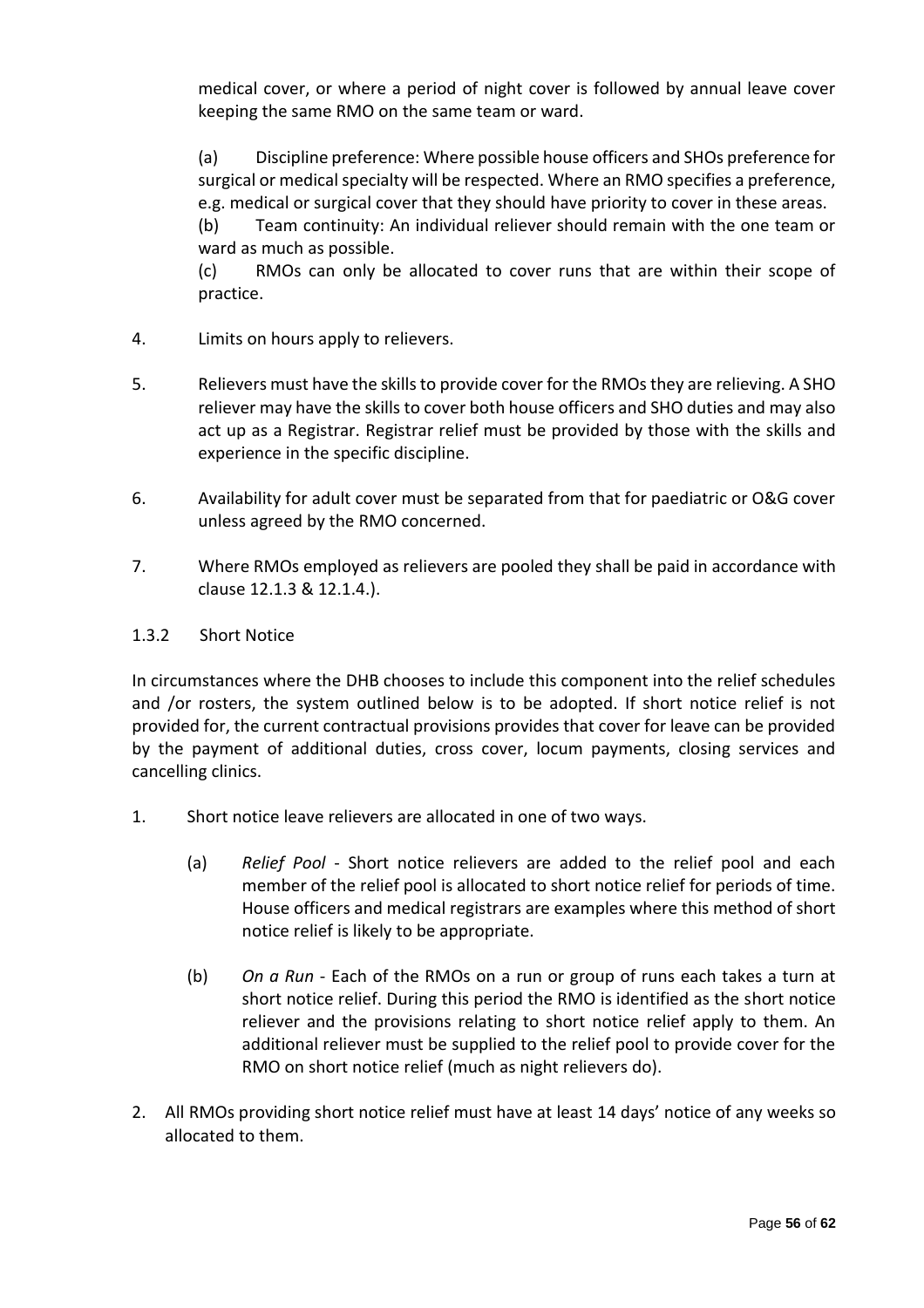- 3. Short notice relievers are to provide cover for absent RMOs as a result of sickness, bereavement, other short notice leave requirements, but may be used for other gaps as necessary.
- 4. Notification to the SNR of whether relief is required and where the RMO will relieve must be given by 0900 hours each day Monday to Friday. If not notified the RMO will hold themselves available to relieve during the day should someone fall suddenly ill, until 1600 hours.
- 5. RMOs will be supplied with cell phone and if called after 0900 hours will have 2 hours to report to duty.
- 6. If required for a night shift, the RMO must be notified no later than 1400 hours.
- 7. If, having performed a night duty, the RMO is not contacted prior to 0900 hours to confirm they are not required the following night, the RMO will assume they are working the next night and prepare accordingly.
- 8. Having completed night duty(s) the RMOs shall be provided with as many sleep days off as consecutive nights worked up to a maximum of 3 days off.
- 9. Short notice relievers cannot be asked to commence more than one period of duty in any 24-hour period.
- 10. Short notice relievers cannot be asked to work more than 2 long days (i.e. Periods of duty in excess of ten hours excluding night duties) in any seven-day period. Except that if the total number of hours does not exceed 72 in any seven day period, a third long day may be requested, however the third long day may not be in a consecutive 24 period with any other long day or night duty. This exception is to cater for the eventuality where the RMO has not been required to work at all some day(s) during their 7-day period on SNR.
- 11. No RMO can perform more than 7 days on short notice relief in any one period and this seven-day period shall commence on a Saturday or Monday. Periods of SNR shall be rostered no more frequently than once in six weeks if from a relief pool 1(a) above and no more frequently than once a quarter if from a pool as per clause 1(b) above.
- 12. If a short notice reliever is not notified by 1400 hours of relief required on a Saturday, Sunday or public holiday, they shall not be required at all that day.
- 13. Salary: For the period the employee provides short notice relief, they shall be paid as a planned leave reliever.
- 14. Priority for cover provided by short notice relievers shall be as follows:
	- Night cover
	- Acute take and long days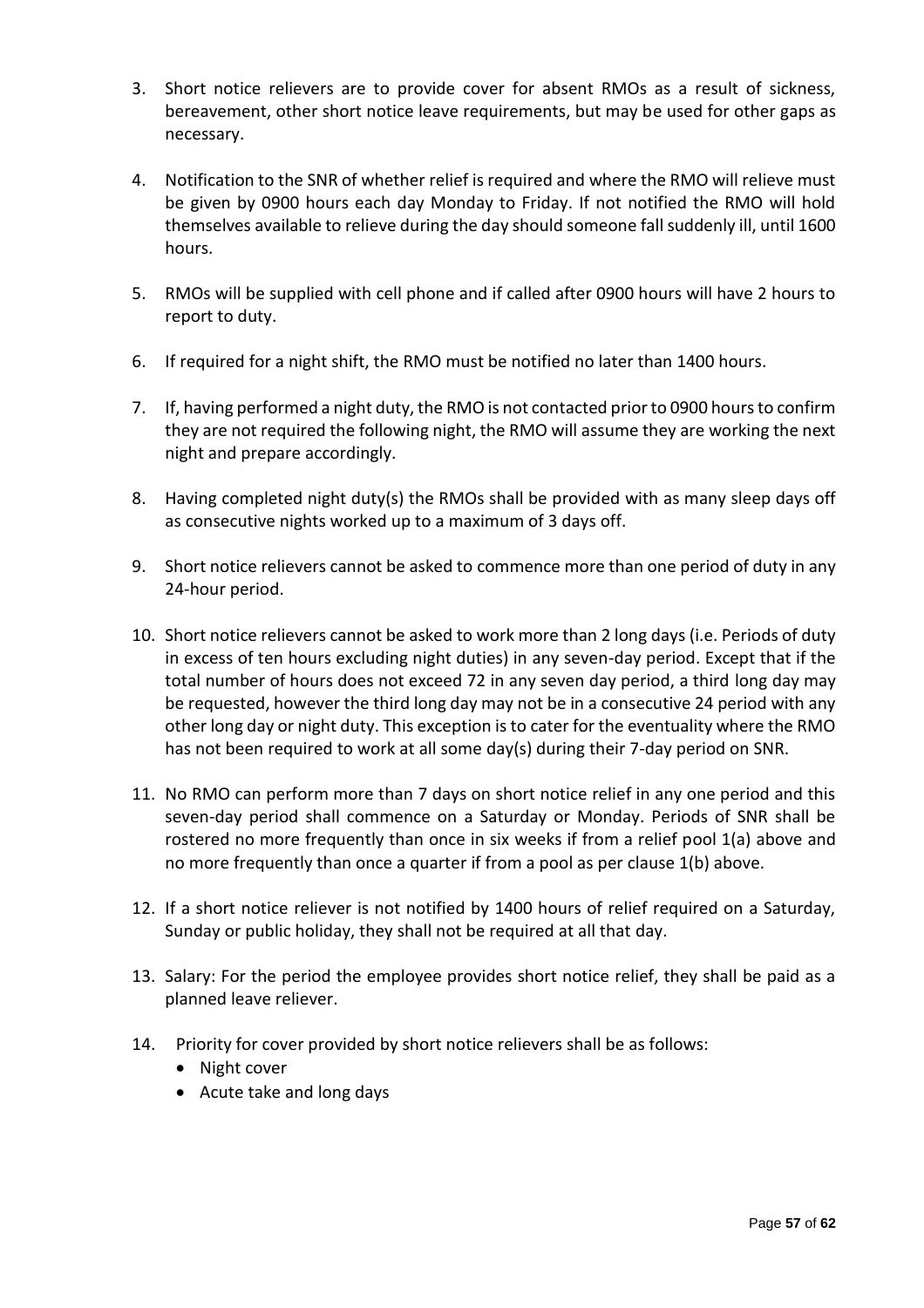### 1.3.3 Report for duty

In the circumstances where the DHB chooses to include this component into the relief schedules and or rosters, the system outlined below is to be adopted.

1. Report for duty leave relievers are allocated in one of two ways.

(a) *Relief Pool* – Report for duty leave relievers are added to the relief pool and each member of the relief pool is allocated to report for duty relief for periods of time.

(b) *On a Run* - Each of the RMOs on a run or group of runs each takes a turn at report for duty relief. During this period the RMO is identified as the report for duty reliever and the provisions relating to report for duty relief apply to them. An additional reliever must be supplied to the relief pool to provide cover for the RMO on report for duty relief.

- 2. Where DHBs implement report for duty relievers, planned leave relievers that have not been required to cover planned leave will be allocated as additional report for duty relievers.
- 3. All RMOs providing report for duty relief must have at least 14 days' notice of their roster.
- 4. Report for duty relievers report for duty at the normal start time of the duties for the services they cover. In the first instance, they cover short notice absences and if there is no short notice absence to cover the report for duty reliever provides additional support for teams experiencing high workloads due to acute fluctuations. Unless provided 14 days' notice, report for duty relievers cannot be required to cover shortnotice out-of-hours duties without their agreement.
- 5. Limits on hours apply to report for duty relievers.
- 6. Salary: Report for duty relievers shall be paid as a planned leave reliever.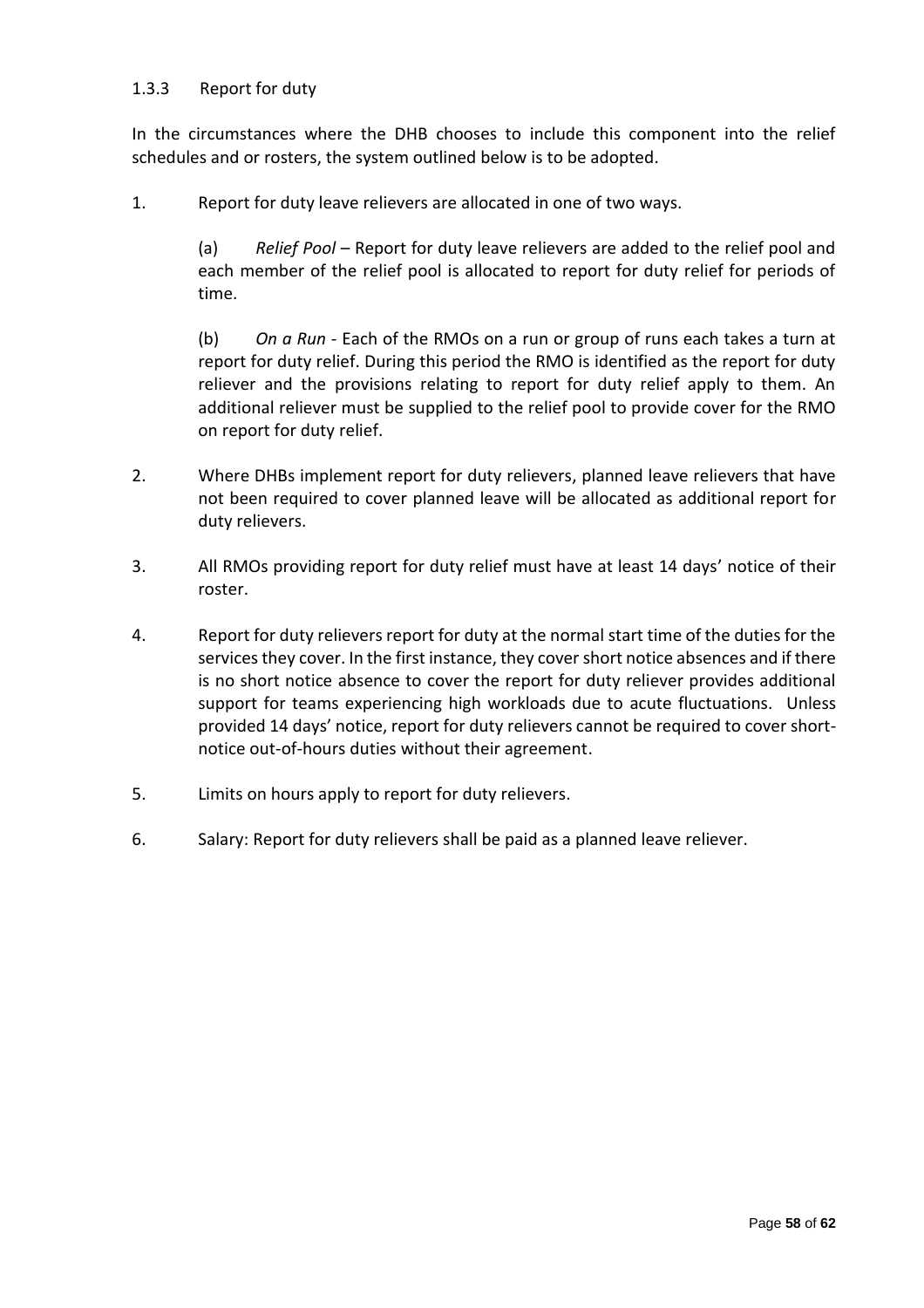# <span id="page-58-0"></span>**APPENDIX 3: Best Practice Leave Allocation Guidelines.**

### **Pre-amble**

Both parties acknowledge the importance of transparent and appropriate leave application and approval.

Both parties further acknowledge that a positive leave culture should be developed where RMOs are supported to take between 4 and 6 weeks of leave in the calendar year.

This is done with the understanding that the taking of, and access to, annual leave is essential to maintain the wellbeing of the RMO workforce and therefore service delivery and workforce pipeline.

RMOs acknowledge their role in good communication practices. RMOs acknowledge the importance of timely communication with those administrating RMO rosters with regards to:

- run allocations
- leave applications
- leave cancellations, and
- resignations

as this communication directly affects the RMO unit and services ability to write and publish rosters, allocate relief and approve leave.

This guideline is further intended to develop a consistent and predictable approach across services and DHBs for leave application and roster publication for both RMOs and services.

#### **Communications**

Timely advice and reminders should be sent to RMOs, including prior to the rosters being published to, ensure they are considering their leave plans.

This should include information on key dates where demand for leave is likely to be high such as:

- college exams or study courses
- school holidays

Communications should be provided 10-12 weeks before the run start/changeover date, and this should include a prompt for those RMOs who will be rotating to contact their next DHB employer.

Follow up communication should be provided six weeks before the run start/changeover date, to support publication of the roster with at least 4 weeks (28 days) notice (as per clause 4.3). As per clause 4.5, a roster should ideally be published to cover the full run.

#### **Transparency of relief availability**

Where practicable, DHB communications should indicate the current availability of leave cover.

Where there is unallocated planned relief capacity, DHBs should advise RMOs of this so they can consider taking leave.

#### **Active management of leave/prioritisation**

DHBs should monitor annual leave and alternate holiday balances and where an RMO has a high balance, their service should engage with them to ensure that they are planning to take leave for rest and recuperation.

Where the demand for relief cover is greater than the available relief capacity, the DHB may prioritise those RMOs with a high-level balance when approving leave.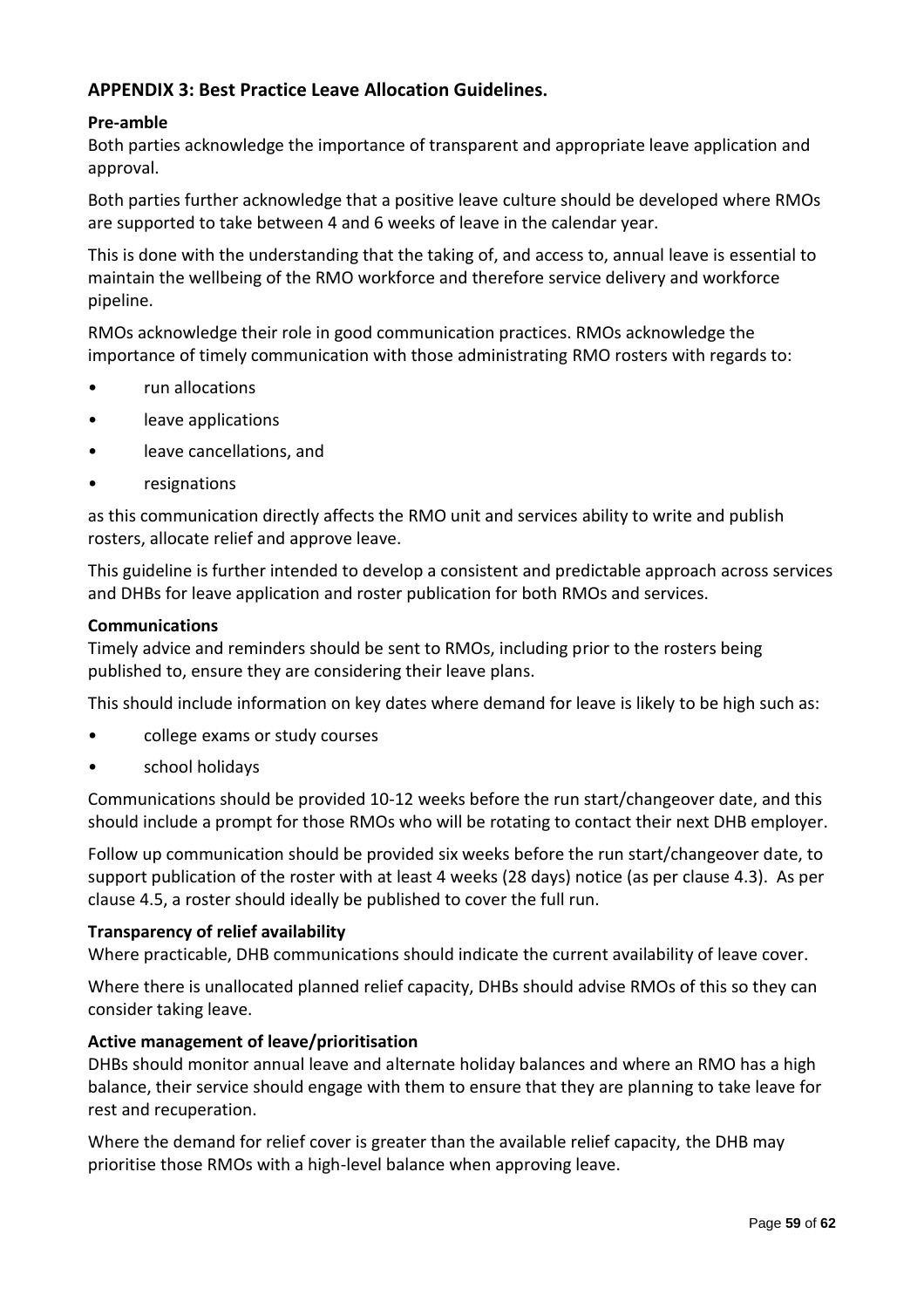# <span id="page-59-0"></span>**APPENDIX 4: Guidelines on Seven-Night Rostering.**

The parties recognise that the rostering of seven consecutive night duties has significant benefits to continuity of patient care, RMO training and staffing requirements.

These benefits need to be balanced against the significant challenges and clinical risks from this organisation of RMO work.

Clause 17.3.3 enables services to roster seven consecutive nights where it is agreed that there are regular opportunities for rest/sleep during the shift.

Rosters that operate seven consecutive night shifts are included in the joint 'rosters of concern' work. This remains the agreed mechanism through which the issues should be monitored and addressed. Rosters identified by STONZ members where there is infrequent or no opportunities for rest should be prioritized within this process.

These guidelines outline basic expectations of matters that need to be satisfied for the rostering of seven consecutive night duties to continue:

- 1. **Staffing** the service should have its full complement of RMOs employed
- 2. **Rest** the RMO on night duty should have at least four consecutive hours of uninterrupted rest/sleep in more than half the consecutive night shifts, being:
	- a. periods of time uninterrupted by phone calls or clinical duties
	- b. the opportunity to rest during these periods, including ideally access to a bed in a private, non-clinical space
- 3. **Monitoring Rest** RMO rest periods can be monitored by the following
	- a. Recording rest opportunities
	- b. Recording and monitoring periods free of clinical tasks and phone calls
- 4. **Monitoring Workload** the work of the RMO on night duty should be monitored, including through:
	- a. Discussion between RMOs and on call SMO at handover time at the start of the night shift to quantify workload
	- b. Recording and monitoring clinical handovers at the start of the night duty
	- c. Agreeing SMO-led management strategies for referrals at time of handover
	- d. Recording rest opportunities
	- e. Monitoring of calls made to the RMO on night duty
	- f. RMO reporting inappropriate calls/referrals during the night shift for SMO and/or service review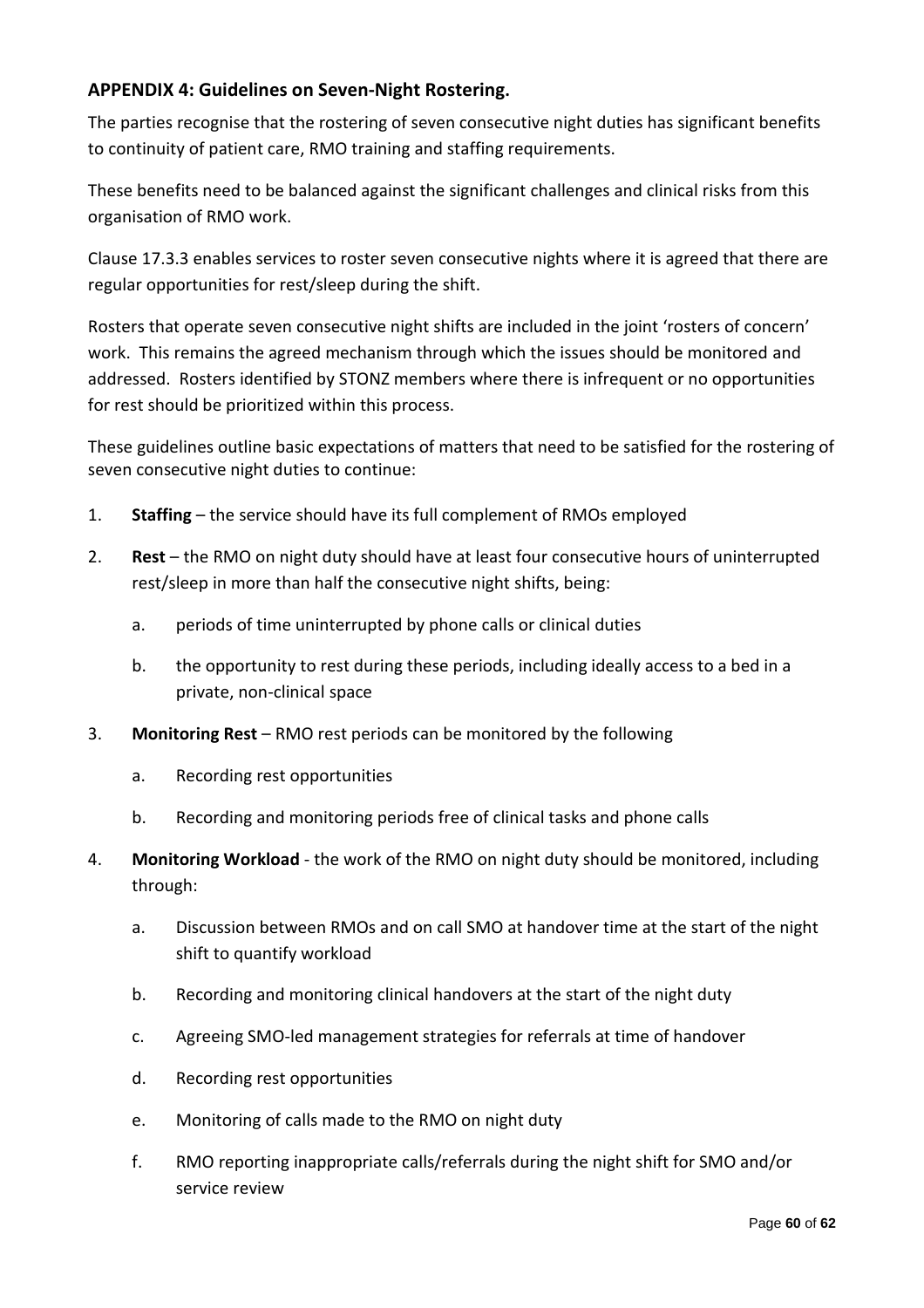g. Monitoring departure time of RMO from the hospital to ensure night RMO leaves the hospital within an hour of shift completion

Where these expectations are not met, then plans should be put in place to address these. While roster change – to comply with the maximum four consecutive nights – may ultimately be the solution, the service (including RMOs and SMOs) may also consider changes such as:

- Explicit thresholding of referrals to the RMO on nights
- Triaging of cases through another clinical specialist (e.g. Night Duty Nurse Manager) limiting referrals to the night RMO only where appropriate
- Changes to admission processes/protocols